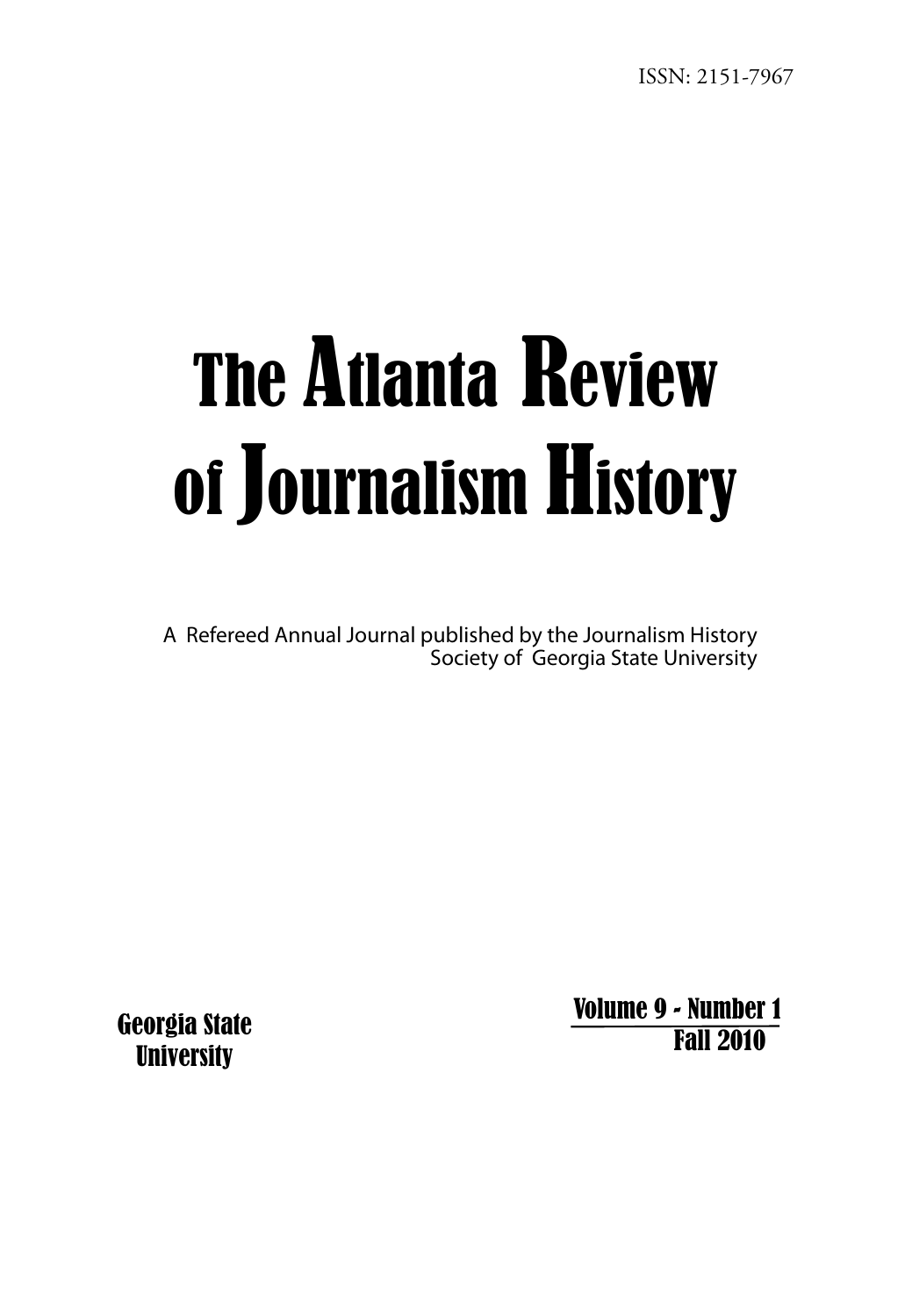# **The Atlanta Review of Journalism History Volume 9 Fall 2010**

$$
\overline{\textcolor{blue}{\bullet}}
$$

 Farooq Kperogi Managing Editor Kiana Nicholas Associate Editor Emma Harger Assistant Editor Madeline Grayson Assistant Editor

 Leonard Ray Teel Faculty Advisor and General Editor

Cover Design by John Daigle

Printed by Printed Communications, Inc. Tucker, GA

All correspondence should be directed to: *The Atlanta Review of Journalism History* Attention: Farooq Kperogi, Managing Editor Department of Communication Georgia State University One Park Place, South, Suite 630 Atlanta, GA 30303 fkperogil@gsu.edu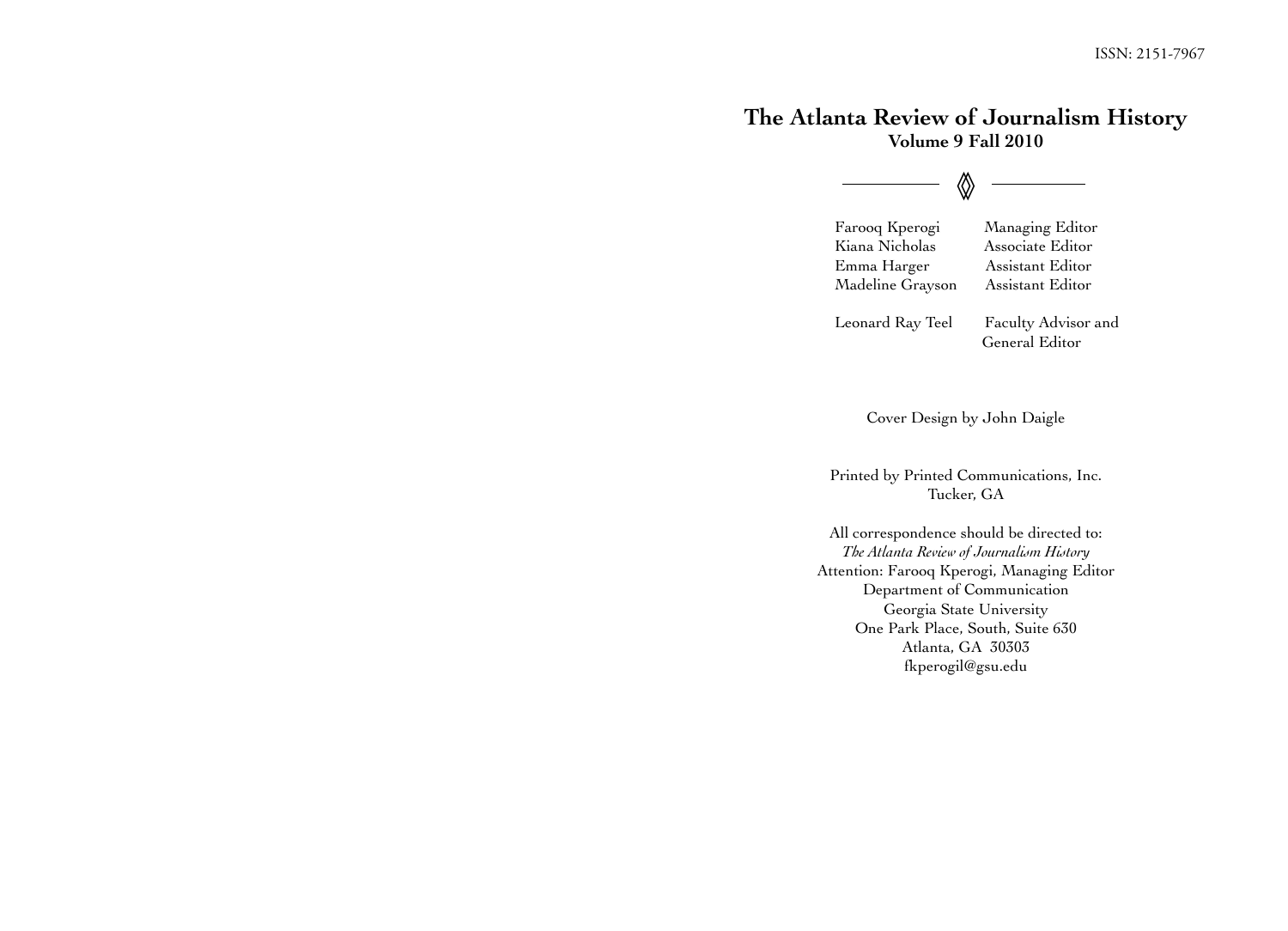# **IN MEMORIAM: BARBARA CLOUD (1938-2009)**

v



Barbara Cloud will be greatly missed. During her career as an his torian, Dr. Cloud made an immense contribution to the field of American journalism history, as a teacher and researcher and as the editor of Jour nalism History. She put her stamp of excellence on the journal, retaining and enhancing its reputation as the premier historical journal in our field. What she did with the journal showed her real commitment to serving the field and doing it well, no matter how much effort it took. Together with authors, she worked to improve manuscripts so they would merit publica tion.

On the faculty of the University of Nevada-Las Vegas, her own scholarship created new knowledge about journalism in the American West. Dr. Cloud showed the relationship between journalism and community-building, a pivotal development that had been overlooked. She also contributed to the early development of the American Journalism Historians Association, serving as president and the host of a successful convention in Las Vegas that enabled that organization to thrive.

Beyond these contributions, Dr. Cloud reached out to colleagues on widely-scattered campuses with a helping hand, never too busy to offer advice and counsel when sought. As noted by a fellow historian and friend, Maurine H. Beasley, professor emeriti of the University of Mary land College Park, "Barbara personified friendship, mentoring and high standards of scholarship to journalism historians across the United States and Canada. She will be greatly missed."

Dr. Cloud died on December 24, 2009. This issue is dedicated to her memory.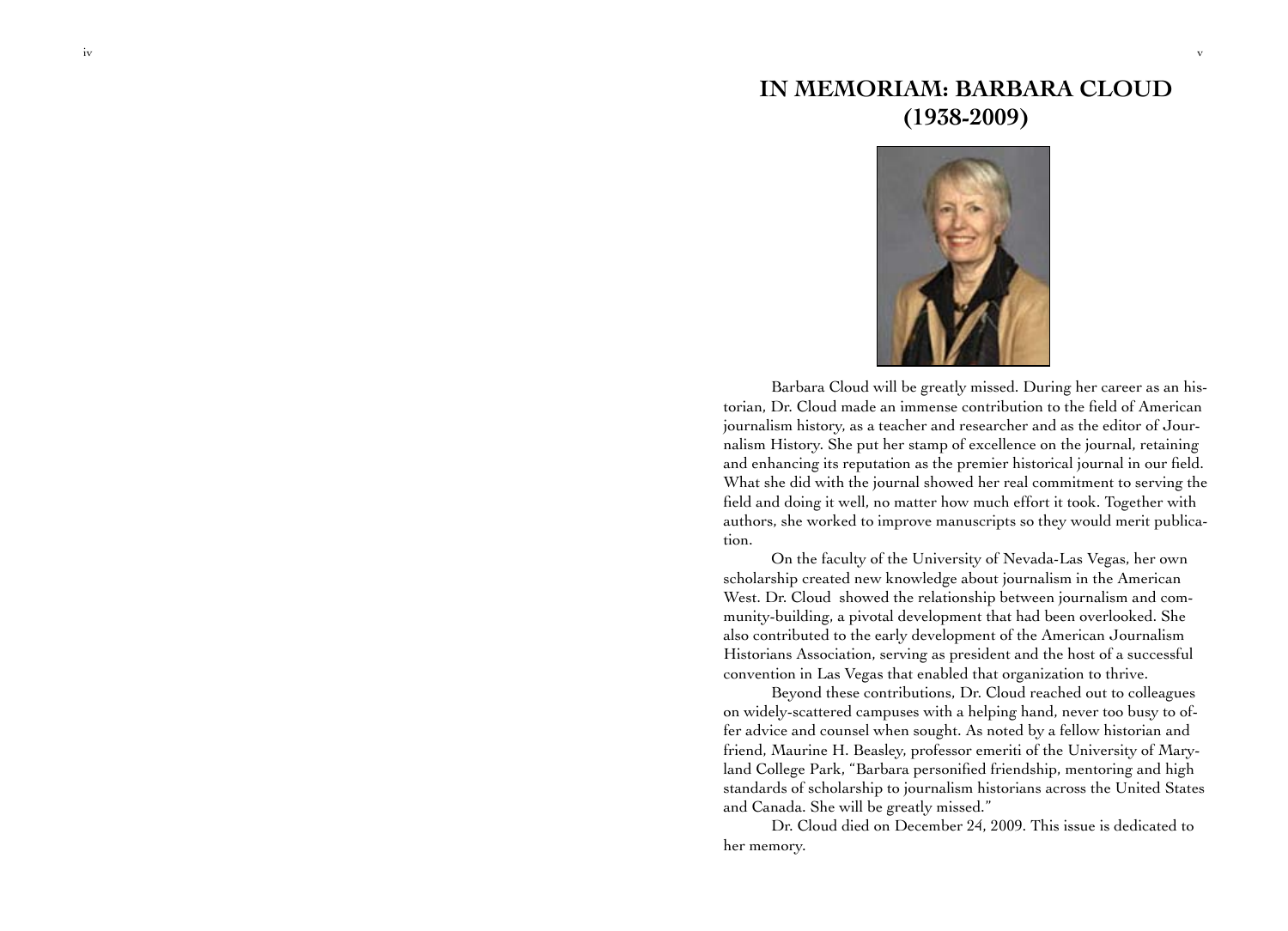# EDITORIAL BOARD

*The Atlanta Review of Journalism History* is particularly thankful for the expertise of the scholars of American media history listed below. Their devotion to the field of study and their generous donation of time and talent have been essential contributions to the quality of the essays in the *Review*.

**James Aucoin,** University of South Alabama **Ross Collins**, North Dakota State University **John Coward**, University of Tulsa **Patrick Cox,** University of Texas-Austin **David R. Davies**, University of Southern Mississippi **Wallace Eberhard**, University of Georgia, Emeritus **Giovanna Dell'Orto**, University of Minnesota **Mark Edge,** Sam Houston State University **Fred Fedler**, University of Central Florida **Frank Fee**, University of North Carolina-Chapel Hill **Kathy Fuller-Seeley**, Georgia State University **Karla K. Gower**, University of Alabama-Tuscaloosa **William Huntzicker**, St. Cloud State University **Paulette Kilmer,** University of Toledo **Meg Lamme**, University of Florida **Terry Leuck**, University of Akron **Lisa Parcell**, Wichita State University **Kittrell Rushing**, University of Tennessee-Chattanooga **Reed Smith,** Georgia Southern University **David Spencer,** University of Western Ontario **Bernell Tripp**, University of Florida **Debbie van Tuyll**, Augusta State University **Patrick Washburn**, Ohio University

# CONTENTS

| <b>Editorial Board</b>                                                                                                                                         | vii                |
|----------------------------------------------------------------------------------------------------------------------------------------------------------------|--------------------|
| <b>An Editorial Comment</b>                                                                                                                                    | viii               |
| <b>Acknowledgements</b>                                                                                                                                        | $\dot{\mathbf{x}}$ |
| Shuhua Dai<br>America's Appetite for Chinese Goods:<br>Origins of the Trade Deficit with Chins, 1850 to 1858                                                   | 1                  |
| Joceyln Mitchell<br>Women's Suffrage in Wyoming in 1869:<br>The Uproar Against Female Jurors                                                                   | 15                 |
| <b>Hillary Merritt</b><br>"Who Killa De Chief?": How American Newspapers<br>Encouraged the Largest Mass Lynching in U.S. History,<br>October 1890 - March 1891 | 31                 |
| Jin Zhao<br>Talking Was Golden:<br>Actors and the First Talkies in America: 1927-1930                                                                          | 46                 |
| <b>Matthew J. Duffy</b><br>Code Orange:<br>How the Internet, Cell Phones and New Technologies<br>Helped Shape the Ukrainian Revolution of 2004                 | 69                 |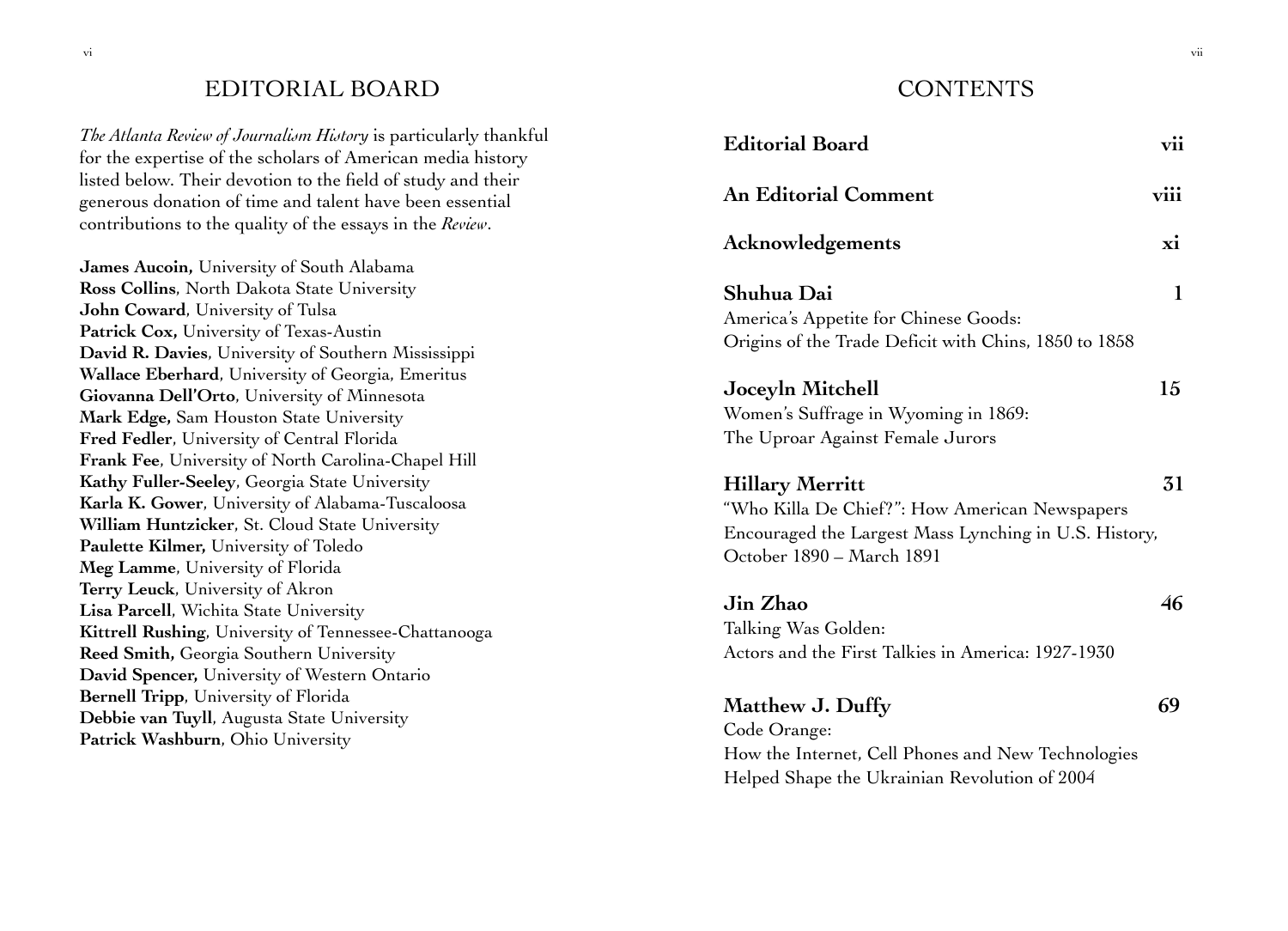# AN EDITORIAL COMMENT

The five well-researched historical essays in this issue are from students and scholars who previously presented their papers at competitive and prestigious academic conferences before submitting them to the editorial board of the Atlanta Review of Journalism History for a rigorous review by some of America's leading scholars in journalism history.

Given their admirable depth, insight, and originality, the essays enrich our understanding of historical and contemporary phenomena that have enduring relevance in our search for meaning and perspective to the chaos of occurrences that have defined our past and present. Using primary sources—newspaper articles, magazines, letters, documents, speeches, posters, photographs, blog posts, and personal interviews—the essays dig into the distant and immediate past to provide original insights to advance ongoing scholarly conversations in journalism history.

This Fall 2010 issue is particularly unique because it has taken a broader, more encompassing view of journalism history than previous issues have. In this issue, contemporary history, or what Michel Foucault famously characterized as "the history of the present," has been regarded as a legitimate subject of inquiry in journalism history. Matthew J. Duffy's "Code Orange: How the Internet, Cell Phones and New Technologies Helped Shape the Ukrainian Revolution," which was initially presented at the Conference on Media, War and Conflict Resolution at Bowling Green University in 2008, meets this criterion. It is a perceptive chronicle of the rise and fall of the Ukrainian revolution and the roles played by both new and traditional media in this process. Although it is about a relatively recent event, the essay is nonetheless a timely historical reconstruction of the fascinating ways that old and new media collided to effect change in a authoritarian regime. Duffy, a recent Ph.D. graduate from Georgia State University, is Assistant Professor of Journalism at Zayed University in the United Arab Emirates.

The four other essays in this issue exemplify traditional historical research in journalism. The lead article by Shuhua Dai, a graduate student of communication at Georgia State University, analyzes U.S. newspaper coverage of America's beginning trade – and trade deficit -- with China in the 1850s. Jocelyn Mitchell's essay is a fascinating excursion into the push and pull of viewpoints in newspapers regarding Wyoming's 1869 decision to grant women the right to vote and to serve on juries. Hillary Merritt's essay exposes how newspapers in 1890s News Orleans became complicit in the largest mass lynching in American history. And, finally, Jin Zhao's essay explores an important moment in American film history: the transition from silent to talking films. Using primary data, it reveals the stories of the major actors associated with the historically momentous transition from silent movies to talking movies. Zhao, a former M.A. student in communication, is a Ph.D. candidate in Rhetoric and Composition at Georgia State University's Department of English. Ms. Dai and Ms. Mitchell presented their essays at the Symposium on the 19th Century Press, the Civil War and Free Expression at the University of Tennessee- Chattanooga; Ms. Merritt and Ms. Zhao presented at the Southeast Colloquium of the American Journalism Historians Association.

These essays collectively and individually make original contributions to journalism history. The Atlanta Review of Journalism History is proud to be the forum for the dissemination of these important scholarly historical investigations.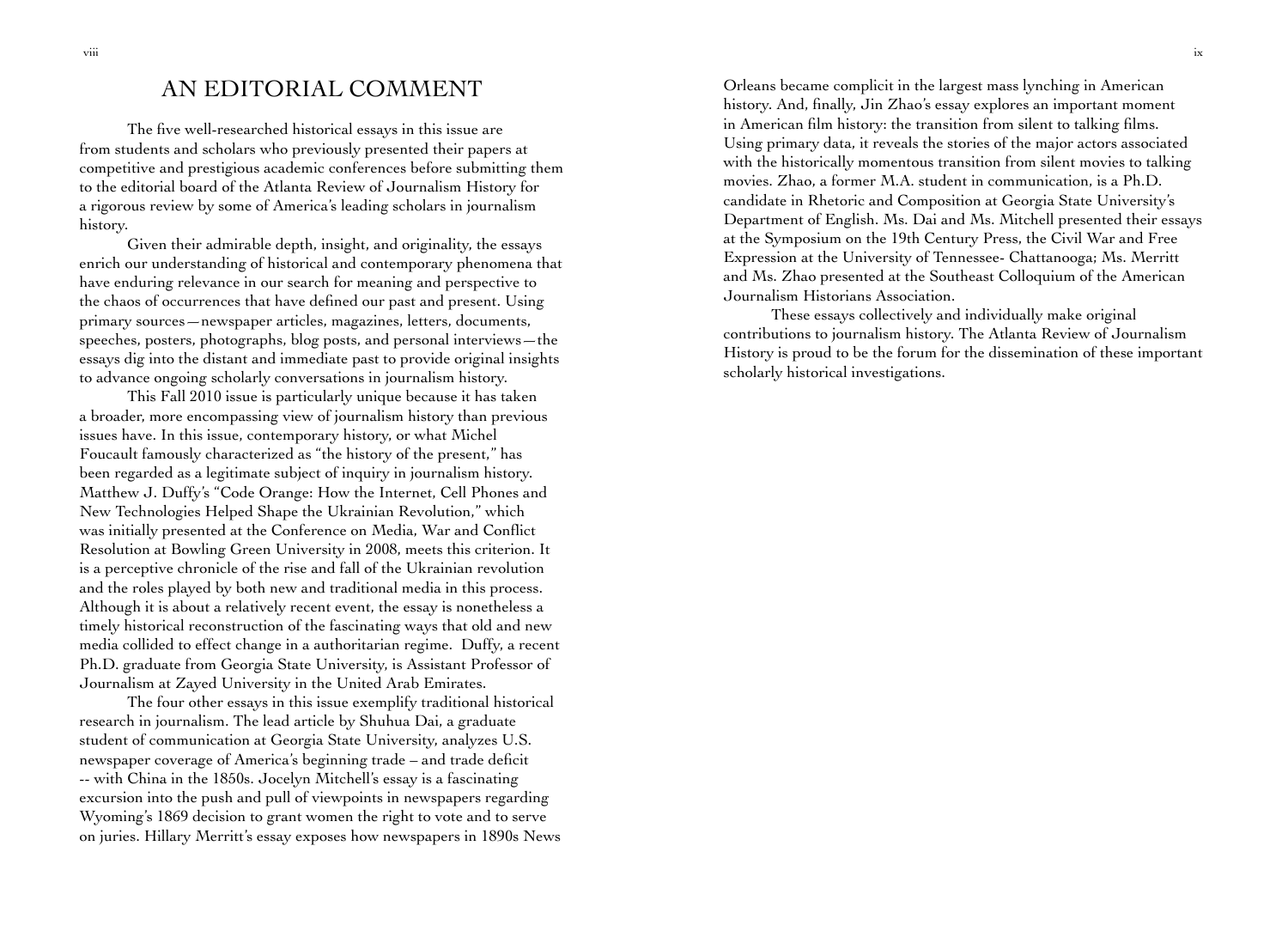# ACKNOWLEDGEMENTS

As with any refereed national journal, The Atlanta Review of Journalism History, has many people to thank for its existence and for its reputation. The journal is indebted to the willing cooperation of numerous professors and students joined in the effort to expand our knowledge of the role of journalism in American history.

We are pleased to announce the news that its authors' contributions are now available not only in print but also online and in libraries worldwide through EBSCO host's Communication and Mass Media Complete database. For this development, we acknowledge especially the efforts of the managing editor, Farooq Kperogi, a Ph.D. candidate in Public Communication, who was determined that the authors' work be shared more widely.

This issue also represents a growing sophistication in design. The dimensions of the journal have been increased. For readability, we have chosen a new Cochin typeface and increased the margins around the copy. For this design, planning and execution, we credit especially our staff team of graduate and undergraduate students, notably Jin Zhao, Kiana Nicholas, Madeline Grayson, Oriana Gatta, and Jennifer Rankin. They and others participated in other aspects of production. For the diligent management of the manuscripts that traveled from authors to readers and back to the authors, we thank Emma Harger, who also joined the others in careful proofreading of the essays, as did Shuhua Dai and Jelena Kelava.

As a refereed journal, the Atlanta Review naturally relies on the talent and expertise of its Editorial Board, all of whom are published media historians and members of the prestigious American Journalism Historians Association. For this issue, we especially thank David Spencer of the University of Western Ontario, Canada, Ross Collins of the North Dakota State University, Wallace Eberhard, professor emeritus of the University of Georgia, James Aucoin of the University of South Alabama, Pat Washburn of Ohio University, Marc Edge of Sam Houston State University, Paulette Kilmer of the University of Toledo, Debra van Tuyll of Augusta State University, Bill Huntzicker of St. Cloud State University, Reed Smith of Georgia Southern University, and Bernell Tripp of the University of Florida. #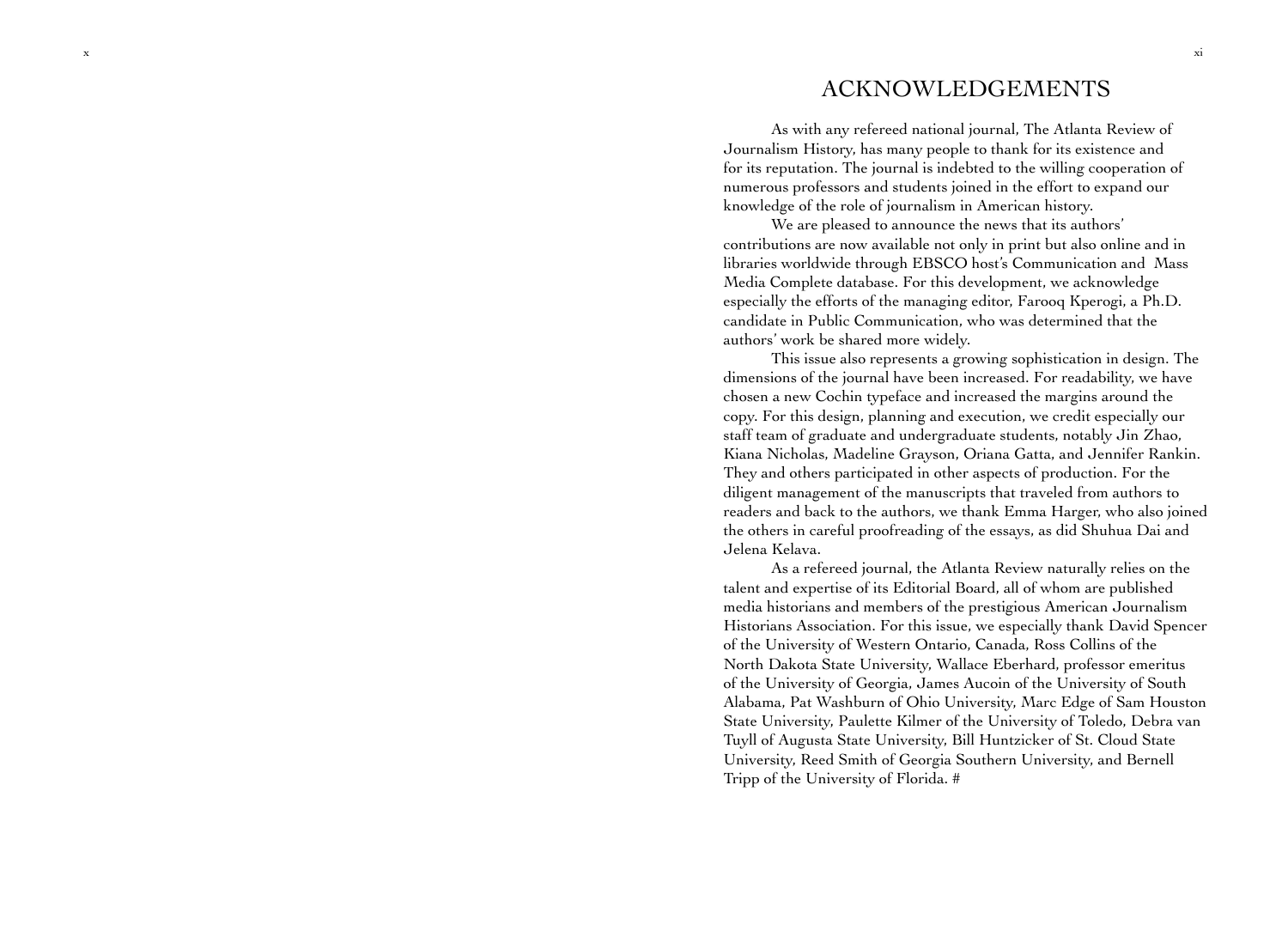# **America's Appetite for Chinese Goods: Origins of the Trade Deficit with China, 1850 to 1858**

## Shuhua Dai

*Between 1850 and 1858 Americans' love of China's tea, tea plants, ginger, salt, fur, iron, and porcelain tableware resulted in the beginning of the monumental trade deficit with China. Trade with China opened officially in 1850, and American attitudes toward the trade went through two distinct periods, as reflected in the U.S. press. From 1850 to 1855 when shipping was converting from sail to steam power, American traders imagined great potential wealth. But by 1855 traders realized that China, by contrast, imported very little from the American market. The new awareness of the deficit was widely discussed in the U.S. press in the second half of 1850s in newspapers in Washington, Philadelphia, New York, Boston, Savannah, Natchez, and even in Mark Twain's hometown of Hannibal, MO.* 

 American trade with China has been discussed in a multitude of articles and books, many of which focus on America's economic motivations and the opium trade at the beginning of the nineteenth century. Yet, very little research has paid close attention to the American-Chinese trade in 1850s, a period which marked the end of the Old China Trade. The reason for such neglect is the fact that America did not directly take part in the Second Opium War (1856-1860); as a result this war influenced American-Chinese trade only faintly. Because American trade policy shifted considerably during the decade of 1850s, this paper divides the decade into two periods. The first period from 1850 to 1855 precedes the Second Opium War. Trade in the second period from 1856 to 1858 occurred during the war. This paper studies the coverage on following aspects in each year to illustrate those changes: China's major export trades, America's minimal exports to China, America's policy on the China trade, important ports and American technological improvements in shipping, and America's relationship with Britain.

In 1850, with Britain's nullification of its old Navigation Acts, American ships were permitted for the first time to engage in the duty-free tea trade, on terms of equality with the British. Thus 1850 was the beginning of an optimistic and imaginative entrepreneurial period in the tea trade between America and China, which rapidly arose in two coastal trade centers in China, Foochow and Shanghai. Besides, 1850 was the starting point for America to import tea seeds (called tea nuts) and begin cultivating China tea. A letter from a farmer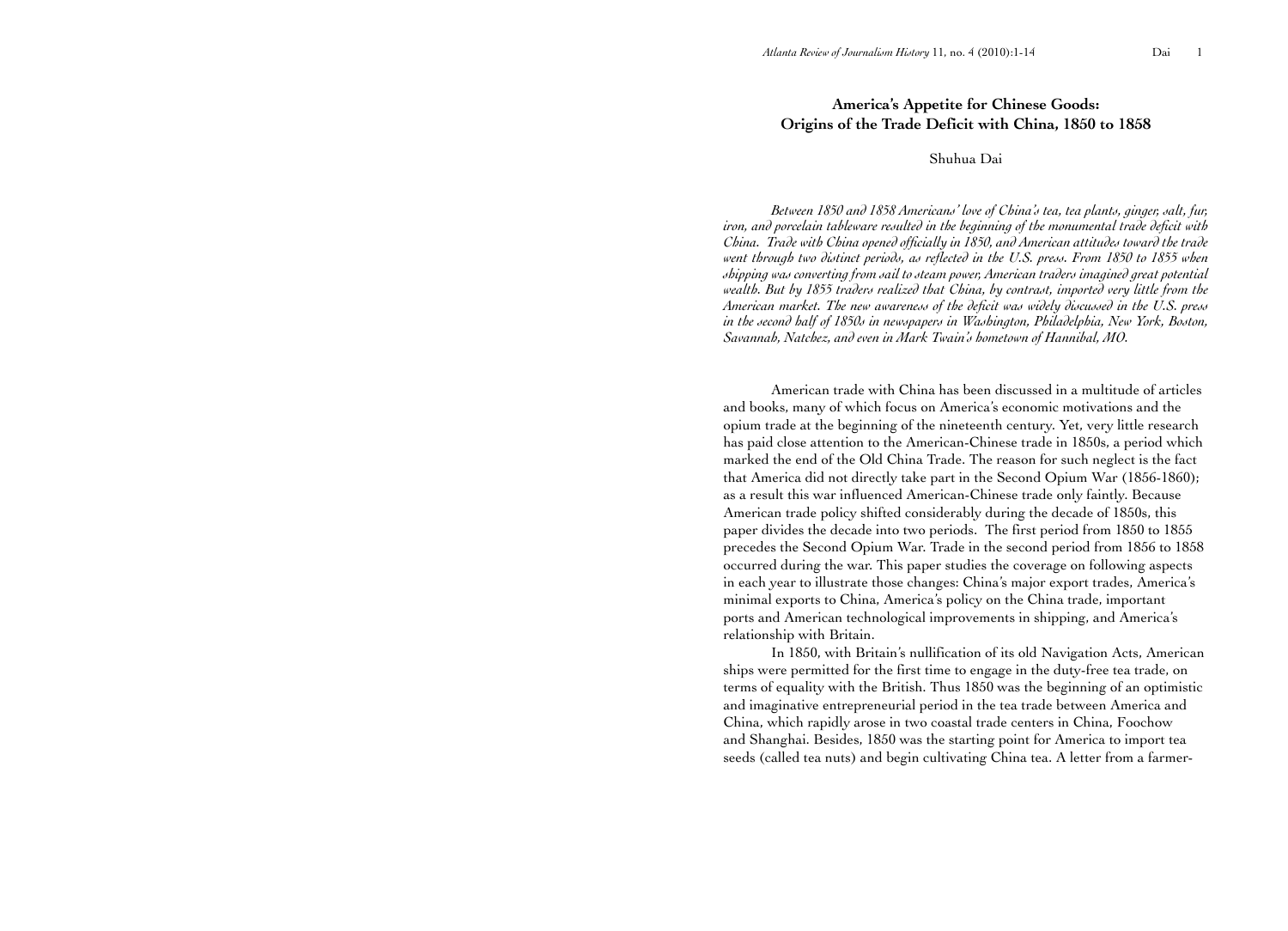correspondent, Dr. Junius Smith, indicated the prevalence of tea experiments in South Carolina:

> Tea Nuts received from China in May and planted on the 5th of June, are now, many of them, from one to three inches in height – strong, healthy, beautiful plants from the original China seed. They will grow as well as in China.<sup>1</sup>

As an authority on tea planting, Smith provided several reports to different newspapers. In another letter, he not only gave an optimistic prospect for tea experiments in America, but also gave lessons about the cultivation of tea. He insisted that "if we do not cultivate our own tea, then I think we ought to be tributary to those who call us barbarians."

> Understand the tea culture: I can now understand why we cannot obtain the first quality of tea from China. The first growth of the leaf is so delicate. I can now understand why it is that a Chinese official of wealth and dignity will pay a hundred dollars a pound for tea grown in his own country. The quantity of buds and early leaves is small and the value enhanced to the scarcity.<sup>2</sup>

Besides tea seeds, America in 1850 for the first time imported iron from China. In January, 9,000 quintals (900 tons) of Chinese iron from Hong Kong were shipped via Liverpool to America. Americans regarded this metal as a new and important trade with China because it was now widely used in America's new Industrial Revolution. In Savannah, news of the Chinese iron trade inspired visions for constructing a trans-continental railroad:

> Numerous trials have been made of this iron. This article will doubtless before long become an object of important trade with China. It may be great California Railroad. The iron rails of England and China may be made to meet half way in spanning the American Continent.<sup>3</sup>

 Americans also valued various China trees. Cabinetmakers desired the wood, which was "recommended by its beauty, and the remarkable quality." Druggists expected their stories would be filled with "vermifuges and panaceas made from the roots, leaves and its flowers; preparations would be made from the leaves and berries."4

Even during this era of sailing ships, the import of Chinese fabrics into California was becoming increasingly frequent. Americans expected that when regular steam transport was established, the trade with China would increase even more rapidly. In San Francisco, on September 17, 1850, a American correspondent reported to a Boston newspaper about the "immense" trade.

> The amount of remittances to China from this port is beginning to be a very important item. Vessels depart weekly, and the consumption of China fabrics used here is immense. And this way silver currency is becoming more and more difficult to obtain for the ordinary transactions of the city.<sup>5</sup>

These aspects indicated that California had opened a new era of American trade. Moreover, the correspondent pointed out that the new sea traffic from America to China was being established from California, replacing the old eastbound Atlantic sea route to China that passed around Africa's Cape of Good Hope.

> Vessels now rarely proceed to China direct, but take in a cargo for San Francisco, and hence run across. When the Panama railroad is completed, the trade between China and the Atlantic ports will probably be sent over the railroad, instead of being brought home round the Cape of Good Hope. This will open new tracks for our clippers to compete on. 6

By 1850, California had become the most active port for the China trade. American traders were already busy importing large amounts of tea, free of duty, as well as tea trees for planting in America as well as fabric, trees for furniture, and tons of iron.

In the next year, Americans took several measures to speed trade to China from the eastern Atlantic ports. With the tea trade maintaining first place, Americans established new lines of Clipper ships that sailed from the Atlantic coast via Africa. The Clipper ship was a new kind of merchant vessel with three masts on which sat a large expanse of square sails. It was designed to carry a small, highly profitable cargo over long distances at high speeds. Speed was important because speed meant big profits for the owners and captains. Clippers traveled approximately 250 miles a day, and best of them could cover more than

<sup>1</sup> Junius Smith. "Tea cultivation in South Carolina." *North American and United States Gazette* [Philadelphia], September 20, 1850, 41.

<sup>2</sup> Junius Smith. "Progress of tea culture in the United States." *Vermont Watchman and State Journal* [Montpelier], June 06, 1850, 1.

<sup>&</sup>lt;sup>3</sup> "Iron from China." *Daily Morning News* [Savannah], January 28, 1850, 1.

<sup>&</sup>lt;sup>4</sup> "The China tree," The Natchez Courier, October 08, 1850, 1.

<sup>&</sup>lt;sup>5</sup> "The staghound," *The Boston Daily Atlas*, August 26, 1850, 1. <sup>6</sup> Ibid.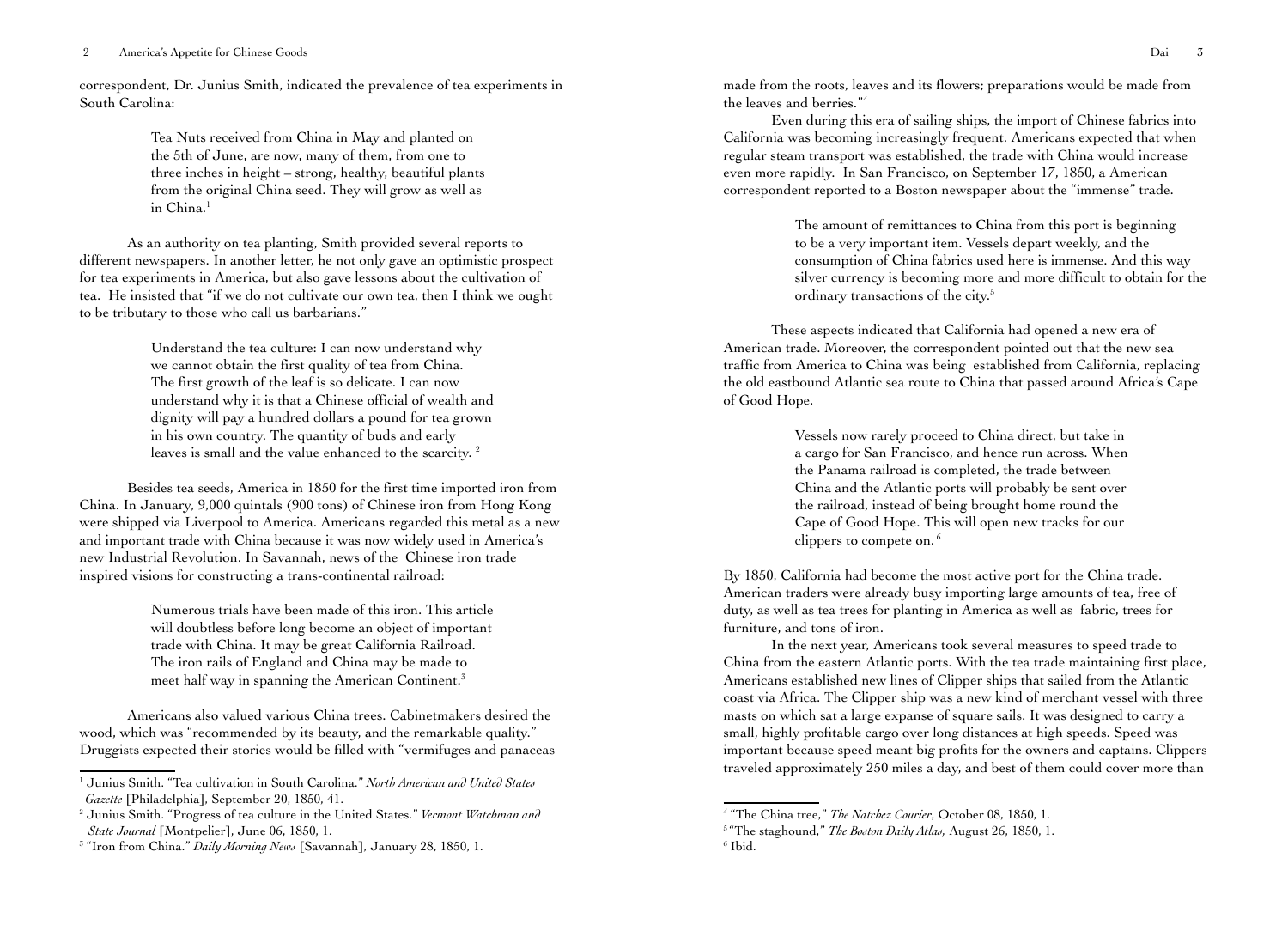400 miles a day, compared to the old ships' 150 miles a day.

In America, the tea business was expanding. California aspired to become the point of supply to the whole Pacific coast. The A.H. Donaldson establishment built a tea warehouse, and filled it with direct importations of the finest quality tea ever brought from China. Meanwhile, in South Carolina, Junius Smith continued experiments with planting Chinese tea trees in America. The press chronicled Smith's experiments, announcing how his project was progressing. In one letter, Smith suggested that the tea plant of China was doing well in America's soil and climate.

> The tea plant of China is congenial to our climate; that the tea is pure American growth, and is in every respect the genuine tea of China tea plants. If the United States can produce one good quality of tea from the China plant, the various kinds of soil, the diversity of climate and location will produce every kind that grows in China.<sup>7</sup>

By 1851, Americans had become eager to promote steam power for shipping. The press reported that the new British steam ships outraced America's Clippers in international trade. The U.S. press, coast to coast, discussed the feasibility of a line of steam ships between California and China. People believed that it would be "entirely successful and pay well, if carried out with prudence".8 A traveler, having lived three years in China and knowing the position of affairs in that country, suggested solutions on the difficulties to establish a steam line, including the supply of coal and the establishment of depots. "There is abundance of coal in Australia – freights cheap and labor reasonable – and this great necessity for steamers will in close proximity to the line of depots which may be established."9

The press hailed news of the discovery of vast coal deposits throughout China. Some newspapers reacted immediately and acclaimed that it was of much value to America because plans for steam shipping were already matured. However, some newspapers noted problems with getting coal from China.

> Coal deposits exist throughout the different mountain ranges. The most productive are in the middle and Southern parts of the empire; but unskillful mining and the absence of suitable means of transport much enhance the cost of the mineral, and limit its consumption.<sup>10</sup>

Based on this frequent and constant intercourse between these two countries, Americans' interest on the trade with China intensified. The short route to and from China, a business article published in The Alta California in May, 1851, even stated that China was "our other home, with an unbroken highway between it and us."11

 Americans had hoped that the China trade would help improve the nation's trade deficit. Already in 1849, before the China trade opened, the deficit had been enormous. In 1849, a financial reported noted that American imports totaled \$11,704,754 – nine times larger than exports of \$1,490,945 – a deficit of \$10,443,811. However, by 1854, after five years of the China trade, U.S. imports increased fully 60 per cent, and exports did not increase over 12 per cent. Discussion in the press focused on the causes. Some critics blamed the deficit on England's continued monopoly on manufacturing which caused misuse of American labor. A report on the Tennessee cotton and tea trade stated that a great deal of labor was wasted by using it for transporting rather than manufacturing.

> Instead of converting the cotton into cloth……she sends it to Manchester, that the one may be eaten while the other is spun and woven. That done, the cloth goes to China to pay for tea to be transported to the banks of the Tennessee – the labor expended in carrying the cotton back and forth being ten times more than would have been required to spin and weave it on the ground.<sup>12</sup>

The most important report on American-Chinese trade in 1851 was the article analyzing the trade deficit. It was the first time the United States analyzed and highlighted the deficit. The problem with the imbalance in the Old China trade would continuously bother Americans.

In 1852, tea planters, who gained much attention, faced difficulties. Though farmers still believed that various experiments proved that the China tea plants could grow and flourish in America, reports were no longer filled with positive news. An article in the Missouri Courier documented one failure: "Mr. White's importation of tea plants this year terminated in a total failure. Two cases of China plants shipped from Calcutta for New York are said to have perished. "13

In California, however, prospects were optimistic. The mining of gold since 1848, two years after the acquisition of California, continued to boost American commerce and shipping such that American ships dominated the eastern Pacific Ocean, allowing the tea trade to remain active and steady.

There are 20,000,000 1bs annually consumed, and the

<sup>7</sup> Smith, J. "Growth and manufacture of tea in the United States." *Daily National Intelligencer* [Washington,], July 19, 1851, 976.

<sup>8</sup> "Steam communication with China." *The Alta California*, April 14, 1851, 1.

<sup>&</sup>lt;sup>9</sup> Ibid.

 $10$  Ibid.

<sup>&</sup>lt;sup>11</sup> "The short route to and from China." *The Alta California*, May 15, 1851, 1.<br><sup>12</sup> Ibid.

<sup>&</sup>lt;sup>13</sup> "Tea plant in South Carolina." Missouri Courier [Hannibal], May 27, 1852, 52.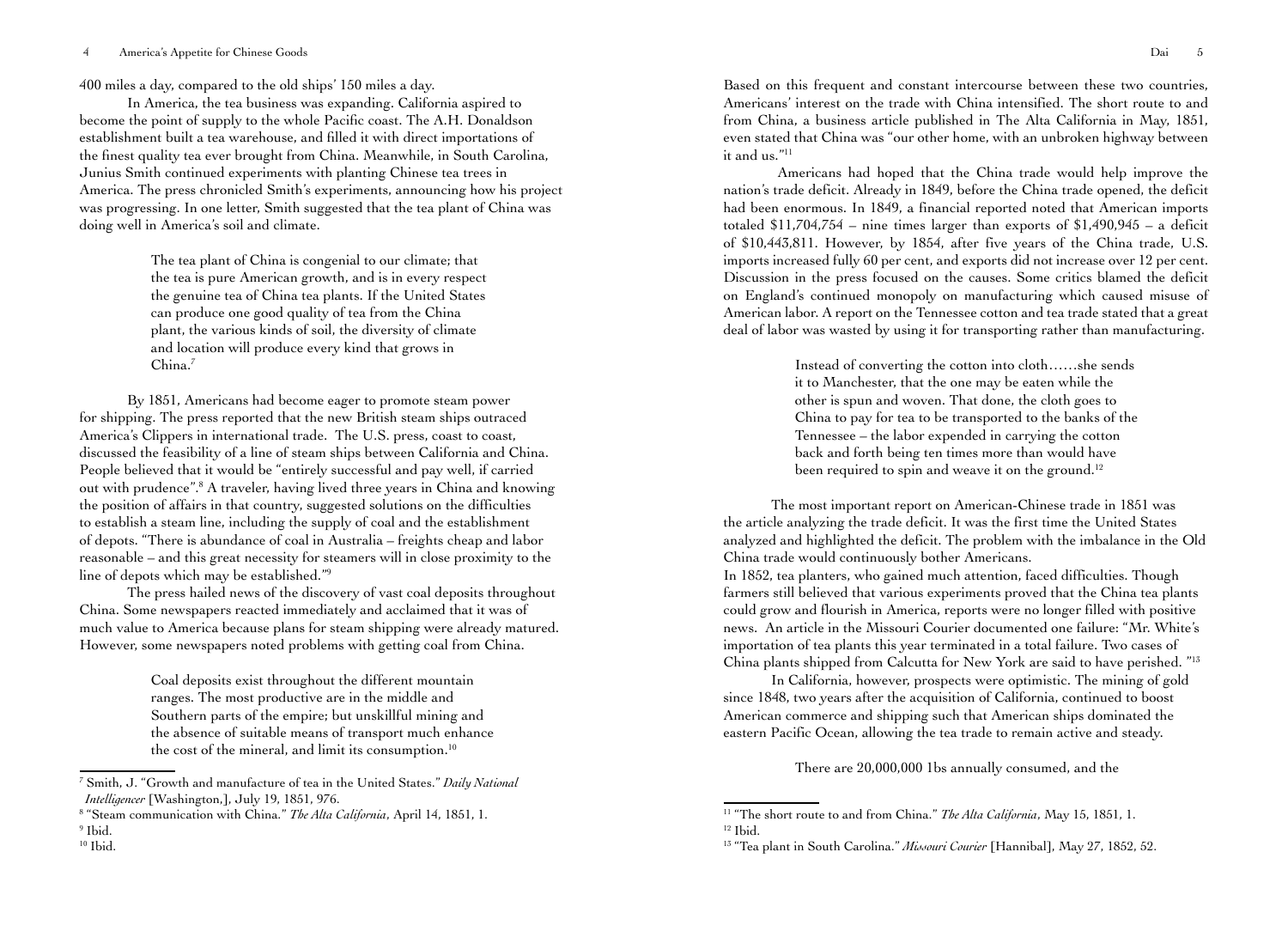#### 6 America's Appetite for Chinese Goods Dai 7

quantity exported from China by sea, to all places, can not fall short of 100,000,000 lbs. Tea trade accounted for 60-80 percent of the total in 1852, and the increase in the quantity of tea is fairly steady.14

 By 1852, America had acquired an importance in trade with China second only to Great Britain. American traders began to challenge England on the sea. As noted in the press, the main advantage for the United States in the China trade was the preference for America's faster ships, "even from British merchants, owing to their surpassing speed."15

Though American-Chinese trade developed along a natural and positive course, the Americans provided only a part of China's foreign market. The competition was stiff, which we was documented in a report in 1853 about an official government mission to China. When their departure aboard a British vessel was delayed, critics, perhaps exaggerating, worried that America would lose the China market. "The delay of departure might cost America a century of exclusion for the China trade. They should take an American vessel instead of a British one."16 This report also offered another message that American steam navigation to China had by 1852 become the most active in the world.

Another article stressed that the acquisition of California, and the remarkable development of its mineral wealth, had been a vital impulse to the business of America. Americans fully realized it, by claiming that "the position of the United States is now such as to require the most active measures to secure such commercial connection with China as shall bring about an exchange of the commodities of the two countries."17

By 1853, Chinese wood, furniture and tableware were already popular among Americans. One Ohio newspaper reported that China tableware was introduced into the White House. "A firm in New York is preparing by order of President [Franklin] Pierce, China table ware for the White House, consisting of 450 pieces together with 55 dozens of glass – cost seven thousand five hundred dollars."18

In 1853, the most important development was the tobacco trade. Because the British excluded America from the India-China opium trade, Americans they did less well in supplying opium to China, a fact which ironically enhanced Americans' sense of moral superiority over the British. As a result, Americans exported a much less poisonous product, tobacco. They

expected with enthusiasm that the introduction of American tobacco would be welcomed as a "boon" by the Chinese, and might supersede the lower classes' use of opium. They also made investigation and drew a conclusion that "native Chinese tobacco is very weak, poor stuff."19 Based on such analysis, America now considered tobacco as the key to the enormous China market:

> We shall suppose that our tobacco will be generally received there as a substitute for that poisonous drug. The tobacco, now so abundantly produced in our states, will become the pioneer of our trade, and open the way for our manufactures of cotton, wool, cutlery, and iron 20

This first period for American-Chinese trade, from 1850 to 1853, was somewhat romantic because of the dreamy nature of prospering traders. First, tea trade presented a steady uptrend, occupying the main aspect of the trade. At the same time, America's native tea growing experiments also progressed. Even though some of the projects failed, tea culture had become an important part of American everyday life. Second, California, a latercomer to ocean trading, surpassed the former leaders on the Atlantic coast, largely because its discoveries of gold and silver played the most important role in American-Chinese trade in the first half of 1850s. The steam ships, high-quality clippers and efficient navigations were all originated in the development of California. Third, besides tea, America imported various Chinese iron, coal, lumber, and tableware.

By 1853, Americans began to export tobacco to China, and pin their hopes on it for addressing the trade imbalance. There were always entirely optimistic opinions and claims in reports. At bottom, the American enthusiasm for trade and investment in China seemed rooted not in concrete reality, but in the American imagination.

 During the next two years, 1854 and 1855, unsettled situations in China and a possible war with England and France caused a low ebb of American-Chinese trade. Meanwhile, a series of incidents increased friction between America and England. Traditionally, America had usually played a subordinate role to England in the China trade. However, in 1853, Americans began to blame England for their trade imbalance. Based on America's increasing economic and technological strength, its traders required more recognition and began to make demands. In 1854, one report described the banking interaction between America and England in China trade to imply America's discontentment with the requirement to use English banks:

Most American purchases were paid by bills of exchange

<sup>&</sup>lt;sup>14</sup> Ibid.

<sup>15 &</sup>quot;Trade of China with the United States." *The Hinds County Gazette* [Raymond], November 18, 1852, 1.

<sup>16 &</sup>quot;The mission to China." *New York Daily Times*, August 2, 1853, 4.

<sup>17 &</sup>quot;Steam navigation to China." *North American and United States Gazette* [Philadelphia], March 01, 1853, 703.

<sup>18 &</sup>quot;Steamers to China: prospects of the Chinese trade." *The New York Herald*, March 05, 1853, 10.

<sup>19 &</sup>quot;Steam navigation to China." *North American and United States Gazette.*

<sup>20 &</sup>quot;China ware for the White House." *Fayetteville Observer*. July 18, 1853, 885.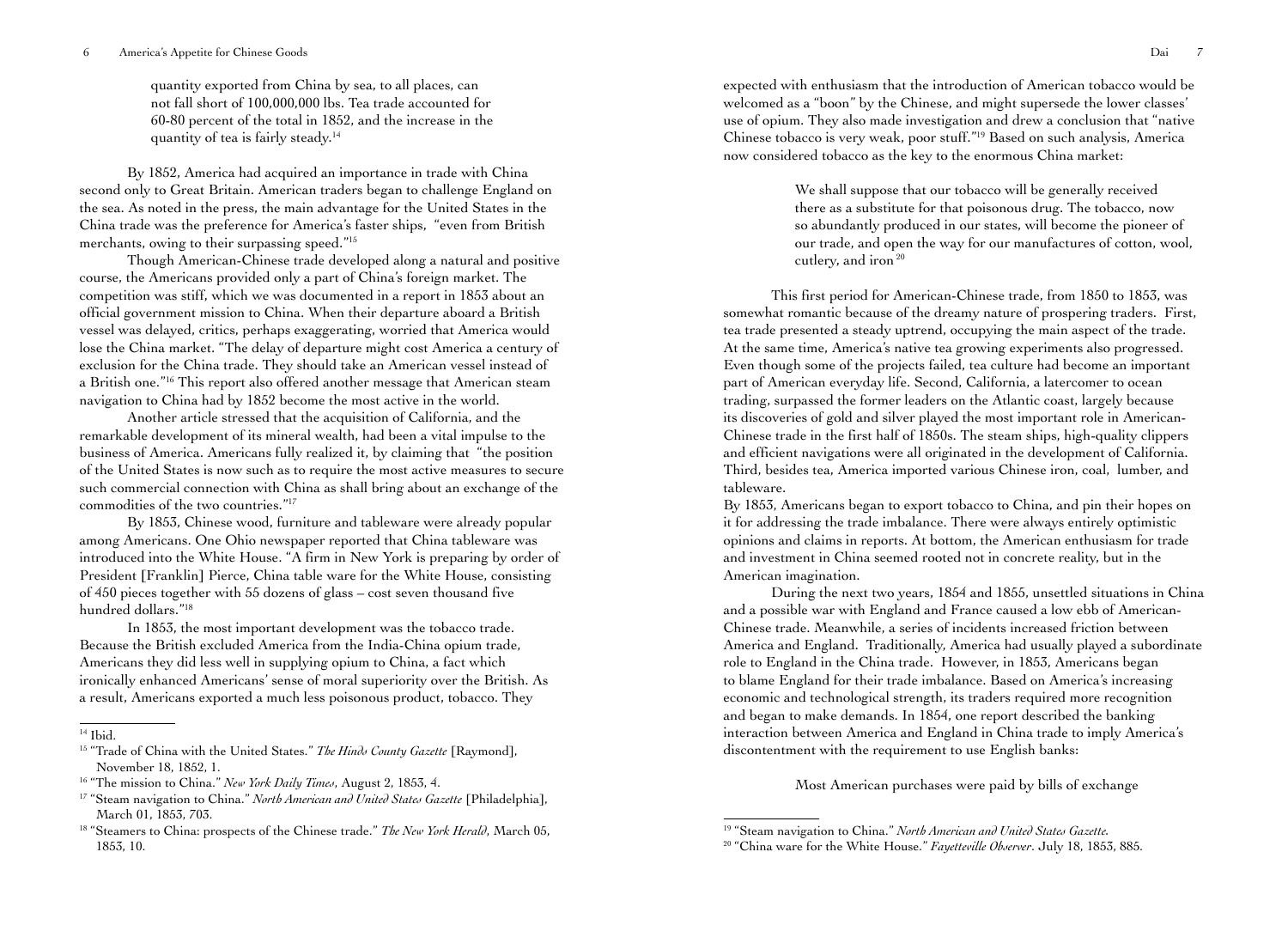on England. Williams Sturgis. Before 1850, \$7,000,000 in specie was carried from the United States to China to pay for the importations from that country every year. From 1854, most purchases were paid by bills of exchange on England.<sup>21</sup>

In 1855, U.S. newspapers carried fewer reports on American-Chinese trade, focusing instead on the looming war in China. While England was projecting to enlarge its interest in China by means of war, Americans expressed opposition and for the first time stressed the inequity in the China trade, implying the America would stop following England and exploit the China market independently. One article in New York about the "rupture with England" severely criticized the injury that English banking caused American merchants:

> The [English] bank Maury was the prime cause for the rupture with England, which was built for the China Trade. But it resulted in much injury to American owners of vessels and left an unjust imputation on the commercial community.22

 The imbalance of trade was documented in data compiled in 1856, proving that the criticism was reasonable. A business report showed that, in 1855, the imports in Shanghai amounted to £1,602,840, of which England supplied £1,122,241, America, £272,708, and £802,084 to other countries. Opium and silver were almost discharged. However, at the same time, the imports of American goods were only £272,708. Moreover, England acted as the banking agent, "a large proportion of the remittances brought by each New York packet being to meet the draughts from China on American account made payable in London."23

In 1856, the press coverage of American-Chinese trade focused on complaints against England. By now the trade deficit had become huge, the cause of much discontentment. The press had noticed the problem since 1851, but had paid little attention to it. In the early 1850s, Americans ascribed this depressing situation to the British monopoly. By 1856, however, they began to stress the peculiar and contradictory customs of China and America. Analysts suggested that the Chinese were self-sufficient and wanted very little from America, apart from silver, while Americans had strong demands for several Chinese exports, especially tea, which caused the trade deficit. A Philadelphia

newspaper published such an analysis of the two different cultures:

The Chinese are a self-customing people. Whatever they require, they make or raise themselves. Their food, dress, dwellings, vessels, everything they need, differ so entirely from ours, that we can supply them with little or nothing. But the article of tea, which we can get from them alone, has become to us a prime necessity. There is no equality in the trade. We must buy the tea and pay for it in silver.<sup>24</sup>

Very likely, other unrecognized factors were at play. The imbalance could also be traced to Chinese trading policies and internal problems in the first half of 1800s. Chinese rulers of the Qing Dynasty placed strict limits on foreign traders. Even after the Opium War in 1842, China opened only five ports to foreign trade and British citizens. Meanwhile, China had internal problems. Irrigation systems and canals poorly maintained led to massive flooding of the populous Huang He valley near Beijing. A population explosion, an extravagant royal court, tax evasion by the rich, and widespread official corruption created terrible hardships for China's peasants. Besides, in the Taiping Rebellion from 1850 to 1864, peasants held on to large areas and killed 20 to 30 million Chinese. All these elements contributed to diminish the Chinese ability to buy foreign goods.25

 Before 1856, American traders expressed positive opinions about the Chinese-American trade based on their imagination of the Chinese market. Three reasons caused such optimism. First, the opening of the tea trade with America in 1850 had led to a tea "boom." Second, the development of the faster ships helped build confidence. And third, and most important, they knew little about Chinese society except that the population was large; they assumed the Chinese would consume plenty of goods. However, that assumption proved wrong, as American traders gradually realized, leading them to analyze the problem. In fact, data showed that in 1855-1856, the export of tea from Shanghai reached "the enormous figure of eighty millions of pounds" which greatly enlarged the deficit.26 According to published statistics, America's imports from China in 1856 amounted to nearly \$150 million, but its exports to only  $$25$  million<sup>27</sup>

<sup>21 &</sup>quot;The manner of carrying on trade with China." *The Ohio Observer*, January 25, 1854, 19.

<sup>22 &</sup>quot;What are the causes for a rupture with England?" *New York Daily Times*, Nov 20, 1855, 1.

<sup>23 &</sup>quot;The New Treaty with China—Importance of the Event." *The New York Herald*. August 30, 1855, 4.

<sup>24 &</sup>quot;The trade of China." *North American and United States Gazette* [Philadelphia], October 23, 1856, 847.

<sup>25</sup> Kang Liu, "The analysis of the trade imbalance between China and America." *The Forum of Economics*, v.1,1.

<sup>26 &</sup>quot;Commercial troubles in China—trade with eastern nations." *The New York Herald*, December 28, 1856, 4.

<sup>27 &</sup>quot;The Chinese empire opened to the trade of the world." *New York Herald*, August 28, 1858, 4.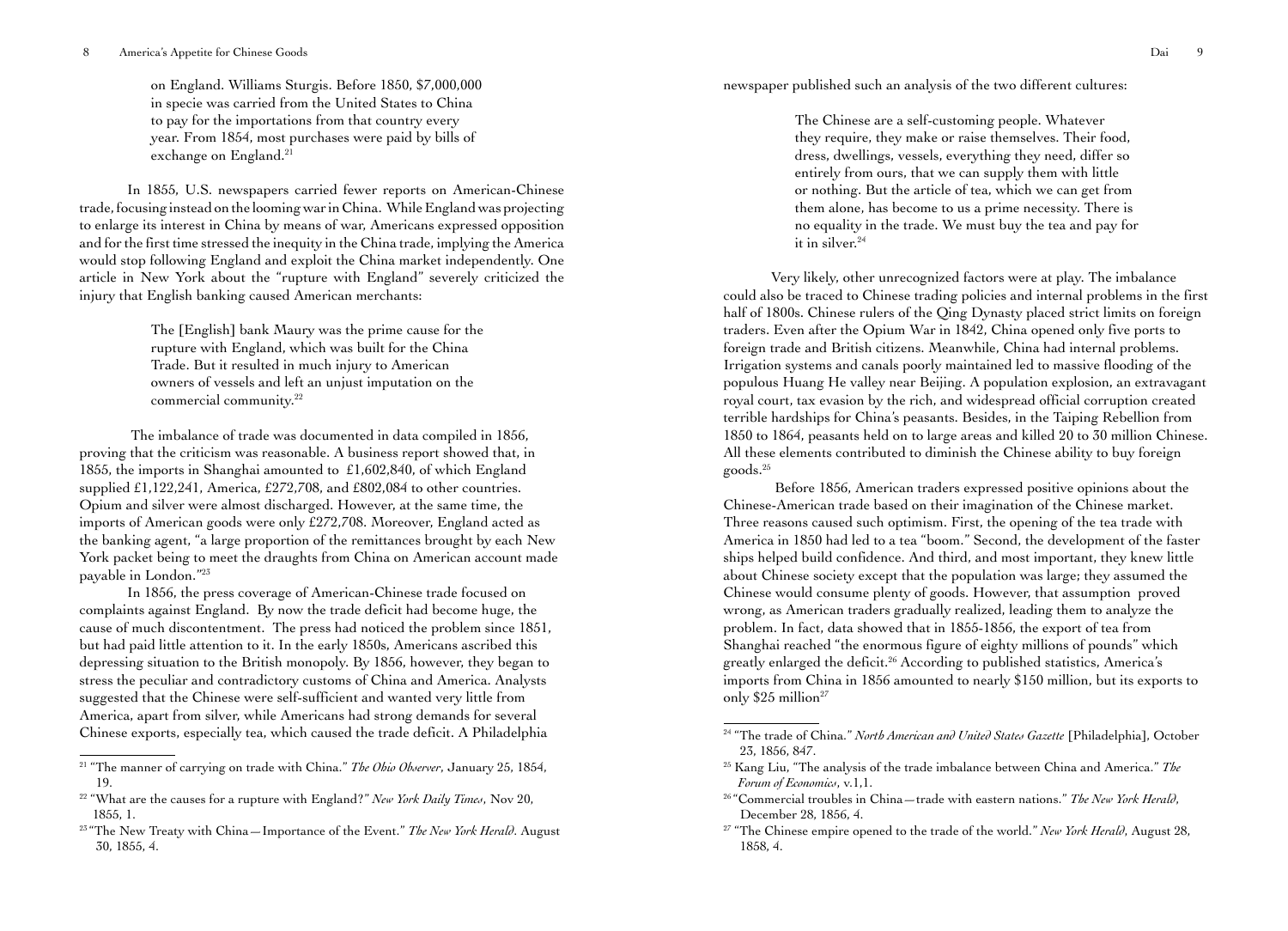#### 10 America's Appetite for Chinese Goods Dai 11

Facing reality, American traders finally conceded that, despite their pride in competing for the China trade, England had the advantage in China because of its monopoly in the Asian opium trade. Some American traders, depressed about prospects in China, then imagined selling American goods to the "large population" of Chinese immigrants in California:

> Her (England) possession of India is an advantage. We have no such basis for a trade, unless we can find it in California. The long voyage from Atlantic ports to China and the cost bar our achieving a successful traffic. With California the case is different: much shorter, a large population composed of Chinese emigrants to build up a considerable Asian trade.28

 Some Americans favored stronger action in seeking a balance of trade. The American government made an effort to force the Chinese to adjust their revenue policy. However, the revenue system made by England after the First Opium War was against the interests of American merchants, who increasingly complained to the United States Commissioner that the business at the port had sustained great deterioration:

> There is a great deal of dissatisfaction and mutual ill-will growing up between the American and British merchants in the ports of Shanghai and Fuchau. The Americans refused to pay export duties, but the British merchants conceived that they should be forced to [pay] duties. Meanwhile, America was enlarging its influence in the East by making contract with Japan and Siam. They thought there was destined to spring up a trade which would far outstrip that which they carried on with the nations of Europe.<sup>29</sup>

The above report implied that even though America would not join the Second Opium War, the American traders were eager to take some advantage of it: They hoped that at the war's end they might gain a prominent position in China trade and also reduce the trade deficit.<sup>30</sup> They made further efforts to diversify both import and export products. The imports from China now had included tea, raw silk, silk goods, opium, shawl, sugar, matting, and cassia. The main sales to China included cotton, fabrics and ginseng. The direct remittances were paid by silver, gold, and foreign coin.<sup>31</sup>

By 1858, press coverage focused on predictions of business after the war. In 1860, after the English and the French defeated the Chinese, the

31 *Ibid*.

government of the Qing Dynasty accepted the new trade terms and opened its whole market to the world. This outcome raised American traders' enthusiasm anew. Now they imagined getting access to China's inland markets, still hoping to reduce the huge trade defict:

> Dense population, so many noble rivers, water economics, there is a greater trade carried on between the coasts and the centre of China than between all Europe and the rest of the world. In the port of Shanghai there have been as many as four thousand large junks at one time. There is a larger population than all Europe. They are a commercial and a trafficking race.<sup>32</sup>

In the same article, the author stressed that American should not try to colonize China. He asserted that America must "deprive of all motives either for territorial aggrandizement or acquisition of political power in China, without forgetting that commerce was one of the most powerful means of civilization and national improvement." In fact, American interests in China continued to be focused mainly on peaceful contact and a steady Chinese-American trade.

In summary, the press coverage from 1850 to 1858 reflected the changes of American traders' attitudes towards the Chinese-American trade: from optimistic imagination to increasing concern abut the trade deficit. In 1850, they were confident that the trade would be entirely successful. In 1851, they called China as "our other home, with an unbroken highway between it and us. <sup>33</sup> However, by 1856, for the first time, they realized that they had misunderstood the fundamental truths of Chinese society and that the imbalance of trade had become a chronic reality. From 1852 to 1858, they blamed the trade deficit on several factors, and made efforts to reduce it, including developing tobacco business and competing with England to amend Chinese trading policies, but all efforts failed.

<sup>&</sup>lt;sup>28</sup> "The trade of China."

<sup>&</sup>lt;sup>29</sup> "Commercial troubles in China."

<sup>30 &</sup>quot;The War in China**—**its effects on trade and government." *The New York Herald,* June 27, 1857, 2.

<sup>&</sup>lt;sup>32</sup> "The Chinese empire opened to the trade of the world."

<sup>&</sup>lt;sup>33</sup> "Speculations on the future trade of China." New York Herald, November 7, 1858, 8.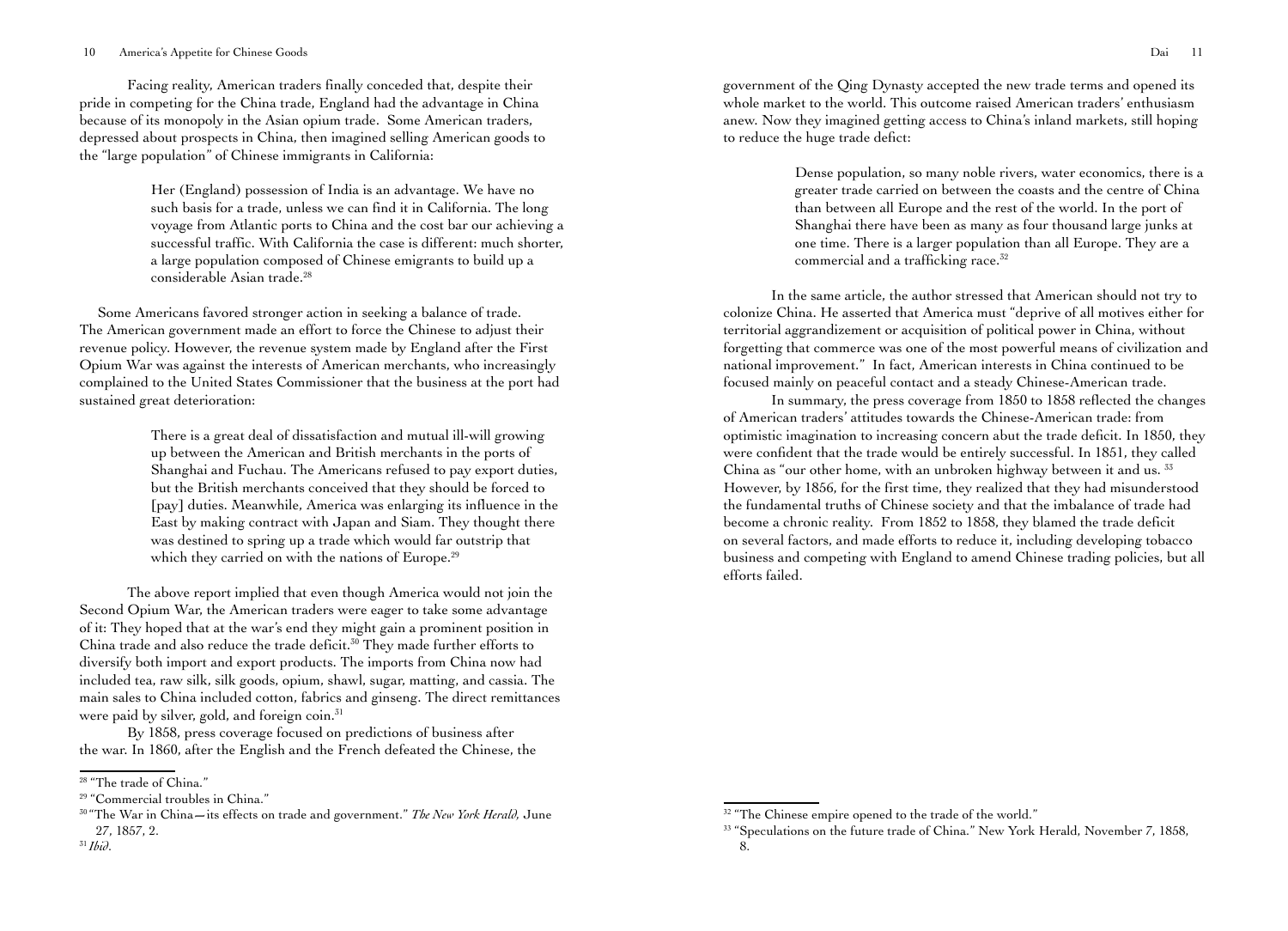## Works Cited Primary Sources "A New Era in Shipping", *New York Daily Times*, June 24, 1857, 4. "Affairs in China", *Harper's Weekly*, Jun 26, 1858, 1. "Affairs in China: unpromising condition of business – Chinese hostility to Americans", *New York Times*, Oct. 22, 1857, 5. "American Trade with China*", Daily National Intelligencer* [Washington], Nov. 11, 1850; 763. "American Trade with China", *New York Times*, Oct. 23, 1858, 4. "An Item of China Trade", *North American and United States Gazette* [Philadelphia], Nov. 9, 1858; 976. "The approach to Canton", *Harper's Weekly*, Mar. 13, 1858, 1. "The attack on the Pei-Ho forts in China", *Harper's Weekly*, Aug. 14, 1858, 1. "The British Opium Trade in China", *Daily National Intelligencer* [Washington], May 19, 1853; 553. "The California and China Trade", *The Cleveland Herald,* Sep. 2, 1850, 1. "Canton and the boat girls", *Harper's Weekly*, Mar. 20, 1858, 1. "China Trade", *The Sacramento Union Saturday*, May 1, 1852, 1. "The China Tea Trade", *The Alta California* [San Francisco], Apr. 16, 1853, 1. "The China tree", *The Natchez Courier*, Oct. 8, 1850, 1. "China ware for the White House", *Fayetteville Observer*, July 18, 1853, 885. "The China Slave Trade", *Daily Morning News* [Savannah], Feb. 28, 1853; 1. "The Chinese empire opened to the trade of the world", *New York Herald*, Aug. 28, 1858, 4. "Coal in China", *North American and United States Gazette* [Philadelphia]. Mar. 29, 1851, 101. "Commercial affairs: sales at the stock exchange*", New York Times*, Apr 21, 1858, 8. "Commercial troubles in China—trade with eastern nations", The New York Herald, Dec. 28, 1856, 4. "The commissioner to China – the Chinese trade", *The Weekly Herald* [New York], Oct. 2, 1852, 317. "The East India and China Trade", *North American and United States Gazette* [Philadelphia, PA], Nov. 11, 1852; 610. "Flag of America Hauled down at Amoy—Trade", *The Weekly Herald* [New York], Oct. 8, 1853; 322. "From Utah: general intelligence – arrival of senator Broderick", *New York Times*, Nov. 23, 1858, 1. "Ginseng", Harper's Weekly, June 18, 1859, 1. "The great Chinese puzzle", Harper's Weekly, Feb. 7, 1857, 1. "How we pay for tea", The Cleveland Herald, May 23, 1851, 122. "Interesting from China", *The New York Herald*, Apr. 3, 1857, 1. "Is our tea poisoned?" *Harper's Weekly*, Apr. 11, 1857, 1. "Iron from China", *Daily Morning News* [Savannah], Jan. 28, 1850, 1. "Lord palmerston's government and the Chinese question", *Harper's Weekly*, Apr. 4, 1857, 1. "The manner of carrying on trade with China", *The Ohio Observer*, Jan. 25, 1854, 19. "Marine intelligence", *New York Times*, Apr. 2, 1859, 8.

"The mission to China", *New York Daily Times*, Aug. 2, 1853, 4.

"Mr. Reed in China", *Harper's Weekly*, Nov. 13, 1858, 1. "Nearest approach to a railway in China", *Harper's Weekly*, Feb. 7, 1857, 1. "The new Chinese question", *Harper's Weekly*, Ocb. 8, 1859, 1. "The New Treaty with China—Importance of the Event", *The New York Herald*, Aug. 30, 1855, 4. "The new commissioners to China", *Harper's Weekly*, June 6, 1857, 1. "Opening of the Salt Trade of China", *North American and United States Gazette* [Philadelphia], Sep. 17, 1851, 249. "The Opening Trade with China", *North American and United States Gazette* [Philadelphia] Oct. 29, 1858; 967. "The opening of China to the world", *Harper's Weekly*, Sep. 4, 1858, 1. "Our merchant navy – its present and future", *New York Times*, May 7, 1859, 4. "Our Trade with China" *Milwaukee Daily Sentinel*. Aug. 18, 1857; 1. "Our treaty with China", *Harper's Weekly*, Oct. 12, 1859, 1. "The ourbreak in India", *Harper's Weekly*, July 18, 1857, 1. "Pekin, the capital of China", *Harper's Weekly*, Ocb. 16, 1858, 1. "Position of the English in Asia", *Harper's Weekly*, Sep. 12, 1857, 1. "Protection to American Trade in China", *New York Herald*, July 4, 1857, 2. "Twenty-five per cent discount for cash", *Harper's Weekly*, Oct. 31, 1857, 1. Smith, J. "Growth and manufacture of tea in the United States", *Daily National Intelligencer* [Washington], July 19, 1851, 976. Smith, J. "Progress of tea culture in the United States", *Vermont Watchman and State Journal* [Montpelier], June 6, 1850, 1. Smith, J. "Tea cultivation in South Carolina", *North American and United States Gazette* [Philadelphia], Sep. 20, 1850, 41. "The short route to and from China", *The Alta California*, May 15, 1851, 1. "Speculations on the future trade of China", *New York Herald*, Nov. 7, 1858, 8. "Some celestial paradoxes", *Harper's Weekly*, Apr. 25, 1857, 1. "The staghound", *The Boston Daily Atla*, Aug. 26, 1850, 1. "Steam communication with China", *The Alta California*, Apr. 14, 1851, 1. "Steam navigation to China", *North American and United States Gazette* [Philadelphia], Mar. 1, 1853, 703. "Steamers to China: prospects of the Chinese trade", *The New York Herald*, Mar. 05, 1853, 10. "Tea plant in South Carolina", *Missouri Courier* [Hannibal], May 27, 1852, 52. "The War in China—its effects on trade and government", *The New York Herald*, June 27, 1857, 2. "Trade of China with the United States", *The Hinds County Gazette* [Raymond], Nov. 18, 1852, 1. "The trade of China", *North American and United States Gazette* [Philadelphia], Oct. 23, 1856, 847. "Trade of China with the West Letter from an Amsterdam Firm", *The New York Herald* June 25, 1858; 3. "Trade with Cuba and China", *The Charleston Mercury*, Jan. 6, 1857, 1. "The United States and China", *New York Times*, Apr. 2, 1858, 4.

- "United States interests in China", *Harper's Weekly*, Apr. 10, 1858, 1.
- "The War in China", *Harper's Weekly*, Jan. 31, 1857, 1.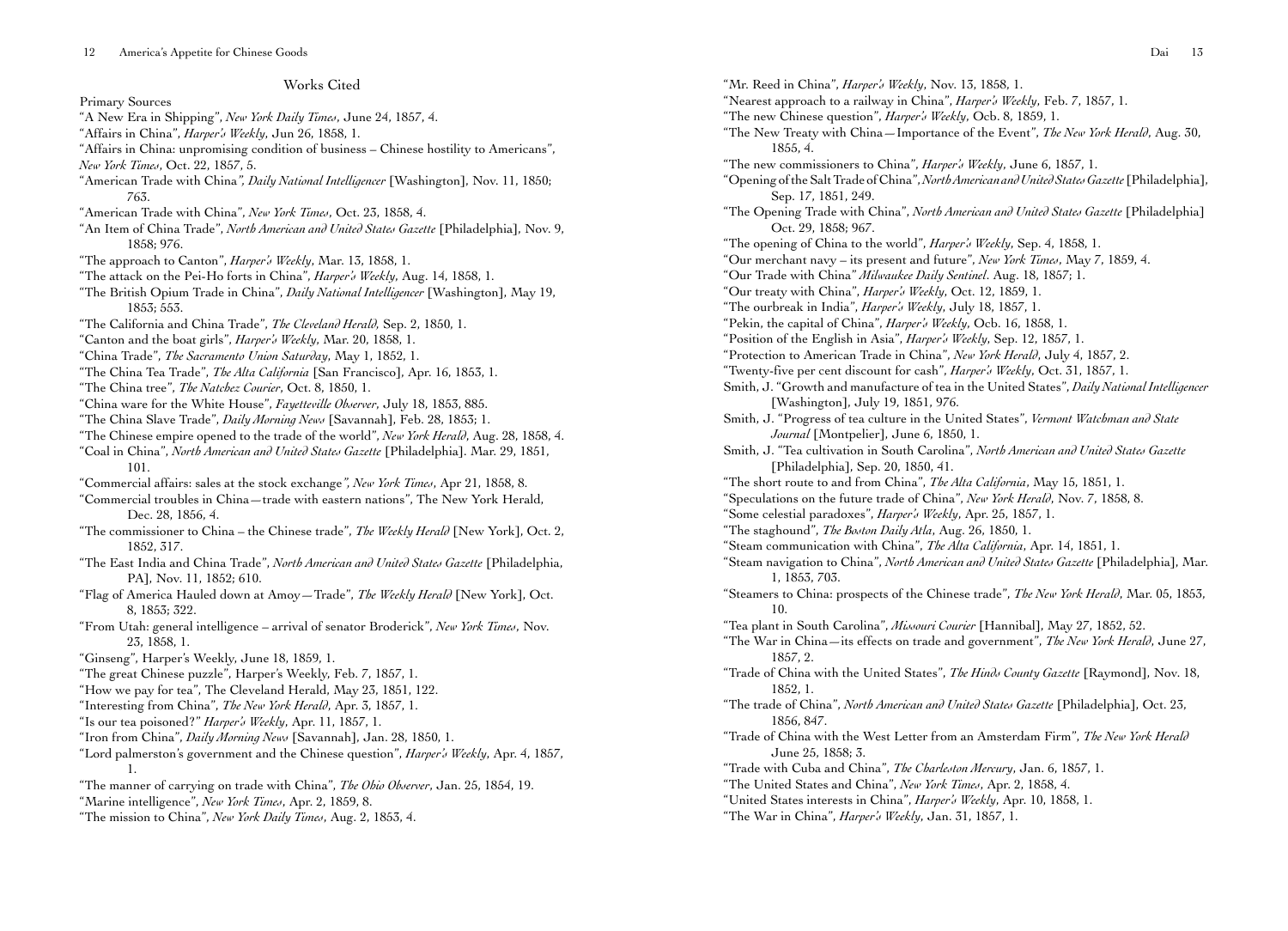"What are the causes for a rupture with England?" *New York Daily Times*, Nov. 20, 1855, 1. "What cotton is doing for us", *Harper's Weekly*, Nov. 13, 1858, 1. "What has been done in the last six months", *New York Daily Times*, July 22, 1857, 3. "Weekly market summary", *Harper's Weekly*, Oct. 30, 1858, 1.

#### **Secondary Sources**

14 America's Appetite for Chinese Goods

- Beeching, Jack. (1975). The Chinese Opium Wars. New York: Harcourt Brace Jovanovich.
- Christman, Margaret. (1984). Adventurous pursuits: Americans and the China trade, 1784-1844. Washington: Smithsonian Institution Press.
- Dudden, P. (1992). The American Pacific: from the old China trade to the present. New York: Oxford University Press.
- Goldstein, Jonathan. (1978). Philadelphia and the China trade, 1682-1846: commercial, cultural, and attitudinal effects. University Park: Pennsylvania State University Press.
- Holbrooke, Richard. (1980). China and the U.S.: into the 1980s. Washington: Office of Public Communication, Editorial Division.
- Jefferson, Hunt. (1999). The India-China opium trade in the nineteenth century. N.C.: McFarland.
- Kang Liu. (2007) "The analysis of the trade imbalance between China and America." The Forum of Economics, v.1. P1.
- May, Ernest & Fairbank, J. (1986). America's China trade in historical perspective Cambridge: Harvard University Press.
- Stockwell, M. (2003). Westerners in China: a history of exploration and trade, ancient times through the present. N.C.: McFarland.

# **Women's Suffrage in Wyoming in 1869: The Uproar Against Female Jurors**

#### Jocelyn Mitchell

*This paper analyzes the press coverage surrounding the territory of Wyoming's women's suffrage clause in 1869. Wyoming was the first territory to grant women's suffrage in America. The women's suffrage statute allowed women to perform a multitude of civic duties, including the ability to run or achieve public office and to serve on jury panels. The press largely believed that women would abandon their domestic duties with their new roles as active political citizens. Women of Wyoming faced accusations by the press that they had achieved very little to improve their lives since their inclusion in the political arena. This paper analyzes the claims made by opponents and proponents regarding female suffrage in the territory.* 

Hopes within the territory of Wyoming that women's roles would change once women had the right to vote failed to come true during the late  $19<sup>th</sup>$  century. Throughout the remainder of the  $19<sup>th</sup>$  century, the overwhelming nationwide press coverage pertaining to the territory's women did not adequately paint a picture of their new status. Rather, juxtaposing positions in the press of the 19<sup>th</sup> century made clear the public's role in maintaining the status of women as second-class to men, especially as legislators and jurors.

The territory of Wyoming, established July 1868, was the first region in America to enfranchise women. Women's suffrage in Wyoming did not generate a great deal of publicity or support nationwide, as one would imagine. Rather, it appeared in many papers as a short paragraph or blurb located at the bottom of the pages where coverage of issues of little importance might appear. Many criticized the rapid acceptance in Wyoming's democratic First Legislature of the bill for women's suffrage, which was signed into law by the first Governor John A. Campbell in December 1869.<sup>1</sup> Opponents of the passage of the bill claimed that the main goal was to generate an increase in the population of women in Wyoming and in doing so, lead to increased revenues. The general response nationwide greatly criticized Wyoming's hasty recognition of women's rights.2

Wyoming had so rushed to enfranchise women that the legislation had not publicized the bill among its residents. According to *The Wisconsin State Register*, the Wyoming Statute stressed a legal responsibility for women 21 and over:

<sup>&</sup>lt;sup>1</sup> "Current events: Where the women can vote." *New York Evangelist* [New York], 51: 8. (23 Dec. 1869): 40.

<sup>&</sup>lt;sup>2</sup> "The great joke of Wyoming." New York Evangelist [New York], 42: 41. (12 Oct. 1871): 3.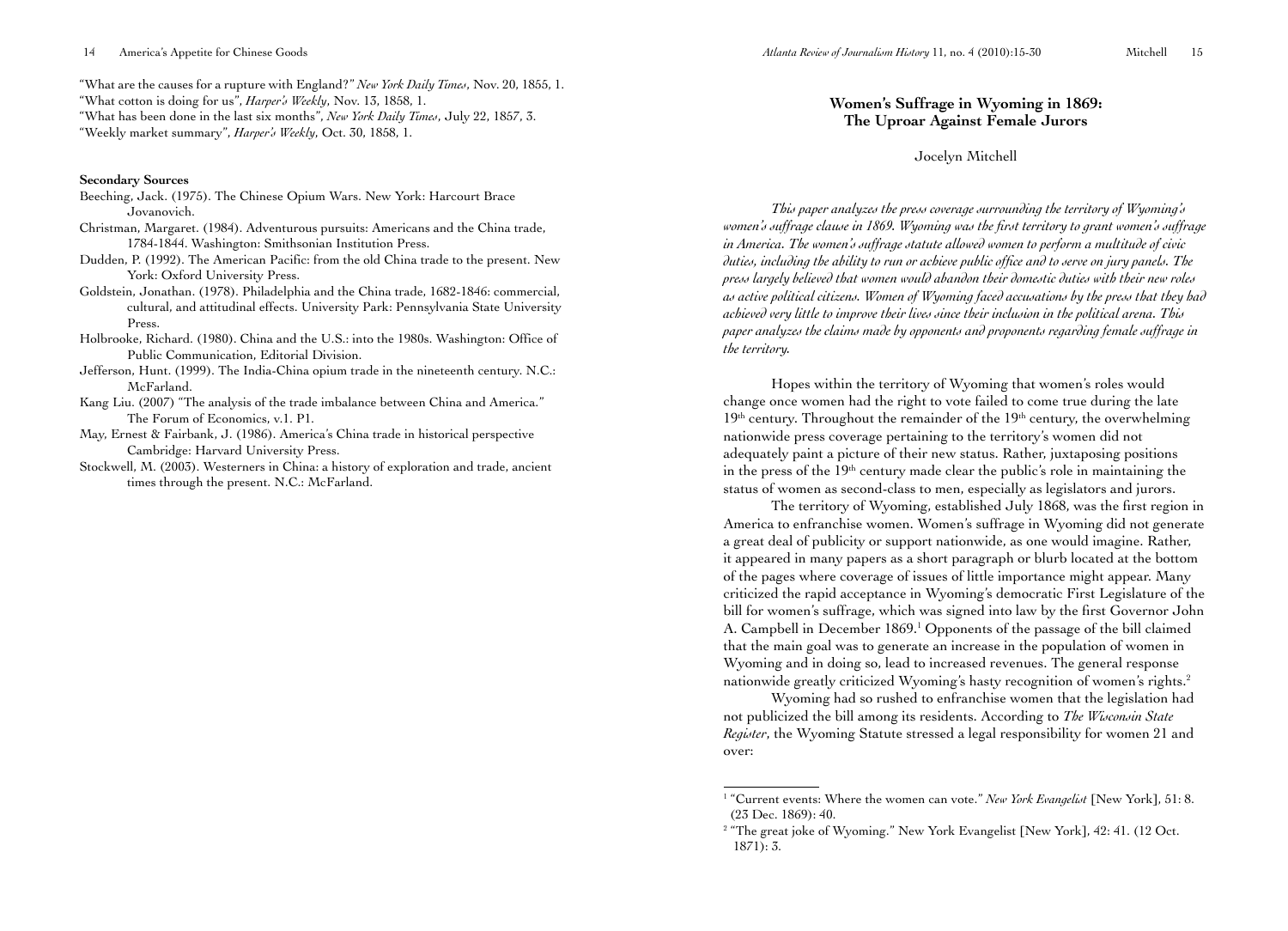#### 16 Women's Suffrage in Wyoming in 1869 Mitchell 17

That every woman of the age of 21 years, residing in this Territory, may at every election be holden under the laws thereof, cast her vote. And her rights to the elective franchise and to hold office shall be under the election laws of the Territory as those of electors.<sup>3</sup>

Two months later, in February 1870, when Utah enacted a similar statute granting its female citizens suffrage, it received more publicity than Wyoming. Because of the lack of news coverage immediately following female enfranchisement in Wyoming, some citizens in the East believed that Utah remained at the forefront of women's suffrage.4

The idea to enfranchise women in Wyoming had gained momentum quickly. Some claimed that Esther Morris, now known as the "Mother of Suffrage," presented the idea to several key figures in the town of Sweetwater, the territory's first major mining town. Morris pleaded with the candidates running for council president and territorial governor to grant female suffrage in return for their election.5 This pact occurred during a supposed "tea party" at Morris' home. Governor Campbell and a Colonel Bright, President of the First Council, did live up to their promise to Morris shortly after taking office.<sup>6</sup>

After the passage of women's suffrage, Morris served as the first female Justice of the Peace in Sweetwater.7 During her short time of service, she made an impact on her community, demonstrating the capability of women in public office. Morris effectively rid the streets of Sweetwater of public drunkenness and promoted order and respect in the atmosphere of the courtroom.8 According to *Harper's Bazaar*, Morris showed little sympathy for drunkenness and even when defendants broke down in sobs in an attempt to gain her sympathy, she applied the fullest punishment of the law for their wrongdoings, remaining unsympathetic to criminals.<sup>9</sup>

Morris served as a forerunner for women's rights in the territory. The developing West in this era became a widespread interest of the democratic East. Frederick Davenport of *The Outlook* covered an Easterner named Hughes as he journeyed across the West. Davenport gives a detailed description of Hughes's attempt to pinpoint women's suffrage in the territory. Hughes spoke

with well-known Republicans on the matter, only to discover that according to these residents, Esther Morris initially spread the idea of suffrage because it was seen as a "naturally human" right that all people should enjoy.10 According to Hughes' account about the new West, the territories had developed into an area of greater equality for all people than had the Eastern states.<sup>11</sup>

After Wyoming passed the suffrage bill, many journalists argued about where the idea of female suffrage originated. According to Victoria Lamont, while some linked the idea to the party by Esther Morris, others traced it to what was believed to be a joke of a proposal by Governor Campbell.<sup>12</sup> Some even argued that the territory's leaders passed the clause mainly to attract women.13 Lamont calls into question Morris's role in promoting the enfranchisement of women. Lamont proposes that Esther Morris' service as the first female Justice of Peace occurred during a shortage of upright citizens.<sup>14</sup> She purports that Morris happily went back to the private sphere of her home after serving only one term.15 This argument surrounding suffrage greatly questions the intentions of the early pioneers involved in the formation of Wyoming.

Lamont presents the reluctance of women to run or achieve public office. For the most part, according to Lamont, women did not want to become involved for fear of appearing "mannish and self-serving."16 According to Lamont, women in politics faced accusations of prostitution. The label "public women," a common reference to prostitutes, was adopted by anti-suffragists in referring to women in politics.<sup>17</sup> Anti-suffragists further described them as women "...burdened with the responsibility of full citizenship."<sup>18</sup>

Many opponents of suffrage believed that Wyoming passed the statute as a ploy to attract people and wealth to the developing territory. Much of the press accused the First Legislature of adopting women's suffrage to its Constitution in order to spur female migration to the territory, thus increasing Wyoming's revenue as women across America took on new roles as primary consumers of the family. *The Galaxy's* Edward Lee claimed that Wyoming used

<sup>3</sup> "Female suffrage in Wyoming." *The Wisconsin State Register* [Portage], 42. (25 Dec. 1869): col. D.

<sup>4</sup> Ibid.

<sup>5</sup> "Women's suffrage is 75 years old today; Idea started at a tea party in Wyoming." *New York Times*. (10 Dec. 1944): 48.

<sup>&</sup>lt;sup>6</sup> Ibid. "The Wyoming birth of suffrage resulted from a tea party given by a determined pioneer woman, Mrs. Esther Morris, a former New York State milliner, who emigrated in 1869 to South Pass City, a gold-mining boom town atop the Wind River Mountains."

<sup>7</sup> Ibid.

<sup>8</sup> Ibid.

<sup>&</sup>lt;sup>9</sup> "Mrs. Justice Morris." *Harper's Bazaar* [New York], 3:21. (21 May 1870): 332.

<sup>10</sup> Frederick M. Davenport. "Hughes and the people of the west." *The Outlook* [New York]. (20 Sept. 1919): 141.

 $11$  Ibid.

 $12$  Victoria Lamont. "More than she deserves: Woman suffrage memorials in the 'equality state.'" *Canadian Review of American Studies*, 26 no. 1. (2006): 27-28.

<sup>&</sup>lt;sup>13</sup> Ibid. Victoria Lamont is an associate professor at the University of Waterloo in Ontario, Canada. Lamont's area of research focuses on 18<sup>th</sup> and 19<sup>th</sup> century western society, specifically the women.

<sup>&</sup>lt;sup>14</sup> Victoria Lamont. p. 27.

<sup>15</sup> Ibid.

<sup>&</sup>lt;sup>16</sup> Victoria Lamont. p. 24.

 $17$  Ibid.

<sup>18</sup> Victoria Lamont. p. 28.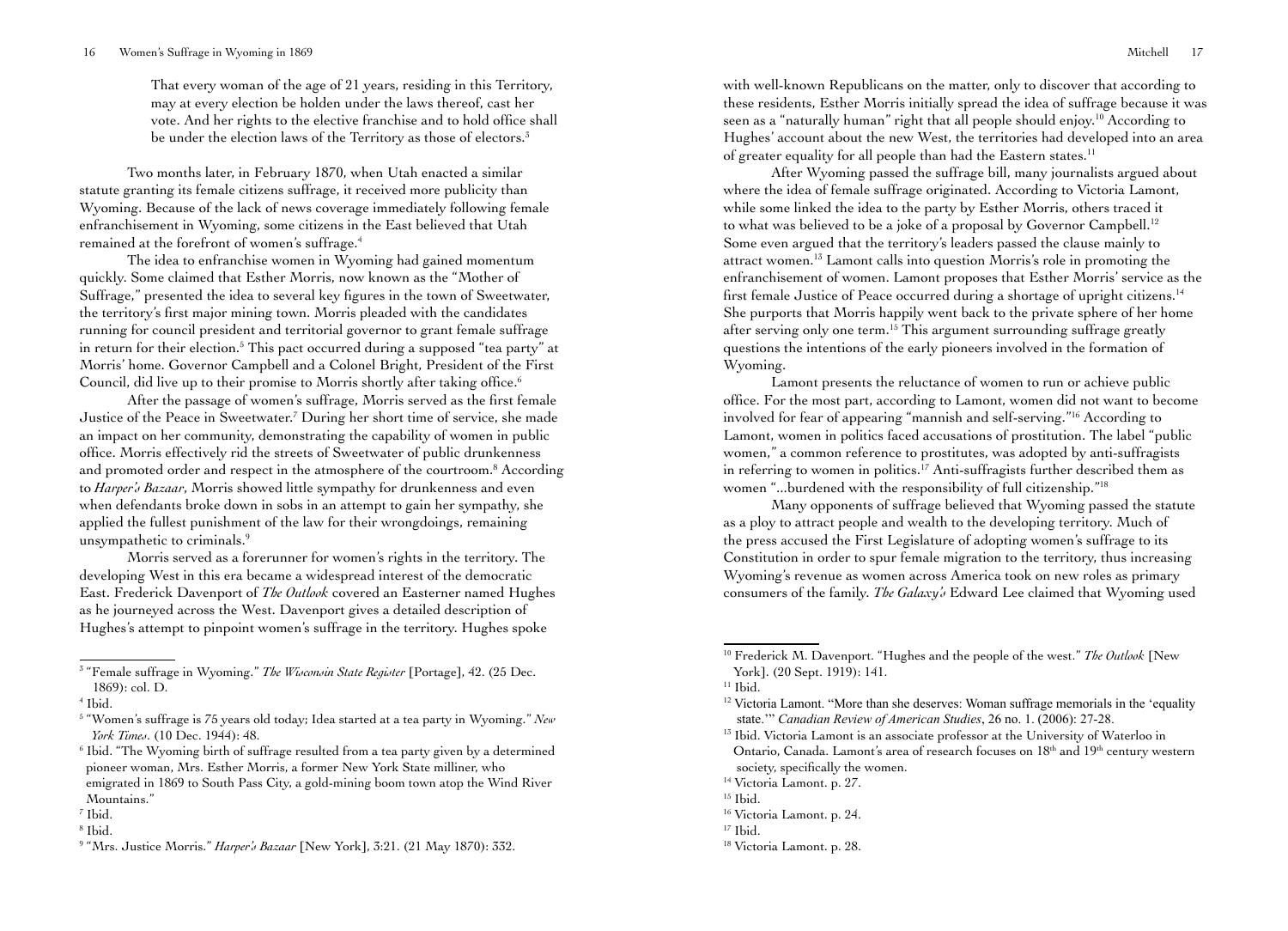suffrage as a "first-class advertisement."19 However, the population of women in Wyoming remained far less than that of men following their 1869 inclusion in the legislative and judicial processes. According to an 1875 edition of the *Daily Rocky Mountain News*, this scheme did not create the intended population growth results as the territory only had an estimated 1,500 eligible female voters at the time, as compared to "...14,500 male voters."<sup>20</sup>

In contrast, proponents of enfranchisement touted the expanded rights and privileges that came with women's suffrage, rights that women had not previously enjoyed. These new rights included property ownership and the power to control their own bodies. According to *The Ladies' Repository*, "Now, she can legally buy and sell, earn and own, will, deed, and contract; can be guardian of her children; can vote in Utah and Wyoming…"21 Women could also run for office or own a business if they pleased. Prior to female suffrage, men maintained women, their bodies, and all the assets women might have before marrying as their property upon marriage.<sup>22</sup> These shifting roles were viewed as a vital step toward liberation and equal status with men.

Following enfranchisement, women began pursuing leading roles in political offices, regardless of the negative responses they faced. The increased activity of women in the political ring showed the seriousness that women placed on their enfranchisement.23 Suffrage provided women an opportunity to escape longtime lower, second-class status when compared to men. In time, women gained confidence and support of both political parties within the territory. In an 1883 *New York Times* article, Mrs. Durway of Wyoming had politicians of her party petitioning for her as governor, a petition demonstrating the considerably progressive changes for women in those times.<sup>24</sup>

Understanding the process of the new political system in Wyoming became of interest to other states. One correspondent from *Detroit Free Press* and member of the Woman's Rights Club recounts her experience to the *Galveston Daily* after witnessing firsthand the election process in Wyoming, where her female cousin ran for office. She describes her cousin's encounters with female constituents in the area and their unfavorable responses to her as a female candidate for public office.<sup>25</sup> Despite spending a great deal of time campaigning for the votes of newly enfranchised women, the correspondent's cousin still lost

the election to a male candidate. This election exposed the relentless efforts of politicians to obtain votes, including the practice of dispatching carriages to fetch female voters and take them to the polls in return for their votes.<sup>26</sup> The election outcome caused turmoil within her cousin's immediate family because the cousin believed her husband betrayed her by casting his vote in favor of the male candidate.27 Obviously, women and men did not allow familial obligations to interfere with the electoral process.

Suffrage in Wyoming spurred confusion and controversy throughout the United States. The *Saturday Evening Post* went so far as to declare that it disgusts men to see women work outside of the home, which they defined as woman's sphere according to nature. They complained that female reformers, striving for the enfranchisement of all women, actually hurt the situation of women by worsening the workload of the home through their contempt for their husbands.<sup>28</sup>

As the suffrage debate grew and spread across America, women in the press began speaking out in opposition. According to an article by E. A. Bloodgood, appearing in *Lippincott's Magazine*, "There exists another and an immense body of women who do not wish to vote, but whose voices are seldom heard…"29 Bloodgood expounds her idea that female suffrage would grant even the worst woman a vote that could be manipulated, bought, or traded for favors by politicians or spouses. In this instance, the vote may even erase a well-informed vote, according to Bloodgood's claim that women are likely to vote for a candidate based on his or her appearance rather than political ideals or platforms. Bloodgood contends that, "…we shall see the peculiar failings and faults of which women have their full share made the medium of inevitable public disaster."30 Overall, Bloodgood maintained that the benefits of female suffrage do not outweigh its detriments and that women prefer not to have such obligations thrust upon them.

Another aspect of female enfranchisement, which created much controversy in the press, was the inclusion of women in the judicial process. Female jurors produced vast improvements in the court system to the dismay of many anti-suffragists. Women created more reform than many outside the territory, at the time, were willing to accredit them. While helping to rid the territory of wrongdoers, women helped create a more respectful and attentive atmosphere in the courtroom.31 The courts welcomed women as jurors, recognizing with appreciation their abilities to abide by their civic duty, acting

<sup>19</sup> Edward M. Lee. "The woman movement in Wyoming." *The Galaxy. A Magazine of Entertaining Reading* [New York], 13: 6. (June 1872): 755.<br><sup>20</sup> "Woman-suffrage in Wyoming." *Daily Rocky Mountain News* [Denver]. (26 Aug. 1875):

col. C.

<sup>21 &</sup>quot;Women's record at home." *The Ladies Repository; a Monthly Periodical, Devoted to Literature, Art and Religion* [Cincinnati], 35. (March 1875): 266.

 $22$  Ibid.

 $23$  Ibid.

<sup>24 &</sup>quot;A woman for governor." *New York Times*. (18 Dec. 1883): 1.

<sup>25 &</sup>quot;Suffrage in Wyoming: An election with women candidates." *Galveston Daily* [Houston], 126. (29 Aug. 1886): 8.

<sup>26</sup> Ibid.

 $27$  Ibid.

<sup>28 &</sup>quot;Woman's rights." *Saturday Evening Post* [Philadelphia]. (19 March 1870): 2.

<sup>29</sup> E. A. Bloodgood. "A word for a woman against female suffrage." *Lippincott's Magazine of Popular Literature and Science* [Philadelphia]. (Aug. 1884): 169.

 $30$  Ibid.

<sup>31</sup> Susan B. Anthony & Ida Husted Harper, eds., *History of Woman Suffrage, volume 4: 1883-1900* (New York: Privately published, 1902): 1008-1009.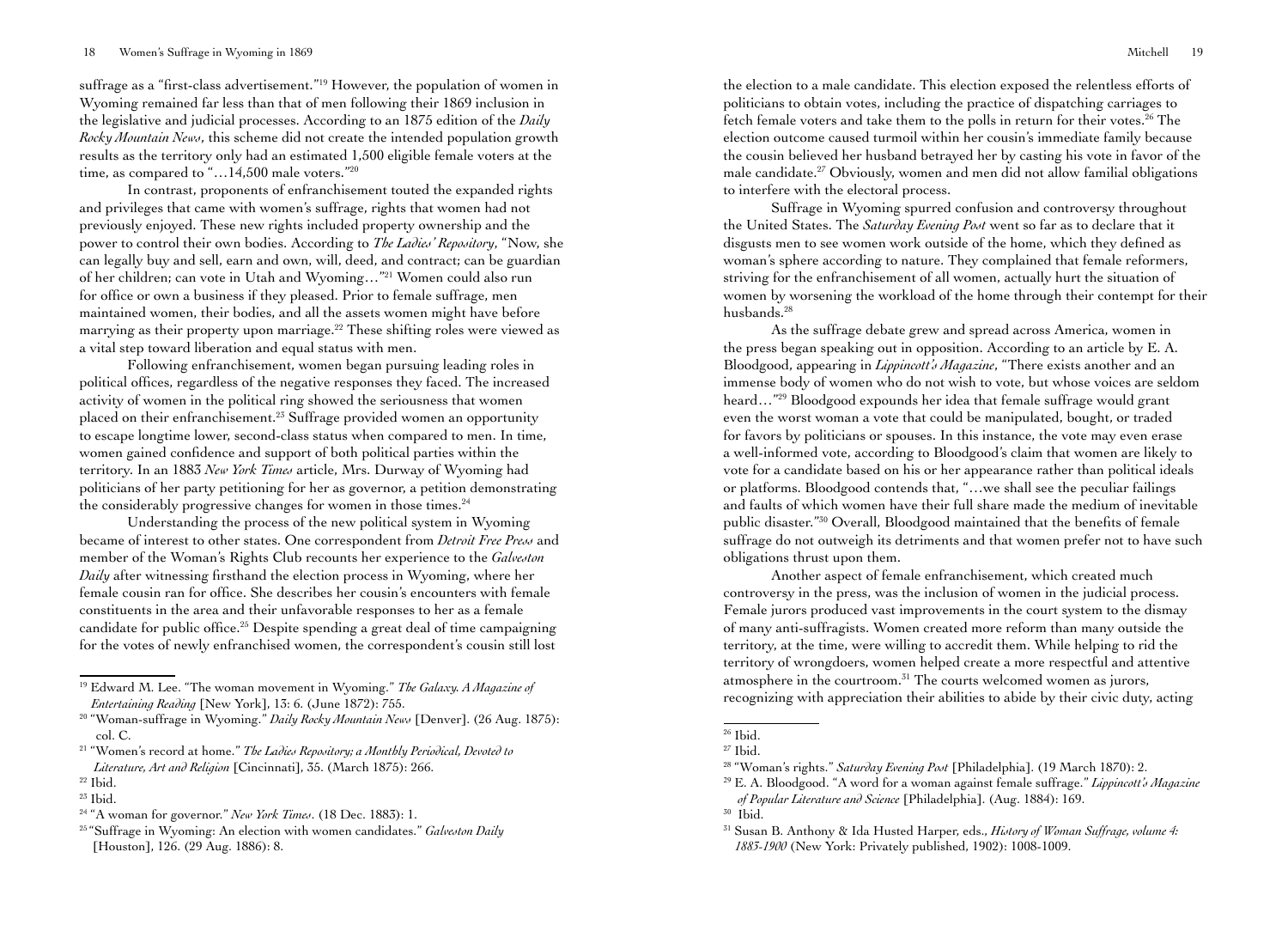#### 20 Women's Suffrage in Wyoming in 1869 Mitchell 21

as impartial yet fully focused members in determining their own decisions based on the evidence and arguments presented during court. Chief Justice J. H. Howe, the presiding judge over the first female grand jury in the world, informed the women that they should not let any outside parties interfere with them and that they were under full protection of the law.<sup>32</sup>

Judges quickly noted differences in their courtrooms after having experienced mixed juries comprised of equal proportions of men and women. Women acted as impartial and moral jurors and created a more just atmosphere in the courtroom. Judges claimed that it greatly improved their once flawed jury system, in which criminals often escaped charges by their male peers for punishable offenses. According to the *Daily Evening Bulletin*, "The bar, the bench, and the intelligent men of the country had long felt that something was needed to improve and justify our jury system, something to lift it above prejudice and passion; and imbue it with a higher regard for law, justice, oath, and conscience."33

The court's positive attitude toward female jurors contributed to other improvements in the courtroom atmosphere. According to Judge J.W. Kingman, appearing in *Shaker and Shakeress Monthly*, "The spectators come [to court] better dressed, chew less tobacco, and spit less, sit more quietly in their seats, walk more carefully over the floor, talk and whisper less; and in all respects the courtroom assumes a more dignified and business-like air."34 Judge Kingman noted the presence of women in the courtroom had a "…purifying and beneficial effect in practice."35 Furthermore, Judge Kingman states that although women of the time greatly depended on their husbands for support, they did not allow their dependence to sway their decisions or activity when performing their civic duties.36 Having morally sound women serving as jurors resulted in increased enforcement of the territory's laws prohibiting gambling, public intoxication, and other crimes. Female jurors obtained the respect of their male counterparts, evident in the overall improved environment of the courtroom.

Through their participation as jurors, women shaped and influenced their communities throughout Wyoming. Appearing in *Arthur's Home Magazine*, a letter by Chief Justice Howe to Chicago's *Legal News* claims that female jurors helped rid the towns of evildoers and that the experiment of having female jurors proved successful. Chief Justice Howe insists that in his 25 years of

presiding over the courts, he had not witnessed such rapid changes as he had since women became active jury members.<sup>37</sup>

Some churches spoke out in defense of women as jurors. The *Zion's Herald* describes an instance where women serving as jurors separated themselves in categories of "good and evil."38 Reverend L. Hartsough defended female jurors of Wyoming, pronouncing that "…as a consequence the evil women are fleeing from Cheyenne; the very thing some feared as the result of this privilege is the very opposite of the facts – bad women flee from good women on the jury, as they do from good women everywhere else."39

Some women better understood the need for change and the importance of education once they performed as jurors. Published in *Georgia Weekly Telegraph and Georgia Journal & Messenger*, a letter from Sally Sprout, whose aunt had served on the first grand jury, described her aunt's change in attitude after jury duty. Her aunt now wanted to attend school and wished to have the respect of her husband, things she had not realized she wanted or even lacked prior to serving on the first grand jury.<sup>40</sup> Women's involvement in politics not only bettered their social positions, but also opened up new avenues, such as education, that had often been disregarded in order to tend to households and start families in 19<sup>th</sup> century America.

The newly achieved role of women in Wyoming caused great uproar across the country from both men and women. The inclusion of female jurors was touted in the press as an "experiment."<sup>41</sup> Anti-suffragists often linked female suffrage with promiscuity. According to Lamont, jury duty often exposed women to "unseemly testimony."42 Furthermore, Lamont contends that the controversy involving female jurors revolved around their absence from their domesticated roles and the uncomfortable proximity in which women jurors would find themselves with men jurors.<sup>43</sup> Anti-suffragists believed that by practicing suffrage, women abandoned their domestic lives for selfish or individualistic reasons and as a way to protest patriarchy. According to Lisa Cochran Higgins, such selfish reasons that women would want or partake in suffrage included defying their spouses, mocking the institution of marriage, or even escaping submissive positions within their naturally identified domain.<sup>44</sup>

<sup>&</sup>lt;sup>32</sup> "Women jurymen the first female grand jury in the world in session at Laramie City, Wyoming territory—Judge Howe's charge." *Milwaukee Daily Sentinel*, 57. (10 March 1870): col. D.

<sup>33 &</sup>quot;Mixed juries of men and women in Wyoming." *Daily Evening Bulletin* [San Francisco], 147. (29 March 1871): col. F.

<sup>34 &</sup>quot;Woman suffrage a success." *Shaker and Shakeress Monthly* [Ann Arbor], 3: 7. (July 1893): 52.

<sup>35</sup> Ibid.

<sup>36</sup> Ibid.

<sup>37 &</sup>quot;Editor's Department: What women are doing." *Arthur's Home Magazine* [Philadelphia], 36. (July 1870): 60.

<sup>38 &</sup>quot;The women jurors of Wyoming." *Zion's Herald* [Boston], 47:15. (14 Apr. 1870): 176.  $39$  Ibid.

<sup>&</sup>lt;sup>40</sup> Sally Sprout. "The woman's jury: A Wyoming young lady tells all about it  $-A$  spicy letter." *Georgia Weekly Telegraph and Georgia Journal & Messenger* [Macon], 40. (24 May 1870): F.

<sup>41 &</sup>quot;Mixed juries of men and women in Wyoming." *Daily Evening Bulletin* [San Francisco]. 42 Victoria Lamont. p. 26.

 $43$  Ibid.

<sup>&</sup>lt;sup>44</sup> Lisa Cochran Higgins. "Adulterous individualism, socialism, and free love in nineteenth century anti-suffrage writing." *Legacy*, 21. (Nebraska: University of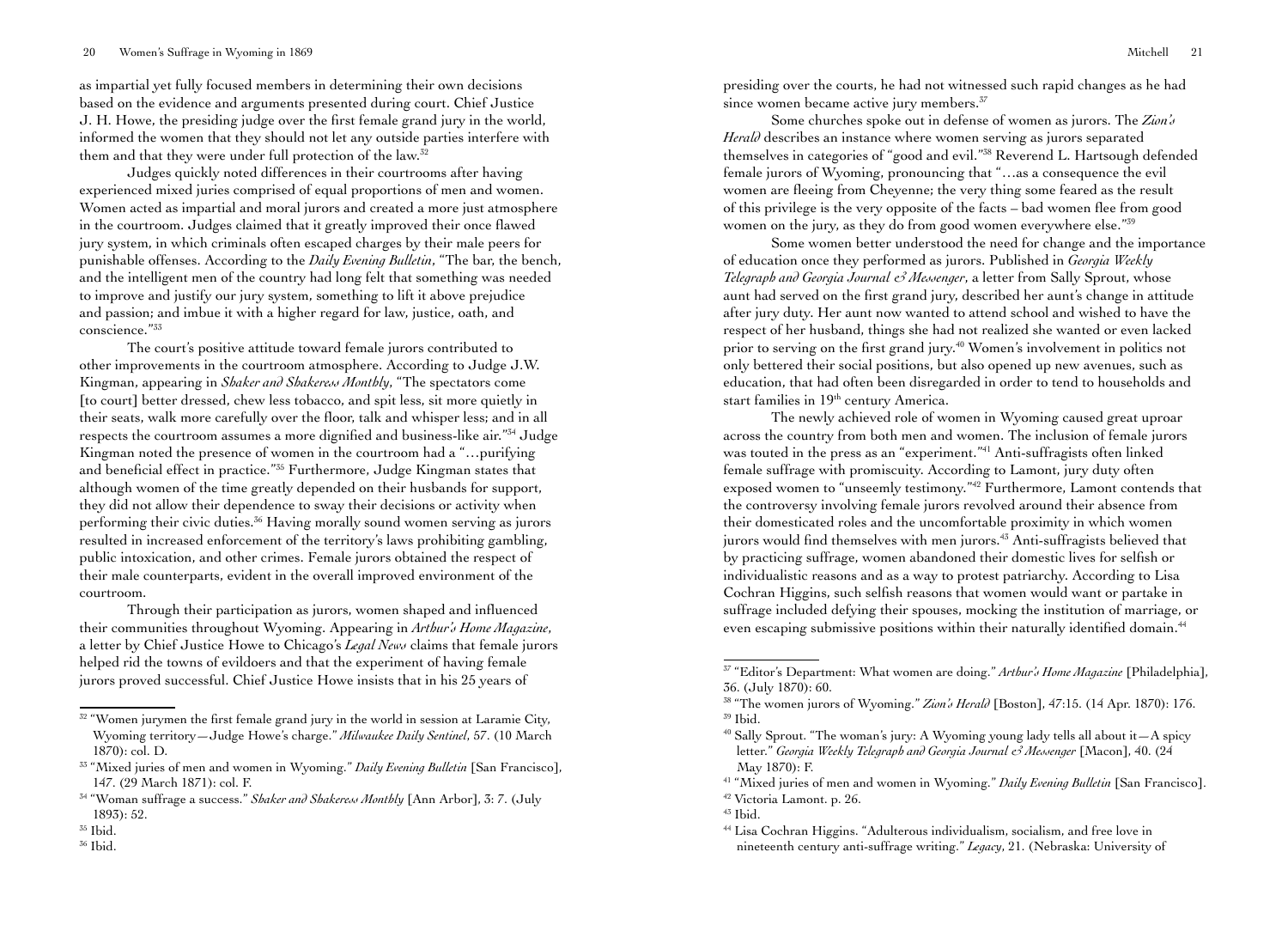Proponents of suffrage were often depicted as degenerates and lower class, lacking the ability to make morally sound decisions in the courts and at the polls.

According to the *Boston Daily Advertiser*, little change had occurred in the territory of Wyoming despite women's participation in the political arena.<sup>45</sup> When women first served on grand juries in Wyoming, the court relieved many men of their civic duty due to population differences between genders. This could explain the rising number of women that attempted to be excused from jury duty later in the 19<sup>th</sup> century. The leaders of the territory wanted women to get involved in government, but they overexerted it by requiring that so many women serve on grand juries regardless of population differences between the sexes. According to *Bangor Daily Whig & Courier*, the first grand jury, comprised of eleven women, only had one man on the jury panel.<sup>46</sup>

However, both sexes found their roles as jurors tedious and bothersome, especially women. For women the reasons for not serving on jury panels centered on conflicts related to their domestic roles. They often faced difficulty with husbands, who sometimes could not, but more often would not perform their wife's daily tasks in their absence. According to the *Daily Rocky Mountain News*, the excuses women could use to be relieved of jury duty included:

> All nursing mothers, all approaching a condition of maternity, all the delicate, nervous or hysterical, all who from temporary physical condition are not fit for sitting on a long trial, all of notoriously bad character, and all who are exempt from the same causes men would be. These classes include nine-tenths of the whole sex.<sup>47</sup>

These legitimate excuses seemed easily accessible to women, who found themselves pressured by husbands to refuse serving in order to complete daily domestic activities. One woman serving on the first female grand jury explained the dilemmas within the home that accompanied her legislative duties to her niece. In her account, Sprout insists that her uncle moaned and groaned about her aunt's absence and eventually sent Sprout with her infant cousin to the courtroom because he did not want to tend to the needs of the baby.48

On top of conflicts with their domestic lives, the exhaustion of spending tireless nights to arrive at a unanimous decision with male counterparts, who often wanted their exclusion contributed to women's loss of enthusiasm to serve as jurors. In cases involving women, judges preferred female jurors to ensure

that the defendant or plaintiff faced a decision comprised by their peers. Even though women had a moral obligation to the courtroom after having completely revamped the overall atmosphere, the pressure of their familial obligations and the unrelenting anti-suffragist sentiment led to their ultimate elimination from jury duty.<sup>49</sup>

In addition, according to Governor Edward M. Lee, no laws existed that outlawed female participation on jury panels.<sup>50</sup> According to Susan B. Anthony & Ida Husted Harper, editors of the *History of Woman Suffrage, volume 4: 1883-1900*, Chief Justice Howe's successor did not call upon women during his term and few men believed that jury duty by women was acceptable. Eventually the appearance of women on the juries mostly dissolved, with a few exceptions for special cases.<sup>51</sup>

Proponents of suffrage in Wyoming argued that women act as major contributors to the lives of men, so it did not make sense to leave them out of the decision making process. According to judges' arguments in the *Daily Rocky Mountain News*, there had not been an instance in Wyoming since women's enfranchisement that deemed them unfit or harmful to the public, as so many opponents claimed.52

The influence of religion on territories allowing female enfranchisement also became a hot topic in the suffrage debate. According to a *New York Times* article by Frederick Wood, only those women with invested interests in the Mormon Church voted in the states allowing female suffrage. Wood claimed that women only exercised their right to vote when the Mormon Church called upon them to do so and, even still, women had not brought about any major reforms.<sup>53</sup>

Wood also claimed that women did not often participate in elections and had done little to improve their own lives though they maintained enfranchisement for nearly 20 years in some of the states mentioned. Many women who exercised their right to vote came from higher socioeconomic backgrounds. According to Wood, these women voters did little to improve standards of living for women even at the community level.<sup>54</sup>

In 1872, the Wyoming Legislature attempted to repeal women's suffrage. An outspoken opponent to suffrage, Mr. Nuckolls of the *Laramie* 

Nebraska, 2004). Pp.193-194.

 $45$  "Woman suffrage in Wyoming: Effects of the system on the morals of the territory  $-$ Women as jurors." *Boston Daily Advertiser*, 53. (1 Sept. 1875): col. F.<br><sup>46</sup> "Wyoming Territory, as is well known, has given the ballot to women." *Bangor Daily* 

*Whig & Courier*, 58. (9 March 1870): col. A.

<sup>47 &</sup>quot;Woman-suffrage in Wyoming." *Daily Rocky Mountain News* [Denver]. 48 Sally Sprout. "The woman's jury: A Wyoming young lady tells all about it—A spicy letter."

<sup>&</sup>lt;sup>49</sup> "In the earlier days of woman suffrage in Wyoming it was quite usual to require jury duty of women." *Morning Oregonian* [Portland], 9611: C. (23 July 1891): 4.

<sup>50</sup> Susan B. Anthony & Ida Husted Harper, eds., *History of Woman Suffrage, volume 4: 1883-1900.* p. 1008-1009.

 $51$  Ibid.

<sup>&</sup>lt;sup>52</sup> "Women in Wyoming practical working of the right of suffrage in that territory--- Judge Kingman's address at the Tabernacle." *Daily Rocky Mountain News* [Denver]. (19 Sept. 1877): col. C.

<sup>53</sup> Frederick Wood. "Women's suffrage a failure, he says: Investigator tells of Conditions found in Utah, Idaho, Wyoming, and Colorado." *New York Times*, (17 Jan. 1909): C0. 54 Ibid.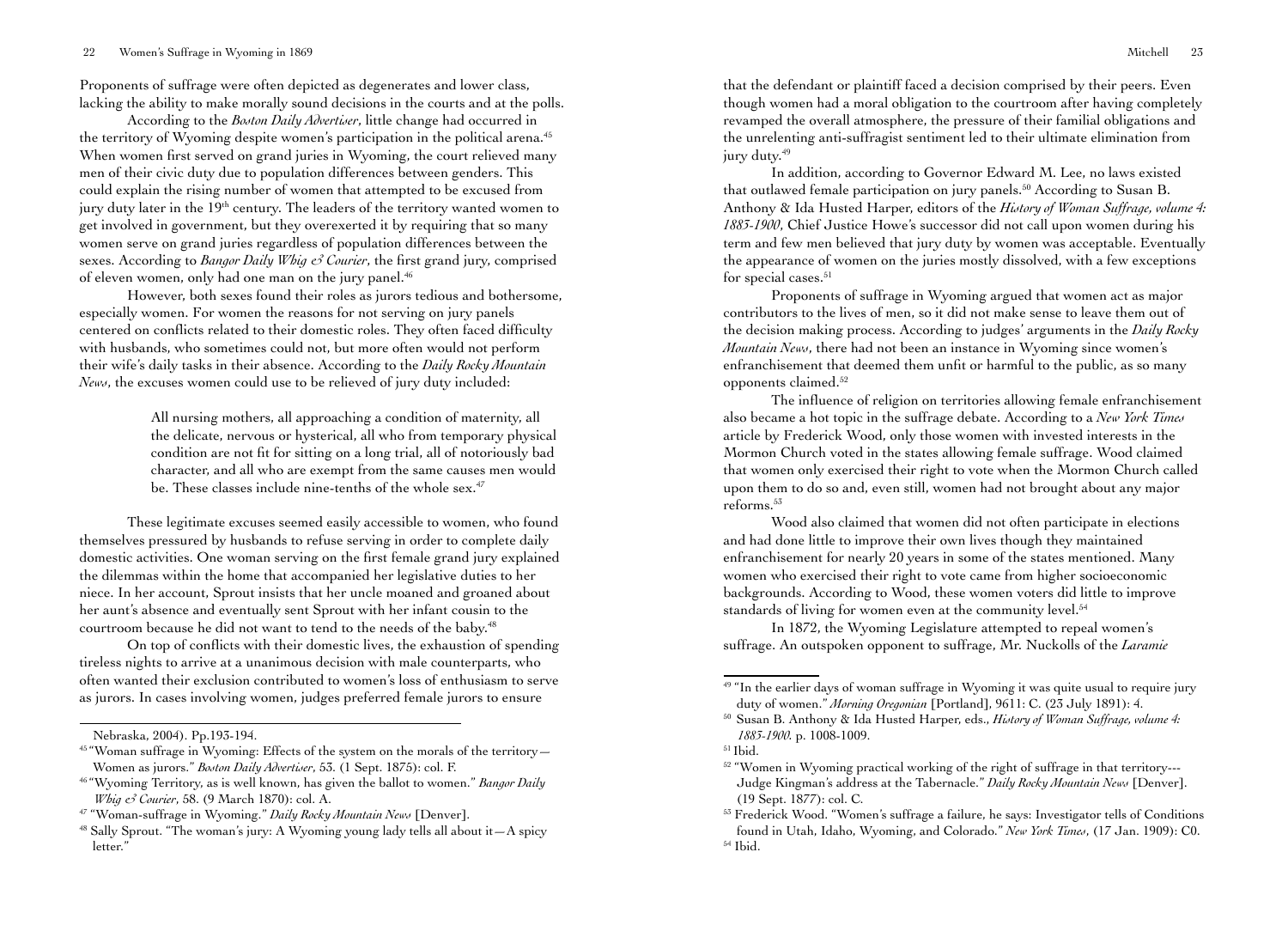*Sentinel*, told the *Massachusetts Ploughman and New England Journal of Agriculture*  of his belief that women exist merely to serve men and that the territory should adopt a new marriage ceremony if suffrage remains intact, otherwise they should repeal female suffrage.<sup>55</sup> This battle between traditional views and newly liberated roles of women in society spread across the territory, greatly dividing its citizens by both social status and gender. The fight to repeal enfranchisement by the Second Territorial Legislature of Wyoming failed due to Governor Campbell's veto of the repeal act.

In defense of women, following the attempt by the Second Legislature to repeal the bill granting women's suffrage, Governor Campbell explained the benefits enjoyed by the territory since enfranchisement. Women were instrumental in alleviating the distresses of the legislative and judicial systems and therefore should not face exclusion considering their contributions. Governor Campbell declared that women have exercised their rights to the fullest without compromising their obligations to maintain law and order at the feet of their opponents.56 *The Yankton Press* published Governor Campbell's response to the attempted repeal: "All these—better conscience, the exalted sense of justice, and the abiding love of order—have been made by the enfranchisement of women to contribute to the good government and well-being of our Territory."57

Other reporters believed that women should have the fullest rights of their male counterparts, whether they wanted these rights or not. A few discussed the possibility that women would be obligated by law to physically fight to protect their rights as active members in the armed forces. However, even fewer actually expected women to fulfill the role as members of Wyoming's militia because of the traditional view of women as primary caregivers within the home. The *Morning Republican* featured an article by a Western editor informing women that they had the ability to serve on the state's militia and that Wyoming would soon need to create one after establishing itself as a territory.<sup>58</sup>

In surveys of polls to determine the public opinion of suffrage, newspaper reporters found differing viewpoints between the sexes. Although many men did not want to accept female voters and their role in the decision making process, the polls' positive changes were too apparent to disregard. These changes produced a civilized attitude by men toward women, even if they did not approve of their presence at the polls or in the courtrooms. Appearing in the *Denver Mirror*, reprinted in the *St. Louis Globe-Democrat*, Matilda Hurdman

55 "A specimen opponent of female suffrage." *Massachusetts Ploughman and New England Journal of Agriculture*, 23: 4. (2 March 1872): 31.

gave an account of her visit to the polls of Cheyenne in 1878 and unveiled public opinion in favor of female suffrage. 59 Hurdman discovered from her interviews that seven out of eight people found that the inclusion of women in politics improved the territory.<sup>60</sup> According to an opponent of female suffrage with whom Hurdman spoke, women had accomplished two things within the territory: "… both political parties had been compelled to nominate better men for office… The other good spoken of was the protection of property-owners in their right."61

The women of Wyoming actively participated in the election process and their presence contributed to a respectful atmosphere at the polls and in the courtrooms.

Suffragists regarded the territory of Wyoming with much respect for their active stance in the progression of equality. E.A. Thomas of *Potter's American Monthly* reported that female voters in Wyoming attended the polls in large quantities.62 However, according to Thomas, because the female population remained just a fragment of the overall population of the territory, men had greater force. Thomas explained that "While the female voters exert a large influence, they have not yet acquired sufficient strength to mold the local government very much in accordance with their own views."63

Thomas also explained that women's roles within the home have not altogether vanished. Women did not neglect their household duties, but continued tending to the needs of the family, primarily cooking, sewing, and cleaning, even though they attained suffrage. Women did not attempt to abandon their roles as mothers and wives. They returned home from the polls as though nothing had changed in their lives.<sup>64</sup>

Furthermore, Thomas contended that many women once disliked the idea of suffrage, primarily because of the fear that people might coerce them to vote on matters on which they had no opinion. However, now that many women maintained their rights to property ownership, once denied to them for so long, and paid taxes to their governments, they preferred to participate in the election of representatives and in decisions regarding allocation of tax money.65

Thomas also argued against claims of religious influence over women's voting habits. Thomas explained that women of Wyoming make rational, intelligent decisions in casting ballots. He stated, "They do think for themselves

<sup>&</sup>lt;sup>56</sup> "The legislature of Wyoming recently repealed the law granting suffrage to women, but Governor Campbell vetoed and killed the repealing bill." *The Yankton Press*, 26: 53. (31 Jan. 1872): col. F.

<sup>57</sup> Ibid.

<sup>58 &</sup>quot;A savage Western editor reminds the women of Wyoming of two facts." *Morning Republican* [Little Rock], 293. (13 April 1870): col. A.

<sup>&</sup>lt;sup>59</sup> "Woman suffrage in Wyoming: How the women voted in Cheyenne—Scenes about the polls." *St. Louis Globe-Democrat*, 206: G. (13 Dec. 1878): 2.

 $60$  Ibid.

 $61$  Ibid.

<sup>62</sup> E. A. Thomas. "Female suffrage in Wyoming." *Potter's American Monthly* [Philadelphia], 18. (May 1882): 492.

<sup>63</sup> Ibid.

<sup>64</sup> Ibid*.*

 $65$  Ibid.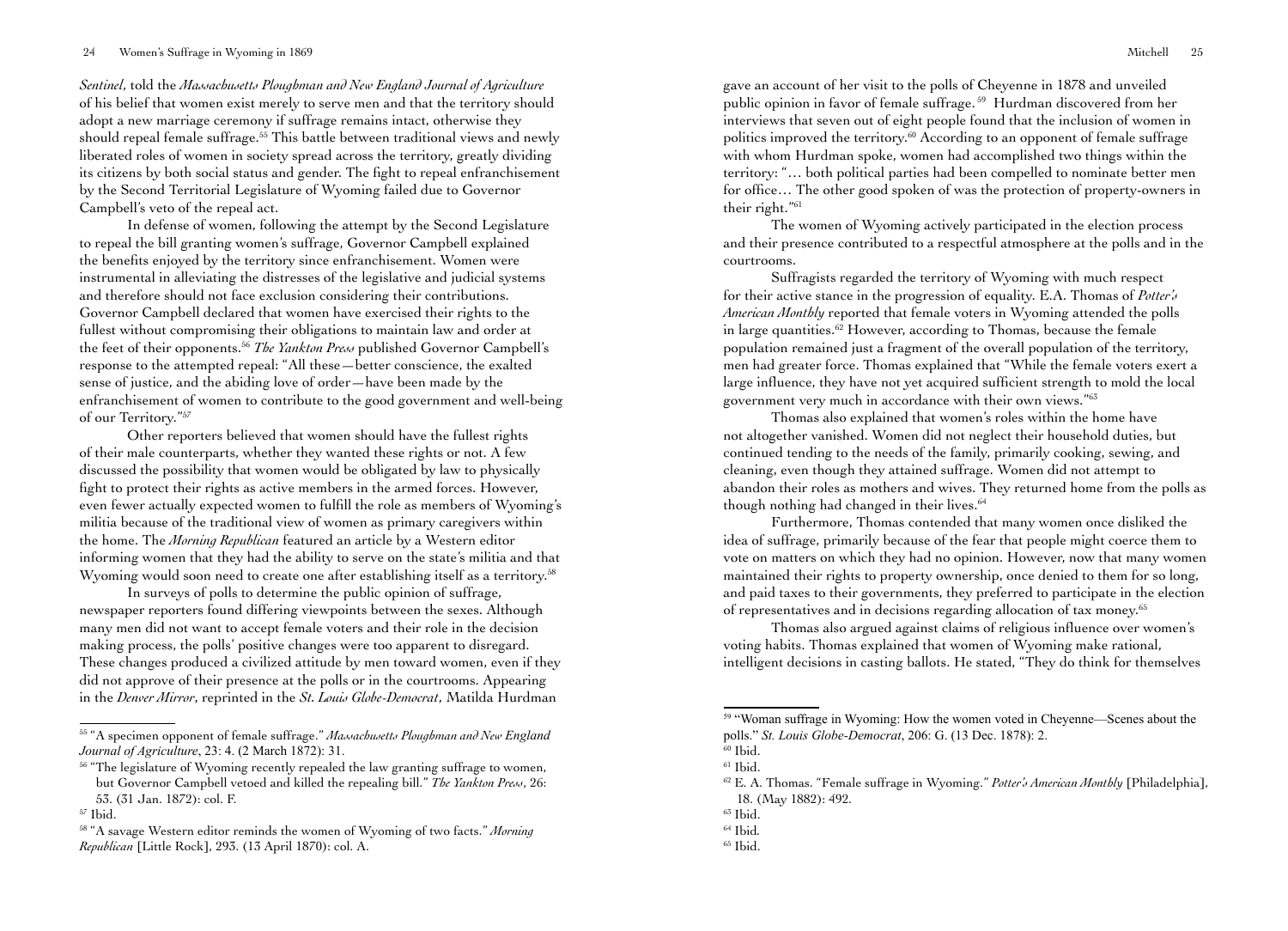#### 26 Women's Suffrage in Wyoming in 1869 Mitchell 27

and vote independently."66 On the other hand, the women of Utah merely had to reach the age of 14 and join the Mormon Church to have total enfranchisement. In doing so, Utah disregarded the naturalization process by granting immigrant women ages 14 and up the right to vote so long as their vote favored the intentions of the Mormon Church.<sup>67</sup>

Before the territory of Wyoming joined the Union, another debate sparked across America as to whether women should continue utilizing their rights granted by Wyoming after it became a state. In response to nationwide debate over the issue, Wyoming women held a meeting. As reported in the *Rocky Mountain News*, 700 women attended this meeting and urged leaders of the new constitutional convention to consider maintaining their previously granted rights.68 The federal government conceded to this demand upon Wyoming's entry into the Union in 1890, far before all women in America were enfranchised.69

Once admitted as a state, Wyoming came under fire by the rest of the nation because of its progressive stance on women and its women's suffrage clause. Even though Wyoming had allowed suffrage for nearly 20 years, politicians in other states resisted, contending that they should analyze how women have exercised their rights before allowing it themselves. A key question concerned whether Wyoming women who moved to another state could vote if that state denied women's suffrage. The states wanted to make it clear that though women may vote in Wyoming, they did not deserve that right in states that had not adopted woman's suffrage. If female citizens of Wyoming chose to relocate to another state, they would sacrifice this right.70 Some politicians did not want Wyoming to keep its women's suffrage act in its state constitution.<sup>71</sup> According to the *Morning Oregonian*, Republicans feared that by granting Wyoming's admission with women's suffrage intact, they might lose support of their party outside of Wyoming, since many of Wyoming's female citizens aligned themselves with the Republican Party.72

This tug of war between forces inside and outside of Wyoming appeared abundantly clear. As noted in the *Boston Daily Advertiser*, two men, Professor James Bryce and Horace Plunkett, wrote a book about the United States after

 $69$  Ibid.

Wyoming became a state.<sup>73</sup> They claimed that because of the inclusion of women in the political process, Wyoming experienced a decrease in crimes against women and decreased divorce rates.74

The state committee of Wyoming believed otherwise. Although women had full authority to exercise legislative duties just as their male counterparts, they mostly remained overshadowed. In this selection, the state committee contests those claims by Bryce and Plunkett, stating that men continued to have little respect for women in their new roles as active citizens and that the law had thus failed to protect the rights of women.75

For the most part, the American press played a vital role in shaping public opinion pertaining to women's suffrage and its successes or lack thereof within the territory of Wyoming. Female jurors remained key players in molding the courtroom atmosphere and procedures that continue today, such as a collected body of jurors that deliberate until reaching a decision that does not result from fear of the accused. Furthermore, the women of Wyoming may have had a greater effect on their own lives if their population remained equally substantial to that of men in the territory. The results of Wyoming's immediate inclusion of women into its politics proved to generate more success than failure, though the disparate coverage by newspapers across America during the 19<sup>th</sup> century might lead one to believe otherwise.

<sup>66</sup> Ibid.

 $67$  Ibid.

<sup>&</sup>lt;sup>68</sup> "Wyoming's women a demand made that their right to vote be recognized by the new Constitution." *Rocky Mountain News* [Denver]. (16 June 1889): col. C.

<sup>70 &</sup>quot;It has been claimed that Wyoming women, now being full suffrage citizens of the Union, are entitled to vote anywhere." *The Atchison Daily Globe*, 954: 3. (7 Aug. 1890): col. E.

<sup>71 &</sup>quot;Women of Wyoming: Democrats strongly oppose to granting them suffrage." *Morning Oregonian* [Portland], 9198. (27 March 1890): col. C.

 $72$  Ibid.

<sup>&</sup>lt;sup>73</sup> "Women's reply to Bryce: They assert that things in Wyoming are going bravely under woman suffrage." *Boston Daily Advertiser*. (3 Nov. 1890): col. F.

<sup>74</sup> Ibid.

<sup>75</sup> Ibid.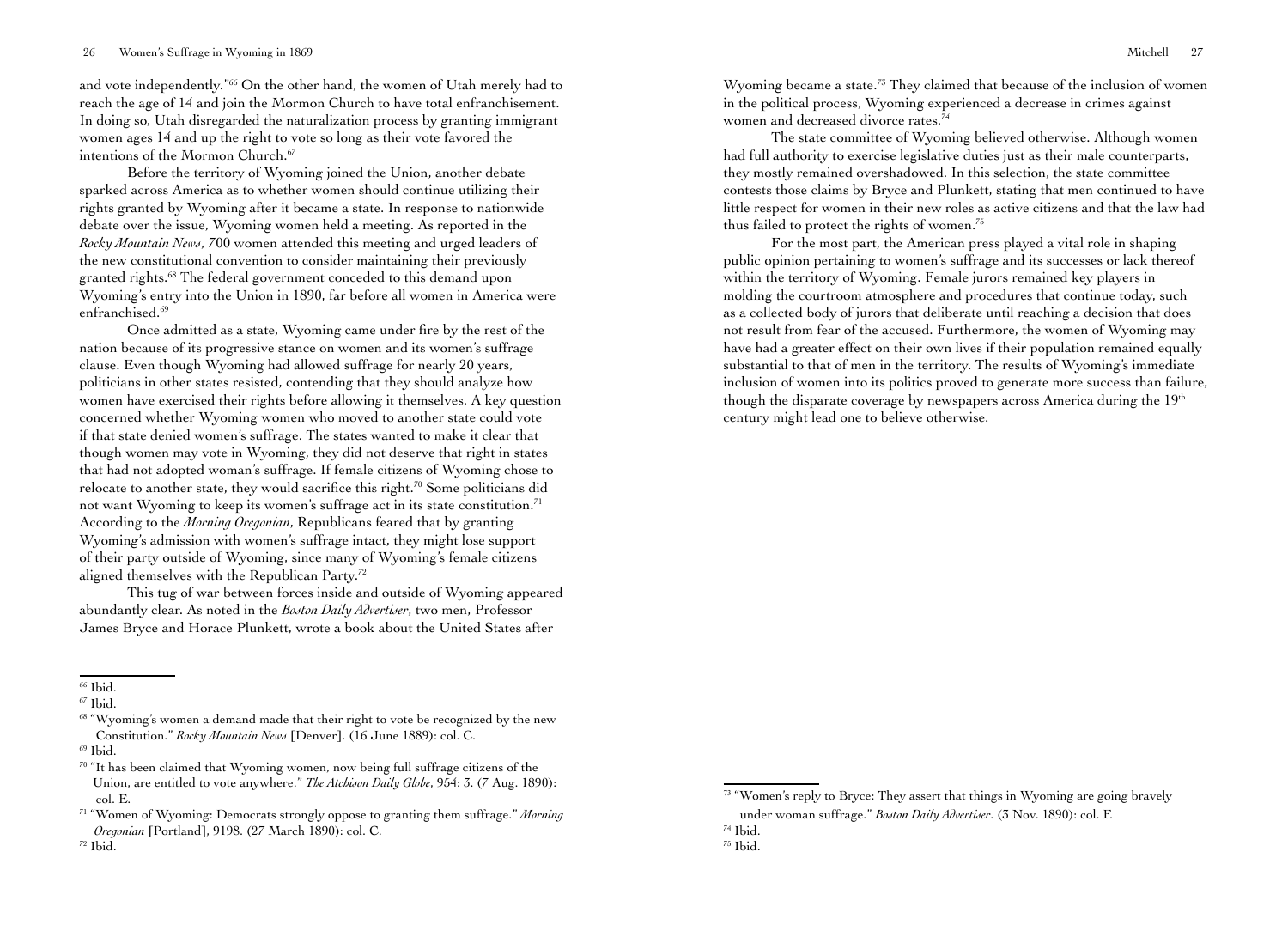## Works Cited

#### Primary Sources

- "A savage Western editor reminds the women of Wyoming of two facts." *Morning Republican* [Little Rock], 293 (13 April 1870): col. A.
- "A specimen opponent of female suffrage." *Massachusetts Ploughman and New England Journal of Agriculture*, 23: 4. (2 March 1872): 31.
- "A woman for governor." *New York Times*. (18 Dec. 1883): 1.
- Bloodgood, E. A. "A word for a woman against female suffrage." *Lippincott's Magazine of Popular Literature and Science* [Philadelphia]. (Aug. 1884): 169.
- "Current events: Where the women can vote." *New York Evangelist* [New York], 51: 8. (23 Dec. 1869): 40.
- "Editor's Department: What women are doing." *Arthur's Home Magazine* [Philadelphia], 36. (July 1870): 60.
- "Female suffrage in Wyoming." The Wisconsin State Register [Portage], 42. (25 Dec. 1869): col. D.
- "The great joke of Wyoming." *New York Evangelist* [New York], 42: 41. (12 Oct. 1871): 3.
- "In the earlier days of woman suffrage in Wyoming it was quite usual to require jury duty of women." *Morning Oregonian* [Portland], 9611: C. (23 July 1891): 4.
- "It has been claimed that Wyoming women, now being full suffrage citizens of the Union, are entitled to vote anywhere." *The Atchison Daily Globe* [Atchison], 954: 3. (7 Aug. 1890): col. E.
- Lee, Edward M. "The woman movement in Wyoming." *The Galaxy. A Magazine of Entertaining Reading* [New York], 13: 6. (June 1872): 755.
- "The legislature of Wyoming recently repealed the law granting suffrage to women, but Governor Campbell vetoed and killed the repealing bill." *The Yankton Press*, 26: 53. (31 Jan. 1872): col. F.
- "Mixed juries of men and women in Wyoming." *Daily Evening Bulletin* [San Francisco], 147. (29 March 1871): col. F.
- "Mrs. Justice Morris." *Harper's Bazaar* [New York], 3:21. (21 May 1870): 332.
- "Poor Jane. How she became a victim to a woman suffrage in Wyoming." *Daily Rocky Mountain News* [Denver]. (05 April 1877): col. D.
- Sprout, Sally. "The woman's jury: A Wyoming young lady tells all about it—A spicy letter." *Georgia Weekly Telegraph and Georgia Journal & Messenger* [Macon], 40. (24 May 1870): col. F.
- "Suffrage in Wyoming: An election with women candidates." *The Galveston Daily News* [Houston], 126. (29 Aug. 1886): 8.
- Thomas, E. A. "Female suffrage in Wyoming." *Potter's American Monthly* [Philadelphia], 18. (May 1882): 492.
- "Woman suffrage a success." *Shaker and Shakeress Monthly* [Ann Arbor], 3: 7. (July 1893): 52.
- "Woman-suffrage in Wyoming." *Daily Rocky Mountain News* [Denver]. (26 Aug. 1875): col. C.
- "Woman suffrage in Wyoming: Effects of the system on the morals of the territory  $-$ Women as jurors." *Boston Daily Advertiser*, 53. (1 Sept. 1875): col. F.
- "Woman suffrage in Wyoming: How the women voted in Cheyenne—Scenes about the polls." *St. Louis Globe-Democrat*, 206: G. (13 Dec. 1878): 2.
- "Woman's rights." *Saturday Evening Post* [Philadelphia]. (19 March 1870): 2.

"Woman's world." *Maine Farmer* [Augusta], 64. (20 Aug. 1896): 3.

- "Women in Wyoming practical working of the right of suffrage in that territory---Judge Kingman's address at the Tabernacle." *Daily Rocky Mountain News* [Denver]. (19 Sept. 1877): col. C.
- "The women jurors of Wyoming." *Zion's Herald* [Boston], 47:15. (14 Apr. 1870): 176.
- "Women jurymen the first female grand jury in the world in session at Laramie City, Wyoming territory—Judge Howe's charge." *Milwaukee Daily Sentinel*, 57. (10 March 1870): col. D.
- "Women of Wyoming: Democrats strongly oppose to granting them suffrage." *Morning Oregonian* [Portland], 9198. (27 March 1890): col. C.
- "Women's record at home." *The Ladies Repository; a Monthly Periodical, Devoted to Literature, Art and Religion* [Cincinnati], 35. (March 1875): 266.
- "Women's reply to Bryce: They assert that things in Wyoming are going bravely under woman suffrage." *Boston Daily Advertiser*. (3 Nov. 1890): col. F.
- "Wyoming Territory, as is well known, has given the ballot to women." *Bangor Daily Whig & Courier*, 58. (9 March 1870), col. A.
- "Wyoming women voters. Female suffrage aptly described." *The Galveston Daily News* [Houston], 346. (06 April 1886): 6.
- "Wyoming's women a demand made that their right to vote be recognized by the new Constitution." *Rocky Mountain News* [Denver]. (16 June 1889): col. C.

## Secondary Sources

- Anthony, Susan B. & Ida Husted Harper eds. *History of Woman Suffrage, volume 4: 1883-1900* (New York: Privately published, 1902), 1008-1009.
- Chapman, Mary & Angela Mills. "Eighty years and more: Looking back at the Nineteenth Amendment." *Canadian Review of American Studies*, 36 no. 1. (2006): 1-15.
- Crocco, Margaret Smith. "Wyoming wasn't first to grant suffrage." *New York Times*. (3 Sept. 1995): E10.
- Davenport, Frederick M. "Hughes and the people of the west." *The Outlook* [New York]. (20 Sept. 1919): 141.
- Hagan, Martha. "The antisuffragists' rhetorical dilemma: Reconciling the private and public spheres." *Communication Reports*, 5 no. 2. (Summer 1992): 73-81, Communication and Mass Media Complete (accessed July 17, 2009).
- Higgins, Lisa Cochran. "Adulterous individualism, socialism, and free love in nineteenth century anti-suffrage writing." *Legacy*, 21 no. 2. (Nebraska: University of Nebraska, 2004): 193-209.
- Jones, Gilbert F. "The position of anti-suffragists." *Annals of the American Academy of Political and Social Science*, 35. (Thousand Oaks: Sage Publications, Inc., May 1910): 16-22.
- Jones, Gilbert F. "Some Impediments to Women Suffrage." *The North American Review*, 190 no. 645. (Iowa: University of Northern Iowa, Aug. 1909): 158-169.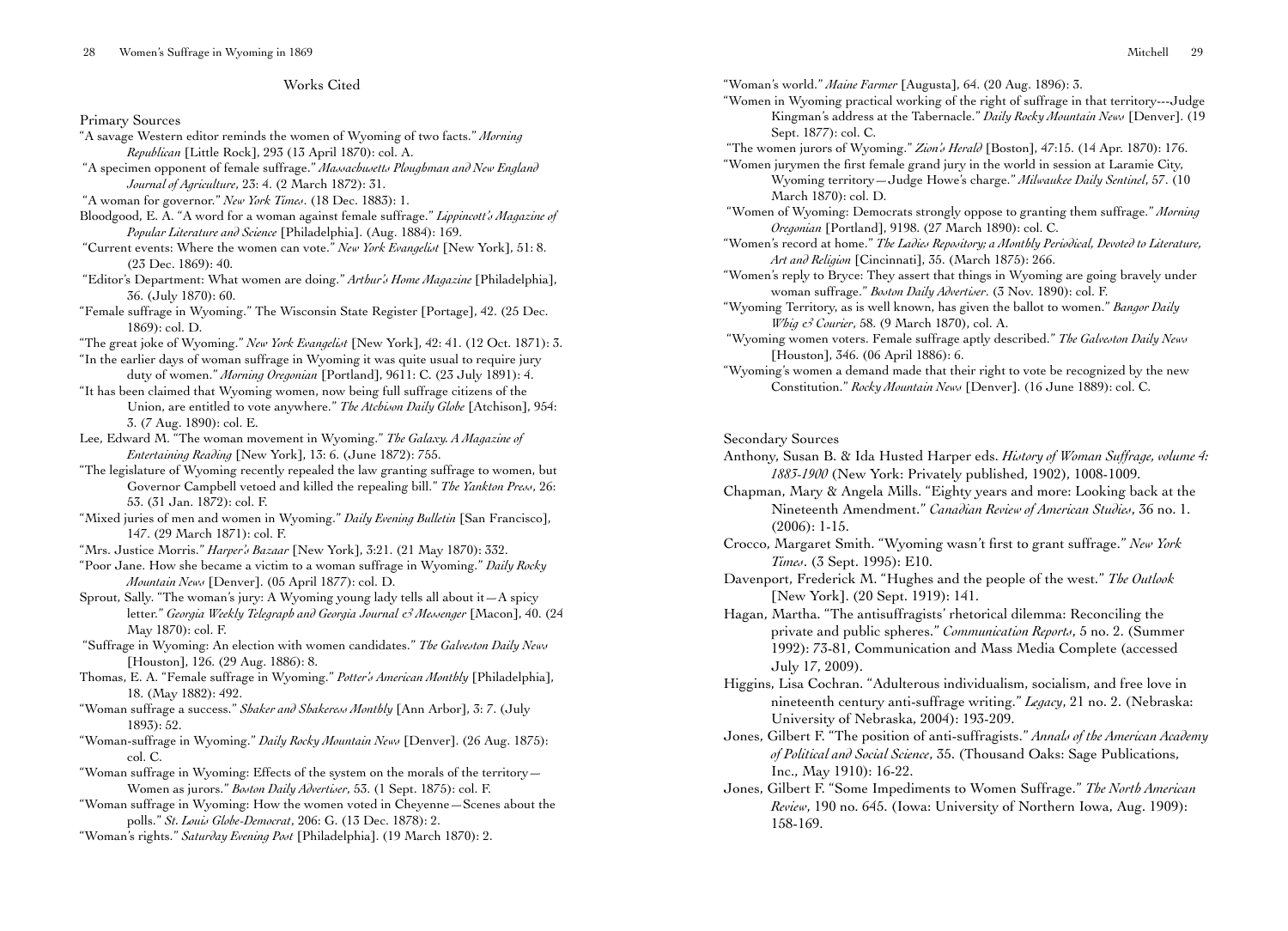- Lamont, Victoria. "More than she deserves: Woman suffrage memorials in the 'equality state.'" *Canadian Review of American Studies*, 26 no. 1. (2006): 17- 43.
- Masel-Walters, Lynne. "Their rights and nothing more: A history of the revolution, 1868-70." *Journalism Quarterly* 53 no. 2. (Summer 1976): 242- 251.
- McCammon, Holly J. "'Out of the parlor and into the streets': The changing tactical repertoire of the U.S. women's suffrage movement." *Social Forces*, 81 no. 3. (North Carolina: University of North Carolina Press, March 2003): 787-818.
- Rodriguez, Cristina M. "Clearing the smoke-filled room: Women jurors and the disruption of an old-boys' network in nineteenth-century America." *The Yale Law Journal*, 108 no. 7. (New Haven: Yale Law Journal Company, Inc., May 1999): 1805-1844.
- "Women's suffrage is 75 years old today; Idea started at a tea party in Wyoming." *New York Times*. (10 Dec. 1944), 48.
- Wood, Frederick. "Women's suffrage a failure, he says: Investigator tells of Conditions found in Utah, Idaho, Wyoming, and Colorado." *New York Times*, (17 Jan. 1909), C0.

# **"Who Killa De Chief?": How American Newspapers Encouraged the Largest Mass Lynching in U.S. History, October 1890 – March 1891**

#### Hillary Merritt

*"All good citizens are invited to attend a mass meeting on Saturday March 14 at 10 o'clock A.M., at Clay Statue, to take steps to remedy the failure of justice in the Hennessy case. Come prepared for action."* –Notice placed in New Orleans newspapers following the acquittal of the Italians accused of New Orleans Chief of Police David C. Hennessy's assassination.<sup>1</sup>

On October 16, 1890, New Orleans Chief of Police David C. Hennessy walked home from work with fellow police officer William O'Connor, not knowing that this walk would be his last. On the way, he and O'Connor stopped in at Dominic Virget's Oyster Saloon and each enjoyed half a dozen oysters, Hennessy washing his down with a glass of milk. They then proceeded on their journey, separating a block before Hennessy would be gunned down by men in dark suits. As the chief neared the home he shared with his mother, men armed with shotguns and pistols shot him multiple times. As the men ran, O'Connor, hearing the shots, ran quickly back and found Hennessy lying on the ground. O'Connor asked him who did this to him, and according to O'Connor, Hennessy whispered firmly, "Dagos," a then commonly used racial slur for Italians.<sup>2</sup>

*The Daily Picayune*, the largest and most widely read newspaper in New Orleans at that time, told this story, and it was retold across the country as news of the assassination of the chief spread. The front page of *The Daily Picayune* the following day declared Hennessy a "victim of vendetta" who was murdered by "Italians of the criminal class." The headline in the *Atchison Champion* of Kansas read "Killed by Italians." The *Los Angeles Times* reported that the assassination was "the work of Italians, whom the chief has recently pushed pretty hard, with a view of suppressing their vendettas." The *St. Paul Daily News* of Minnesota reported that Hennessy's "avowed determination to break up the Mafia were without doubt the causes that led to his murder." Within days, these and many other newspapers reported that Hennessy had been shot and that Italians, specifically those involved with the Mafia, were the murderers.<sup>3</sup>

Hennessy was said to be investigating the Mafia at the time of his murder and was scheduled to testify against a group of Sicilians accused of

<sup>&</sup>lt;sup>1</sup> Richard Gambino. *Vendetta: The True Story of the Largest Lynching in U.S. History.* 2 ed. Buffalo, NY: Guernica Editions Inc., 1998, 77.

<sup>&</sup>lt;sup>2</sup> "Assassinated," The Daily Picayune [New Orleans], October 16, 1890, 1.

<sup>3</sup> "Assassinated," 1; "Blood of Italians," *The St. Paul Daily News*, October 18, 1890, 1; "Shot on his Doorstep," *The Los Angeles Times*, October 17, 1890, 4; "Killed By Italians," *The Atchison Champion* [Atchison, KS], October 17, 1890, 8.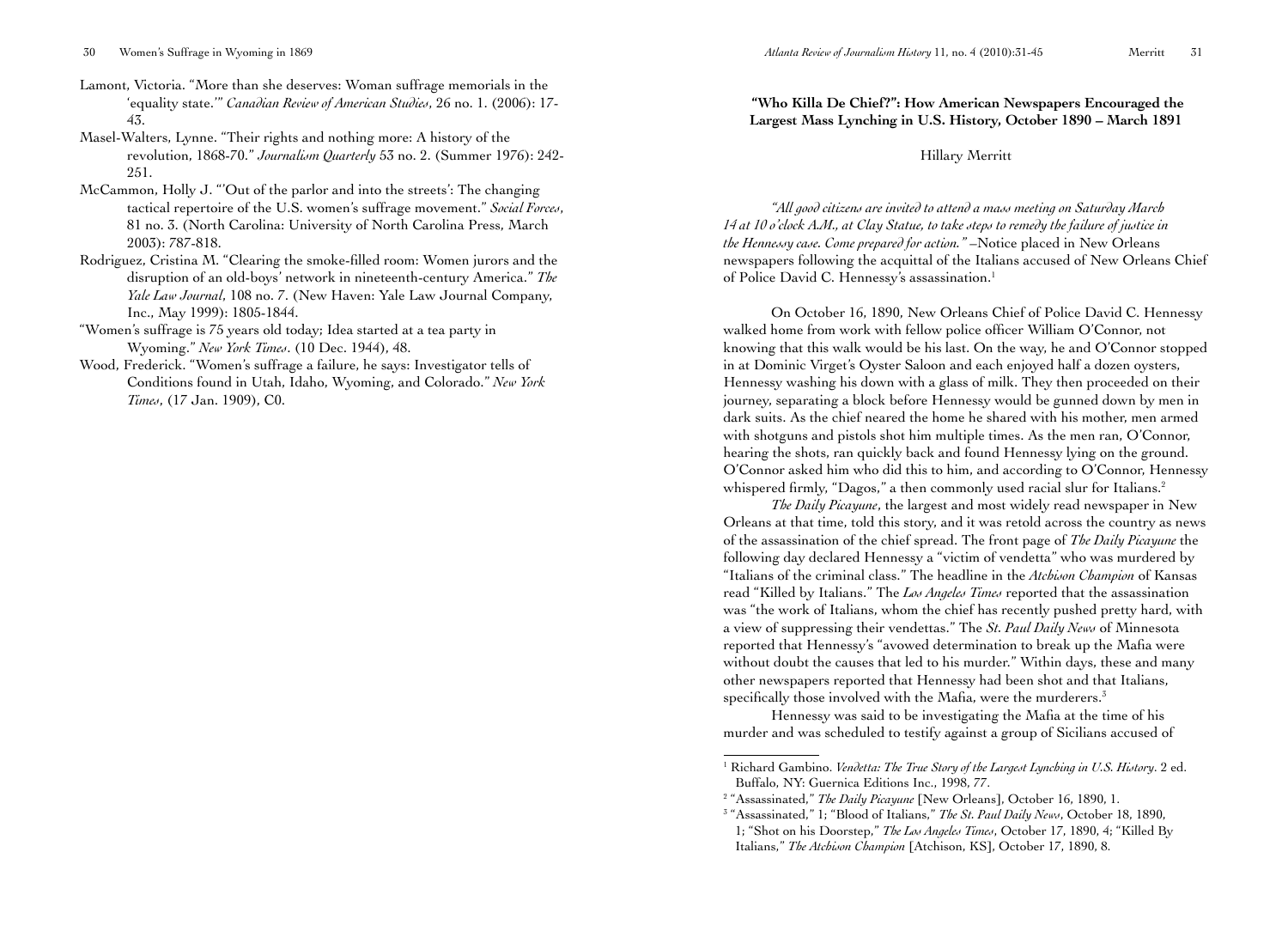racketeering later in the week. According to historians, the "precise information Hennessy obtained in his investigation has been lost to history." Hennessy, recognizing the sensitivity of the information he was gathering, "was very concerned that his contacts might be intimidated or killed," and therefore "went to great lengths to keep sources confidential and evidence private." Still, despite the ambiguity of his investigation, newspapers reported that it was this investigation that may have led to his assassination.4

Furthermore, at that time, prejudice against Italians was widespread. In the 19th century, Italians were the second most likely group to be lynched, after blacks. Between 1885 and 1915, it was estimated that about 50 Italians were lynched. In Louisiana in 1899, an argument over a goat resulted in the killing of five Italians, while two others were forced from their homes. These kinds of attacks were more common in the South, where Italians were taking jobs by working for less.<sup>5</sup>

These fears and prejudices climaxed with the assassination of Chief Hennessy. On October 18, two days after Hennessy had been murdered, the *St. Paul Daily News* reported that New Orleans was "on the eve of a bloody race riot," as "public feeling is strongly aroused against the Italian colony." Furthermore, "Twenty thousand men [were] crying 'Down with the Dagoes!'" That same day, the *Galveston Daily News* reported that a man entered the prison under the pretense of visiting a friend and shot Antonio Scaffidi, a "Dago… being held for the assassination" in the neck. The newspaper further reported that over 50 Italians had been arrested in connection to the murder. One suspect had already been murdered; many others who had been arrested feared for their lives in the wake of such sentiments against their people.<sup>6</sup>

According to historians, newspapers reflected the local bias in their coverage. They reported the events with unyielding condemnation of the Mafia and the Italians they believed responsible, while they portrayed Hennessy as a crusader of justice and praised his sacrifice. After several Italians were indicted, tried, and acquitted, newspapers were outraged and called for vengeance. "Notices were placed in 'every paper' in New Orleans 'to take steps to remedy the failure of justice' in this case, and a 'mass meeting' was announced" according to historian Matthew Wilson in his essay "A History of Forgetting." The mass meeting drew thousands of citizens, who stormed the prison and lynched 11 Italians, while eight others managed to escape the mob. This event is the largest mass lynching on record in U.S. history. Of particular interest to this paper, however, is the role that newspapers played in encouraging the lynching.

This paper will illustrate how the fear and the anxiety surrounding the secret society now termed the American Mafia as well as a deep-seated racism against Italian immigrants enabled American newspapers to report the chief Hennessy assassination and the events that followed in ways that were acutely prejudiced against Italians.<sup>7</sup>

As the Italian population grew in New Orleans and the rest of the country, xenophobia and prejudice became a common reaction among the settled populations. In 1838, an article in New York City's *Morning Herald*, titled "Modern Italians," detailed the characteristics of Italians, commenting on their "remarkable" appearance and their lazy and "cowardly" nature. Italians will "stab behind the back and murder at midnight," and "follow the instincts of nature and the lust of hot blood" according to the article. In addition, when Italians were involved in criminal behavior, they were nearly always identified by their ethnicity, unlike other white criminals. In Chicago in 1882, an article in *The Daily Inter Ocean* detailed a barroom brawl, wherein "several Italians" allegedly attacked two other men, identified by name, with knives. This served to link Italians' ethnic heritage to their behavior.<sup>8</sup>

This prejudice was further exacerbated by the press coverage of a small secret society which would later be termed the American Mafia, named after the Sicilian Mafia, a group infamous throughout Europe. Some newspapers made no distinction between law-abiding Italian-Americans, using Italians, Sicilians, and Mafia interchangeably. In 1888, the *News and Observer* in Raleigh referred to the Mafia as "an Italian assassination society." *The Daily Picayune* called it "organized Italian criminals and assassins—the bloody Mafia." Others accused non-Mafia Italians of protecting Mafia members. In Chicago in 1890, a writer for the *Daily Inter Ocean* argued that "Whatever crime [the Mafia member] will commit, his countrymen will shield and protect him without question." While some made efforts to distinguish "local law-abiding Italians" from the criminal Mafia members, already-present stereotypes of Italians propelled the linkage.<sup>9</sup>

In the years leading up to the assassination of Chief Hennessy, newspaper reports of the Mafia were often apprehensive and speculative. A Chicago newspaper reported that part of the Mafia's code of ethics is "omerta," which translates to manliness and means "an utter scorn, abjuration, and disregard of all the established forms of law." The article further contended that Mafioso is an "apotheosis of bullying and audacity. It is a concrete expression of the belief 'might makes right.'" San Fransisco's *Daily Evening Bulletin* described the Mafia as an organization with "immense power" and deemed the "extent

<sup>4</sup> Thomas Hunt, and Martha Sheldon, *Deep Water: Joseph P. Macheca and the Birth of the American Mafia*, illustrated ed. Lincoln, NE: iUniverse, 2007, 225.

<sup>5</sup> Jerre Mangione, *La Storia: Five Centuries of the Italian American Experience*, 138; Heather M. Hartley, *"Linciati: Lynchings of Italians in America*." 51 minutes. United States: National Film Network, 2004.

<sup>6</sup> Hartley, *Linciati*; "Blood of Italians," 1; "Poor Dave Hennessy," *The Galveston Daily News*, October 18, 1890, 2.

<sup>7</sup> Matthew Wilson, "A History of Forgetting, and The "Awful Problem" Of "Race": A New Historical Note." *Southern Literary Journal* 41, no. 1 (2008): 20-31.

<sup>8</sup> "The Modern Italians," *Morning Herald* [Hagerstown, MD], March 14, 1838, 1; "A Dago Den," *The Daily Inter Ocean* [Chicago], March 20, 1882, 5.

<sup>&</sup>lt;sup>9</sup> "The Mafia," *News and Observer* [Raleigh], October 26, 1888, 1; "Gotham Gossip," The *Daily Picayune*, October 27, 1888, 6; "Marked for Assassination," *The Daily Inter Ocean*, August 15, 1890, 12.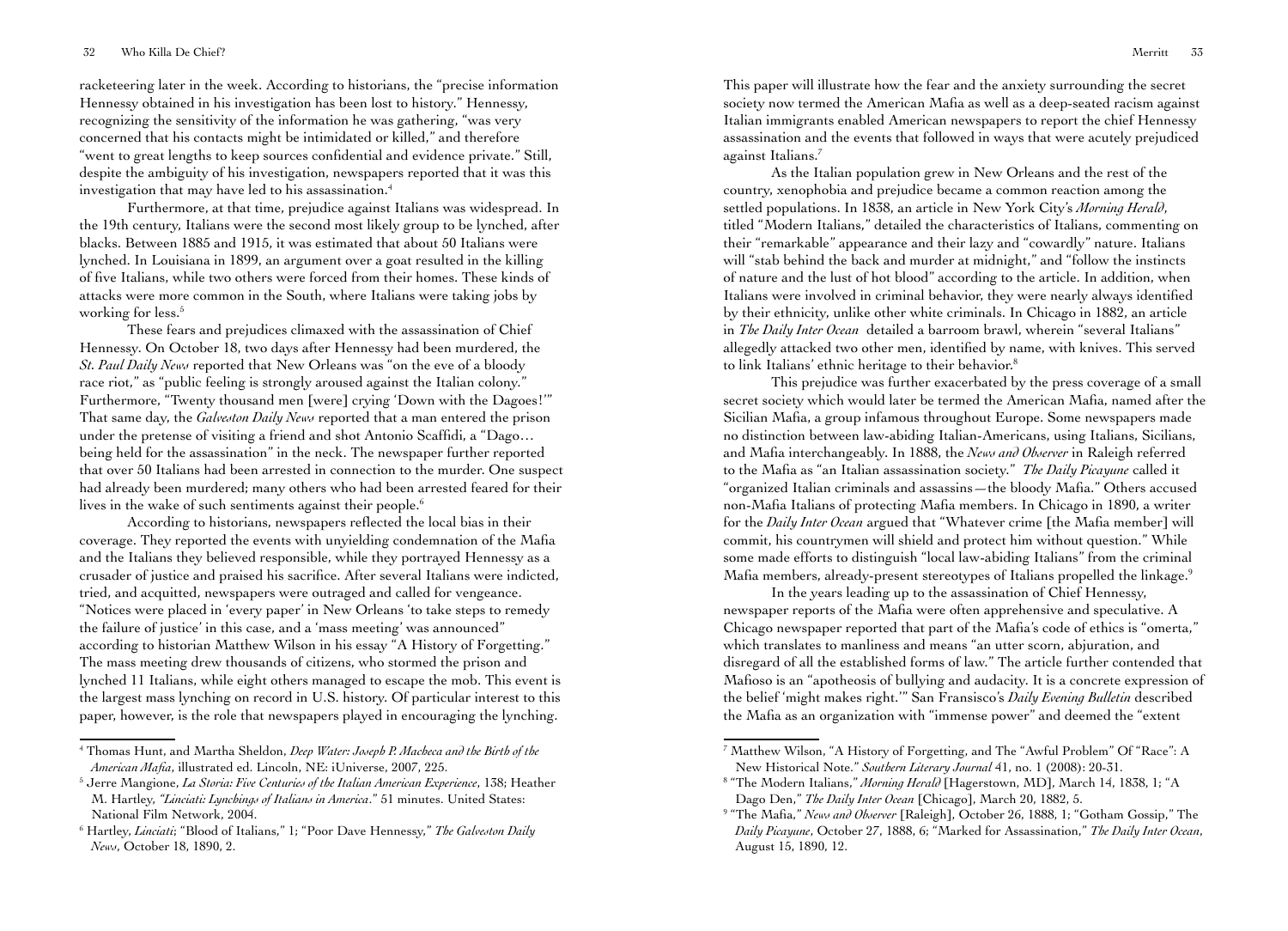of its operations and the solidarity of its members" to be enormous. The article asked, "Can we afford to lie back and let it have full play now? Is not the danger eminent enough already?"10

Similar newspaper reports were published in New Orleans. In 1888, two years before Hennessy's murder, the *Daily Picayune* published an article on the origin of the Mafia in a gossip column. According to the article, Mafia members "regard themselves as superior to other Italians" and are "more numerous in New York and New Orleans than in other American cities." The article goes on to tell a story of a Mafia member traveling from New Orleans all the way to Sicily to exact revenge, ending with "Time and distance are not allowed to interfere with the revenges of the Mafias." Another article in New Orleans commented on the high population of Italians, arguing that not only is New Orleans' Italian population "considerably older than in other cities," but it is also "said to possess a shady knowledge of the Mafia." According to historians referenced in the documentary film *Linciati*, these reports were "groundless." There is no evidence that "any large or powerful Italian criminal association existed there at that time." Though New Orleans had Italians who were "rough and unsavory people," these were no more rough or unsavory than other typical criminals of other ethnicities; further, petty crime by Italians was considered to be Mafia-related, while petty crime by others was not. Yet, these stories about the Mafia persisted and they were generally believed. These reports on the high Mafia presence in New Orleans compounded with the reports about Mafia behaviors and criminal activity contributed to the fear and anxiety people in New Orleans had about the Mafia and Italians. They saw Chief Hennessy as the solution to this issue.<sup>11</sup>

Chief Hennessy was considered by newspapers to be a major crusader against this kind of organized crime. This reputation was particularly considered true locally. He "always [wore] a uniform," and was "determined to suppress lawlessness," the *Daily Picayune* reported. Hennessy's capture of Esposito, an infamous Italian murderer and thief, led people to believe he was an arbiter on the Mafia and its dealings. According to news reports, at the time of his assassination, Chief Hennessy was supposed to testify in a trial on behalf of The Provenzanos later in the week. The Provenzanos were believed to be principal in the New Orleans faction of the American Mafia struggling for power against another group, the Matranga gang. Hennessy was recognized nationally as well. The *New York Times* reported when Hennessy first assumed his position, "They will be under the immediate command of David Hennessy, a bright young officer" and so were expected to be "far superior to the regular city force." So by the time of his assassination, Hennessy's reputation was established as a just

lawman determined to expunge the Mafia from New Orleans.<sup>12</sup>

The day following the assassination, newspapers in New Orleans reacted with shock and outrage. The *Daily Picayune* called the murderers "cowardly" and "treacherous assassins." An editorial in the paper read, "This atrocity is so shocking, so bloody, so outrageous, that it will stand as a disgrace to the people of this good city until the assassins shall be hunted down and full justice down upon them." Furthermore, the newspaper reprinted letters from top merchants and citizens of New Orleans and elsewhere to express similar feelings. One such letter was by W. A. Pinkerton of the famed Pinkerton Detective Agency in which he described Hennessy as a "brave" man who acted with "sterling integrity and honesty of purpose," and regarded the assassins as "cowardly" men who had caused the city a "loss that it will take years to recover from."13

National press soon caught on to the story and expressed similar sentiments. The *Galveston Daily News* called it a "cold-blooded deed" and referred to it as "one of the most startling episodes of crime" in New Orleans history. The *New York Times* called it a "brutal murder" committed by "vengeful Sicilians." The paper said the assassination created "a feeling of horror and indignation such as has not been manifested here for many years." The *Times* called Hennessy "naturally intrepid, courageous, and sagacious." Other newspapers repeated this reaction as the people all over the country learned of the murder.<sup>14</sup>

Also repeated were the supposed words that Hennessy had spoken to his friend as he lay dying: that "dagoes" were responsible. Newspapers did not explore other possibilities or potential culprits, and many stated as fact that Italians were responsible. A headline in the *Atchison Champion* read, "Killed by Italians." The *New York Times* referred to the event as "the assassination of Chief of Police David C. Hennessy by a gang of Sicilians." The *Milwaukee Sentinel*  reported "The attempted assassination, it is supposed, was the work of Italians, whose vendettas the chief expressed his determination to suppress." So not only were the newspapers shocked and outraged, but they were also naming the guilty parties.15

As a result, hundreds of Italians in New Orleans faced arrest and physical injury. While Chief Hennessy lay dying in the hospital, Mayor of New Orleans Joseph A. Shakspeare gathered police officers from all over southern Louisiana and instructed them to "Scour the whole neighborhood. Arrest every

<sup>10</sup> "Marked for Assasination," 12; "Our Mafia," *Daily Evening Bulletin* [Philadelphia], August 5, 1875, 1.

<sup>11</sup> Gotham Gossip," *The Daily Picayune*, October 29, 1888, 3; "Since the Murder of Chief of Police Honnessy," *The Daily Picayune*, Nov. 28, 1890, 7; Gambino, 60, 46.

<sup>&</sup>lt;sup>12</sup> "The police chief Hennessy takes hold with a Firm Grip," *The Daily Picayune*, May 18, 1888, 3; "Police Transfers," *The Daily Picayune*, May 31, 1890, 2; "The Italian Trouble," *The Daily Picayune*, September 4, 1889, 8; Hunt and Sheldon, 225, 180.

<sup>13 &</sup>quot;Assassinated," 1; "Assassination of the Chief of Police," *The Daily Picayune*, October 16, 1890, 4; "The Slain Chieftain," *The Daily Picayune*, October 17 1890, 1.

<sup>14 &</sup>quot;A Cold Blooded Deed," *The Galveston Daily News*, October 17, 1890, 1; "Shot Down at his Door," *The New York Times*, October 17, 1890, 1.

<sup>15 &</sup>quot;Killed by Italians," 8; "Shot Down at His Door," 1; "A Chief of Police Shot," *The Milwaukee Sentinel*, October 16, 1890, 1.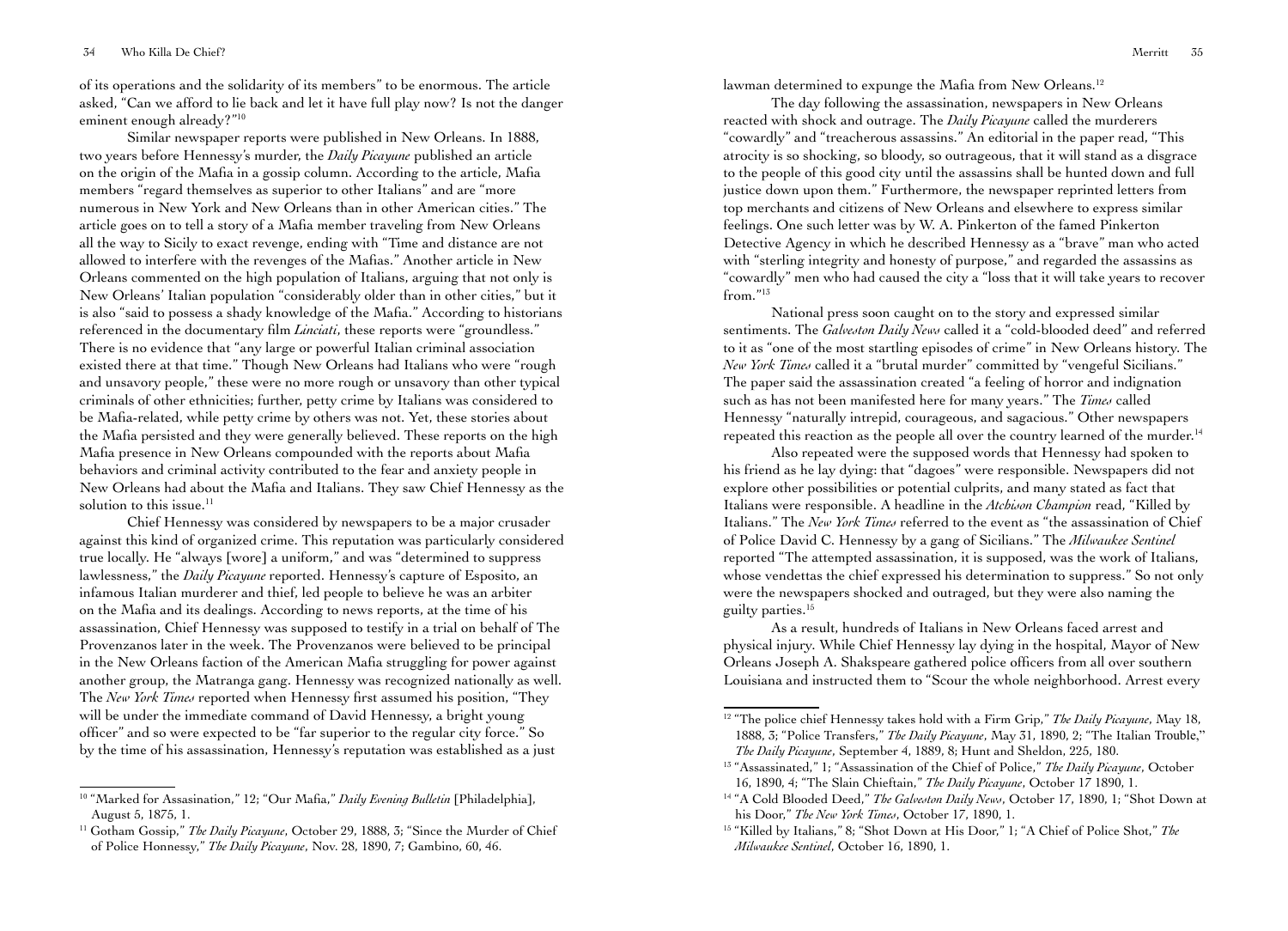Italian you come across, if necessary, and scour it again tomorrow morning as soon as there is daylight enough. Get all the men you need." One of the arrested men had been shot in prison. Newspapers quoted the gunman saying that he "wished there were about seventy-five more like him to do similar deeds." Others were being beaten and neglected in their prison cells. In all, over two hundred Italians would be arrested, including men, women and children.<sup>16</sup>

Many of the arrests were unwarranted and prejudicial. For example, police arrested one man, a 44-year-old Italian for carrying a loaded revolver, in spite of the fact that in New Orleans at the time, most men carried revolvers and no evidence existed connecting him to any underground criminal networks nor was he in the vicinity of the crime. Similarly, police arrested a 14-yearold Italian boy for aiding and abetting when he could give an alibi for his father's whereabouts in the hours before because he could not speak English. Furthermore, would-be witnesses pointed out a number of men, all Italian, that they had supposedly seen at the scene of the crime though they had no further evidence that they were anywhere in the vicinity when Chief Hennessy was murdered.17

However, newspapers did not report these events in this way, instead opting to report those arrested as if they were already proven guilty. Consider, for example, that the *Daily Picayune* reported the man previously mentioned as arrested for carrying a loaded revolver and quoted the police saying that this gun was a "favorite of Italians." However, such rifles were "widely in use in New Orleans and the rest of the South at the time." The boy who was arrested was described as assisting the murderers in their escape and they reported his inability to speak English as "he claimed" he could not speak English, implying deceit. Many of those arrested were described as murderers, and words like "alleged" and "suspected" were less common than not. The newspapers were convicting the accused in the city's printed papers before a trial happened where evidence could be demonstrated.18

The Mayor made an appeal to the City Council before thousands of citizens of New Orleans, which was reprinted word for word in newspapers all over the country, in which he blasted the assassination and the assassins and called for swift vengeance. In the speech, Mayor Shakspeare made official what the newspapers had already been reporting: "The circumstances of the cowardly deed, the arrests made, and the evidence collected by the police department show beyond doubt that he was the victim of Sicilian vengeance." Also in this speech, the Mayor was the first to openly say that justice should be served in the case, at all costs: "We owe it to ourselves and to everything we hold sacred in this life to see to it that this blow is the last. We must teach these people a lesson

that they will not forget for all time. What the means are to reach this end, I leave to the wisdom of the council to devise."19

The Mayor himself made no secret of his own prejudice against Italians. In a letter to an Ohio man inquiring about the nature of Italians eight months after Hennessy was assassinated, Shakspeare classified Italians as "emigrants from the worst classes of Europe." He wrote that New Orleans has an "unusually large proportion" of Italians, and they are the most "idle, vicious and worthless people among us." Shakspeare told the man that Italians "rarely acquire homes, always band together, do not acquire our language and have neither respect for its government or obedience to its laws." He also characterized them as "filthy in their persons and homes" and "without courage, honor, truth, pride, religion, or any quality that goes to make the good citizen." The mayor's prejudice surely played a role in his pursuit of Hennessy's murderers and in his speech to the City Council. 20

Following the Mayor's appeal, the City Council called for a committee of fifty to investigate the existence of a secret society in New Orleans. The committee was made up of the "political and labor powers, the wealthy commercial establishment, and the social elite of the city." No blacks or Italians were on the committee. The committee chairman was the editor of New Orleans newspaper, *New Delta*. The committee's first order of business was a letter to the Italian community of New Orleans, wherein they encouraged Italians to come forward, anonymously or not, with any kind of information regarding the existence of the Mafia and/or its members: "Send us the names and history… of every bad man, every criminal, and every suspected person of your race." This was reprinted in all New Orleans newspapers. The notice ended with a warning that they intended to finally put an end to vendettas, "peaceably and lawfully if we can, violently and summarily if we must."<sup>21</sup>

Eventually, the state settled on nineteen individuals they believed were involved in the assassination of Chief Hennessy. The arrested were all Italians, made up of men who mostly belonged to the Macheca organization, a small group of loosely organized Italians suspected of being involved in racketeering, thievery, and murder, headed by Macheca, who himself was also arrested. Over three hundred witnesses were summoned for the proceedings. During the trial, hardly any standing room was available as spectators packed the courthouse to see the proceedings.<sup>22</sup>

Newspapers repeated the evidence against the individuals as if they were already guilty. Many of the reports were mostly concerned about personal character as people who had known the accused talked about their "shady nature" or their association with people who were known to be "of a criminal

<sup>21</sup> Gambino, 20-22; Smith, 99.

<sup>16 &</sup>quot;Assassinated," 1; "Self-Constituted Avenger," *Morning Oregonian* [Portland], October 18, 1890, 4; Gambino, 8, 68.

<sup>17</sup> Gambino, 13-17.

<sup>&</sup>lt;sup>18</sup> "Assassinated," 1; "The Slain Chieftain," 1; "Killed by Italians," 8; Gambino, 15.

<sup>19</sup> "To Hunt the Assassins," *The New York Times*, October 18, 1890, 1.

<sup>&</sup>lt;sup>20</sup> Gambino, 18; Tom Smith, *The Crescent City Lynchings*, Lyons Press Series, Guilford, CT: Globe Pequot, 2007.

<sup>22</sup> "Chief Hennessy's Slayers," *The Daily Inter Ocean*, February 17, 1891, 5.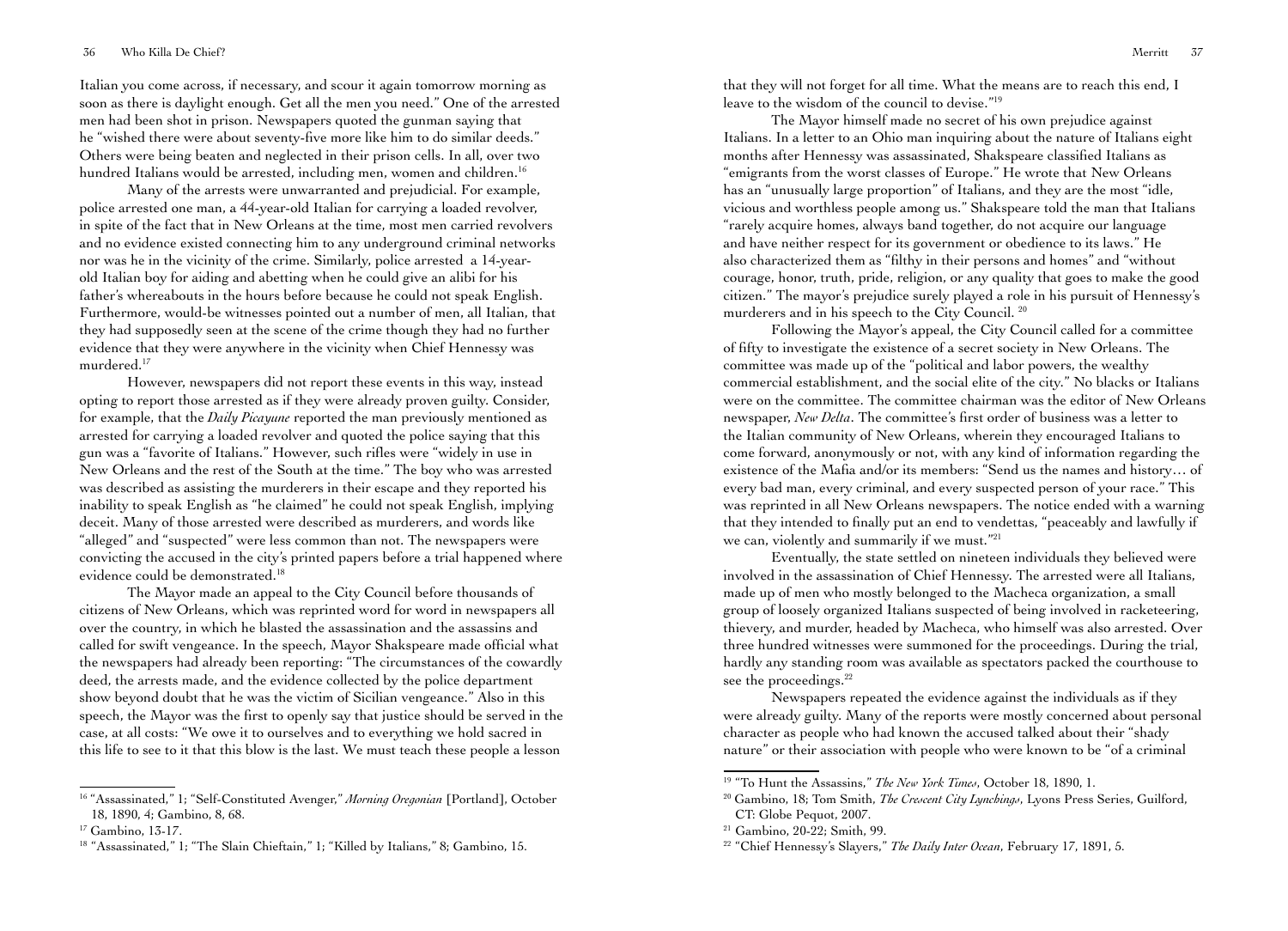nature." Newspapers also recounted the various witnesses who had pointed out the accused, such as Officer Lanagan's account: "I saw him running toward the docks directly after the killing," he said. Readers were assured that he was positive that the man he saw was the one who stood trial. The *Daily Inter Ocean* reported that the accused had been "recognized as the slayers of Chief Hennessy" and there was an "abundance of circumstantial evidence produced" to show that the accused were guilty. Newspapers also attacked the character of the defense attorneys, for example, citing rumors that they had been hired by "Mafia money." So, these newspapers led people to believe that the accused were in fact the murderers.<sup>23</sup>

Newspapers accused the jury and the witnesses of corruption. A writer for the Milwaukee Sentinel reported during jury selection that "talesmen were approached with money to render a verdict of acquittal in case they were accepted as jurors." This fact was also printed in many New Orleans papers. Ironically, while the press gave these suspicions some coverage during the trial, newspapers gave prominent coverage to these claims following the lynching. The day after the lynching, a writer for the North American of Philadelphia lamented the mob's actions, but maintained the accused's guilt, blaming bribing and jury tampering for the acquittal. Considering this reversal of coverage, the newspapers seem to justify the actions after the fact rather than give an excuse for it to happen before the fact.<sup>24</sup>

The *Daily Picayune* dismissed claims made by the defense and by some national and international observers that the coverage and the people of New Orleans were prejudiced against Italians. An editorial in the paper said, "When counsel for the defense in the Hennessy case yesterday charged that the Italian citizens and residents of New Orleans are the objects of wholesale race and class prejudice, a most unjust and justifiable assault was made upon the character of the good people of this city." The article argues that there was no prejudice in New Orleans before the assassination, and that that single event has not changed anything. The editorial asks, "Have people ceased to eat bananas or oranges because the trade in these fruits is almost wholly in the hands of the Italians?" It concludes with a statement that the ethnicity of the accused "cuts no figure in the case and modifies in no possible way the supreme demand for justice." This directly contradicts what many citizens in New Orleans admitted during jury selection for the trial, when the defense dismissed a number of people because "admitted they were prejudiced against Italians or would not give credence to Italian witnesses."25

To the shock and dismay of newspapers and New Orleanians, the

Italians were acquitted. "NONE GUILTY!" proclaimed the large bold print on the front page of the *Daily Picayune*. The *New York Times* declared, "The verdict of the jury in the Hennessy case has startled and angered everybody. The statements of the jury bore out the suspicion that the members had been purchased." As national newspapers repeated similar stories of the shocking acquittal and jury tampering, the press in New Orleans was calling the city's citizens to action.<sup>26</sup>

A notice was placed in all New Orleans newspapers calling for a mass meeting. The notice said, "All good citizens are invited to attend a mass meeting on Saturday March 14 at 10 o'clock A.M., at Clay Statue, to take steps to remedy the failure of justice in the Hennessy case. Come prepared for action," followed by a list of names of people who endorsed the notice, including a man prominent in Mayor Shakspeare's office and many members of the Committee of Fifty. The location of the meeting was at a statue on Canal and Royal streets, blocks away from the prison that held the accused. By ten o'clock, between six and eight thousand people had gathered at the statue, and the crowd continued to grow as time went on. One man got the attention of the crowd, asking them to follow him to "see the murder of D. C. Hennessy vindicated," the crowd's reply was a chanting "Yes, yes, hang the dagoes!" and they marched on to the prison.27

The newspapers reported the events that followed in vivid detail. Once the crowd reached the prison, they stormed the prison and easily overtook the guards. The sheriff and guards had anticipated the mob and so had attempted to hide the Italian prisoners in the women's prison. However, the crowd soon learned of the location of the Italians and broke the door down and pulled out the accused from their hiding places, chanting "Who killa da chief?" in a mock Italian accent. "In fear and trembling, they screamed for mercy," but "the avengers were merciless," according to the *Daily Picayune*. The *New York Times* reported what happened next with dramatic detail:

> The doors [of the prison] were flung open and one of the avengers, taking aim, shot [a prisoner] through the body. He was not killed outright and in order to satisfy the people on the outside who were crazy to know what was going on within, he was dragged down the stairs and through the door way by which the crowd had entered. A rope was provided and tied around his neck and the people pulled him up to the crossbars. Not satisfied that he was dead, a score of men took aim and poured a volley of shot into him, and for several hours the body was left dangling in the air.

<sup>23 &</sup>quot;The Hennessy Case on Trial," *The Daily Picayune*, November 30, 1890, 4; "Assassins Identified," *Daily Inter Ocean*, March 4, 1891, 1; Gambino, 72.

<sup>24 &</sup>quot;Italians Make Threats," *The Milwaukee Sentinel*, 8 March 1891, 2; "Death to the Mafia," 15 March 1891,; "The Prey of the Mob," *The North American* [Philadelphia], 16 March 1891, 1.

<sup>25 &</sup>quot;Prejudice Against the Italians," *Daily Picayune*, March 12, 1891, 4; Gambino, 72.

<sup>&</sup>lt;sup>26</sup> "None Guilty," The *Daily Picayune*, March 14, 1891, 1; "Chief Hennessy Avenged," *New York Times*, March 15, 1891, 1.

<sup>&</sup>lt;sup>27</sup> Gambino, 77, 79; "Death to the Mafia," *Bismarck Daily Tribune*, March 15, 1891, 1.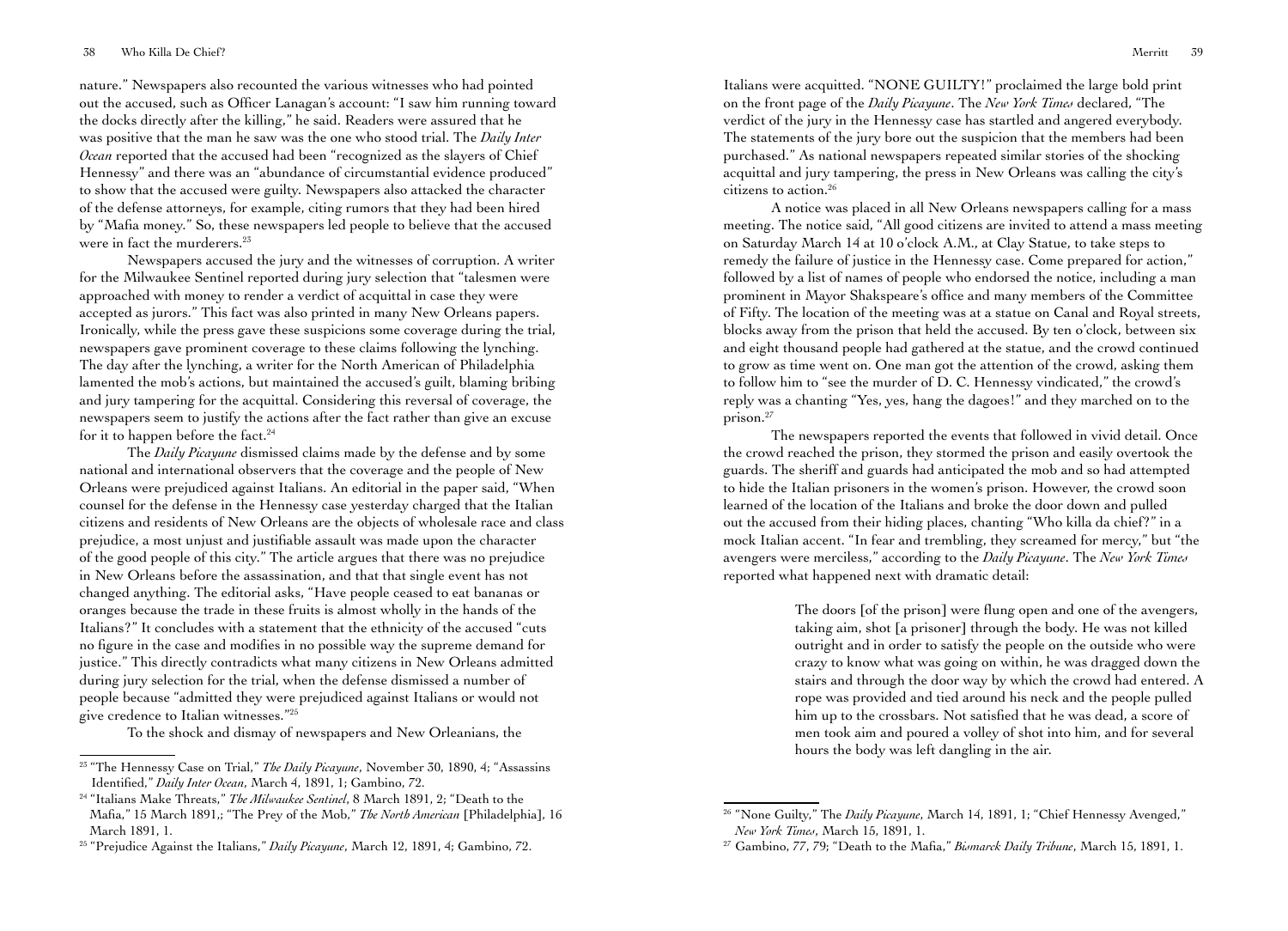In all, over a hundred rifle shots and shotgun blasts were fired at the Italians followed by cheers from the crowd. Three of the Italians who were still alive were dragged out of the prison and hanged in nearby trees to the satisfaction of the crowd. The *Daily Picayune* reported, "The crowd went mad at the sight of the semi-conscious Italian, his long black hair disheveled, his naturally idiotic look intensified by the fear he had experienced." Of the nineteen accused, only eight managed to escape the fury of the mob.28

Despite the acquittal, newspapers remained positive that the accused were guilty and the mob had not lynched innocent men. A headline in the *Bismarck Daily Tribune* read "Death to the Mafia," though the connection between the accused and the Mafia had never been concretely drawn. The article said that the accused had been "acquitted by a bribed jury," ignoring the possibility that they could have been acquitted for reasons such as lack of evidence. Several newspapers referred to the guilty as the murderers and the mob that had killed them as avengers, offering little doubt that the accused may have indeed been innocent.<sup>29</sup>

Newspapers were careful to characterize the mob as anything but an angry mob. They were repeatedly referred to as "avengers" in several newspapers, including the *Daily Picayune*. The *Bismarck Daily Tribune* called it a gathering of "3,000 citizens, including some of the most prominent residents of the city." The article said that justice had been served "without unnecessary disorder, without rioting, without pillaging, and without inflicting suffering upon any innocent man." The *New York Times* called it "an uprising of indignant citizens."30

Many newspapers praised the events and argued that Hennessy's murderers had finally been brought to justice. Professor of Italian American studies Richard Gambino calculated that of all the major American newspapers nationwide that reported the events, which was nearly all of them, as high as 50 percent were in favor of the mob's actions, including the *New York Times*, the *Washington Post*, the *San Francisco Chronicle*, and the *St. Louis Globe-Democrat*. The *New York Times* summed up the prevailing attitudes of these papers:

> There was evidently a prevailing conviction in New Orleans that justice had failed in this case. It was believed that the murderers of Hennessy had been found and their crime was proved upon them, but through corruption or fear the jury failed to convict. There was but one result to be look for in the case of those who were acquitted, for they could not be tried again on the same charge—they must be allowed to go free to the great comfort and encouragement of the

confraternities of Sicilian assassins… a result the populace refused to tolerate.

Furthermore, all of the New Orleans papers endorsed the mob's actions, including the *Daily Picayune*, the *Times-Democrat*, the *New Delta*, the *Daily Democrat*, and other smaller papers.<sup>31</sup>

However, not all newspapers endorsed the actions. *The Weekly Sentinel and Wisconsin Farm Journal* condemned the mob's actions, and said, "'the best citizens' of New Orleans are a bad lot if they did, in fact, take any part in the pitiless slaughter of the unarmed Italians." The *North American* of Philadelphia said the Italians were "hunted like rats," and was one of the few papers to use the word "lynch" to describe the actions of the mob. Even still, both papers and many others maintained that the accused had been guilty, disagreeing only with the way justice had been carried out.<sup>32</sup>

Newspapers all over the country also reported on the reactions of Italians in their particular cities. One Chicago newspaper reported "local Italians indignant," and that a banquet honoring the birthday of King Humbert of Italy had been cancelled because the Italians felt "it would be wrong to indulge in festivities due to the day's events." The newspaper quoted the Italians as calling it "the massacre of our brethren in New Orleans." Italians nationwide organized mass meetings to discuss the events. In Chicago, the Italian community leaders told the newspapers, "We demand energetic intervention and protection from the government of the fatherhood." The *Milwaukee Journal* reported that Italians in Milwaukee were "excited," despite the fact that "no innocent bystander was injured." A meeting of Italians in New York was broken up by a mob when the Italians were "pelted with cobblestones." Reporters wrote that the New York Italians were "intensely excited" and continually denounced "the actions of the New Orleans mob as atrocious murder."33

Newspapers treated the reactions of the Italians across the nation as stereotypical Italian behavior and portrayed the Italians' outrage as threatening. The *Daily Inter Ocean* reported that the Italians were "howling for revenge," citing the speeches that were made at various mass meetings across the country. The article further contended that the "savage passions" of the Italians were "aroused by slaughter of the Mafia" and warned that "Italians are revengeful when angered," and are "presently terribly angered." Another article described the Italian newspapers as reporting on the event in a "most sensational nature," and said that the Italian newspaper newsrooms were filled with "indignant Italians." The *Milwaukee Journal* prominently featured a thinly-veiled threat from

<sup>28</sup> "Retribution," *The Daily Picayune*, March 15, 1891, 1; "Avenged," *The Atchison Champion*, March 15, 1891, 1; Gambino, 83; Wilson, 22.

<sup>&</sup>lt;sup>29</sup> "Death to the Mafia," 1; "Assassins Identified," 1; "Italians Make Threats," 2.

<sup>30</sup> "Death to the Mafia," 1; "Chief Hennessy Avenged," *The New York Times*, March 15, 1891, 1; "Retribution," 1.

<sup>31</sup> Gambino, 96; "Blaine Acts," *The Daily Picayune*, March 16, 1891, 1.

<sup>32 &</sup>quot;The Best Citizens of New Orleans," *The Weekly Sentinel and Wisconsin Farm Journal*, March 19, 1891, 4; "The Prey of the Mob," The *North American*, March 16, 1891, 1.

<sup>33</sup> "Local Italians Indignant," *Daily Inter Ocean*, March 15, 1891, 1; "The Italians Excited," *The Milwaukee Journal*, March 16 1891, 2; "New York Italians Excited," The *Daily Inter Ocean*, March 16, 1891, 1.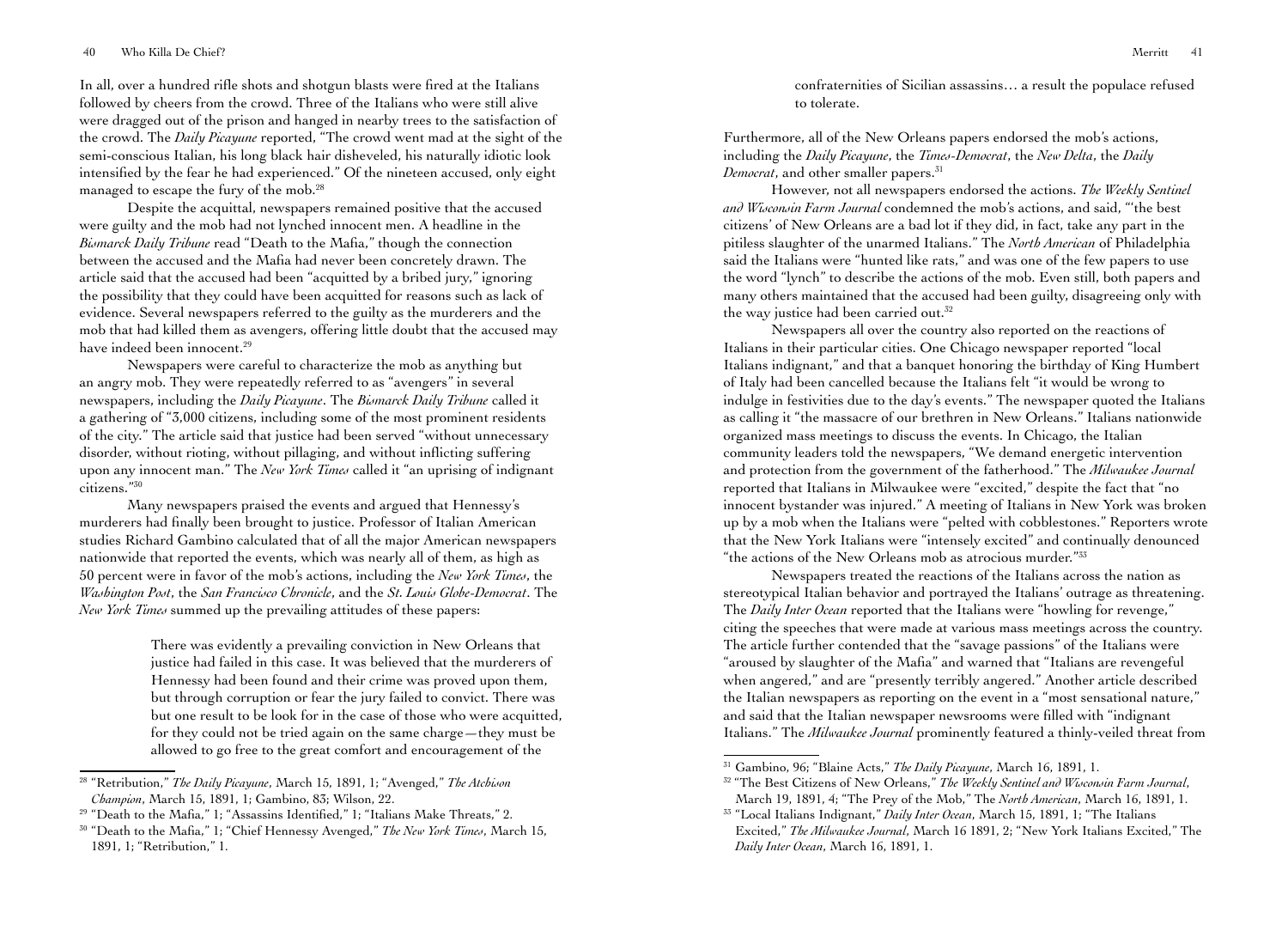one Italian citizen, "If the government does not act in the matter, there are one million Italians in the United States who will know what to do." The *Morning Oregonian* called the Italians "wrathful," and said they were reacting with "more indignation than judgment" over the "lynching of their lawless countrymen." In an earlier article, the *Oregonian* had characterized the New Orleans Italians as different from the Italians in California, Oregon, and Washington, calling the Sicilians in New Orleans "cold-blooded" and "treacherous." The *Boston Daily Advertiser* took it a step further, stating that of all the Italians who had "sought asylum" in the United States, a "very large proportion are illiterate and unskilled… Are these desirable immigrants and shall the ports of the United States always remain open to such comers?"34

National newspapers also gave prominent coverage to the federal government's and the Italian consul's reaction. The Italian consul called on Louisiana governor Francis T. Nicholls as well as Mayor Shakspeare, asking each to protect the New Orleans Italians. Secretary of State James Blaine sent a letter to the Italian consul and to the governor, which was reprinted in many newspapers, in which he said the President found the actions of the mob "appalling" and also called for the governor to protect the New Orleans Italians.<sup>35</sup>

Because the event had attracted the attention of the President and officials in Italy, newspapers speculated that international complications were likely to arise with the Italian government. The *Milwaukee Journal* said, "It is feared that international complications with Italy may be the outcome of Saturday's occurrences." Denver's *Rocky Mountain News* quotes the third assistant to Secretary of State Blaine saying, "So far as I know, this case is without precedent in the diplomatic history of the country." He said he could not "discuss it in the newspapers," but "it is not easy to predict what will be the course of procedure." Other newspapers expressed similar feelings.36

*The Daily Picayune* and other New Orleans papers, however, rebuffed these fears. The *Picayune* reported, "Among Congressmen and diplomats who have given such matters some attention, it is not thought that the massacre of the several Italian subjects can become a matter for international consideration or complication between the United States and Italy." The newspaper claimed that the only people who could legally seek reparations were the wives and relatives of "aliens who at the time they met their deaths were… in the custody of the municipal authorities" of New Orleans. The paper further claimed that

"naturalized citizens of Italian blood have no call and no right to appeal to the Italian government to interfere in this matter."37

The *Daily Picayune* also refuted claims that prejudice played a role in the lynching. The paper argued that "it is difficult to see why naturalized Italian citizens of the United States have been led to engage in the outcry that the violent outbreak of popular justice in this city was an act of race war, of hostility to the Italians as a people." As to the Italians who were killed who were not connected to the murder, the editorial offered that "in the confusion of the moment the number of victims was unintentionally increased." The paper argued that the numbers would have undoubtedly been higher had there "been a crusade against Italians." They did not report that the number, at present, was the largest number of people at that time to be lynched at one time, and would become the largest mass lynching in American history. New Orleans Italians certainly remember the event, as the words "Who Killa De Chief?" spoken to an Italian New Orleanian are fighting words. In fact, several Italian cotton mill workers quit their jobs after being taunted by the phrase by other workers.<sup>38</sup>

In conclusion, the coverage of Chief Hennessy's assassination and the events that followed were extremely prejudicial against Italians in three major ways: its characterization of the Mafia, and by extension, Italians; its presumption of guilt concerning the arrested Italians as well as the indicted Italians; and its endorsement of the lynching that killed 11 Italian men. The newspapers' coverage established Italians as separate from whites ethnically, physically and mentally. They reported the events of the assassination and the trial in such a way that left no doubt in the minds of readers that the accused were in fact the murderers. And when that prejudice culminated with the acquittal of the accused, New Orleans newspapers printed notices which alerted citizens to a mass meeting where they should come prepared for action. For these reasons, it is reasonable to conclude that newspaper coverage played a vital role in the prejudice against Italians and the largest mass lynching in U.S. history.

<sup>34</sup> "Howling for Revenge," The *Daily Inter Ocean*, March 16, 1891, 1; "New York Italians Excited," The *Daily Inter Ocean*, March 16, 1891, 1; "The Italians Excited," *The Milwaukee Journal*, March 16, 1891, 2; "Wrathful Italians," *Morning Oregonian*, March 23, 1891, 4; "Italians in America," *Boston Daily Advertiser*, March 23, 1891, 4; "Temperate Talks," *Morning Oregonian* [Portland], March 17, 1891, 1.

<sup>35 &</sup>quot;A Bloody Requittal," *Boston Daily Advertiser*, March 16, 1891, 1.

<sup>36</sup> "The Italians Excited," 2; "New Orleans Quiet," *Rocky Mountain News*, March 16, 1891, 1.

<sup>&</sup>lt;sup>37</sup> "Blaine Acts," 1.

<sup>38</sup> "Not a Race War," *Daily Picayune*, March 20, 1891, 4; Smith, 138.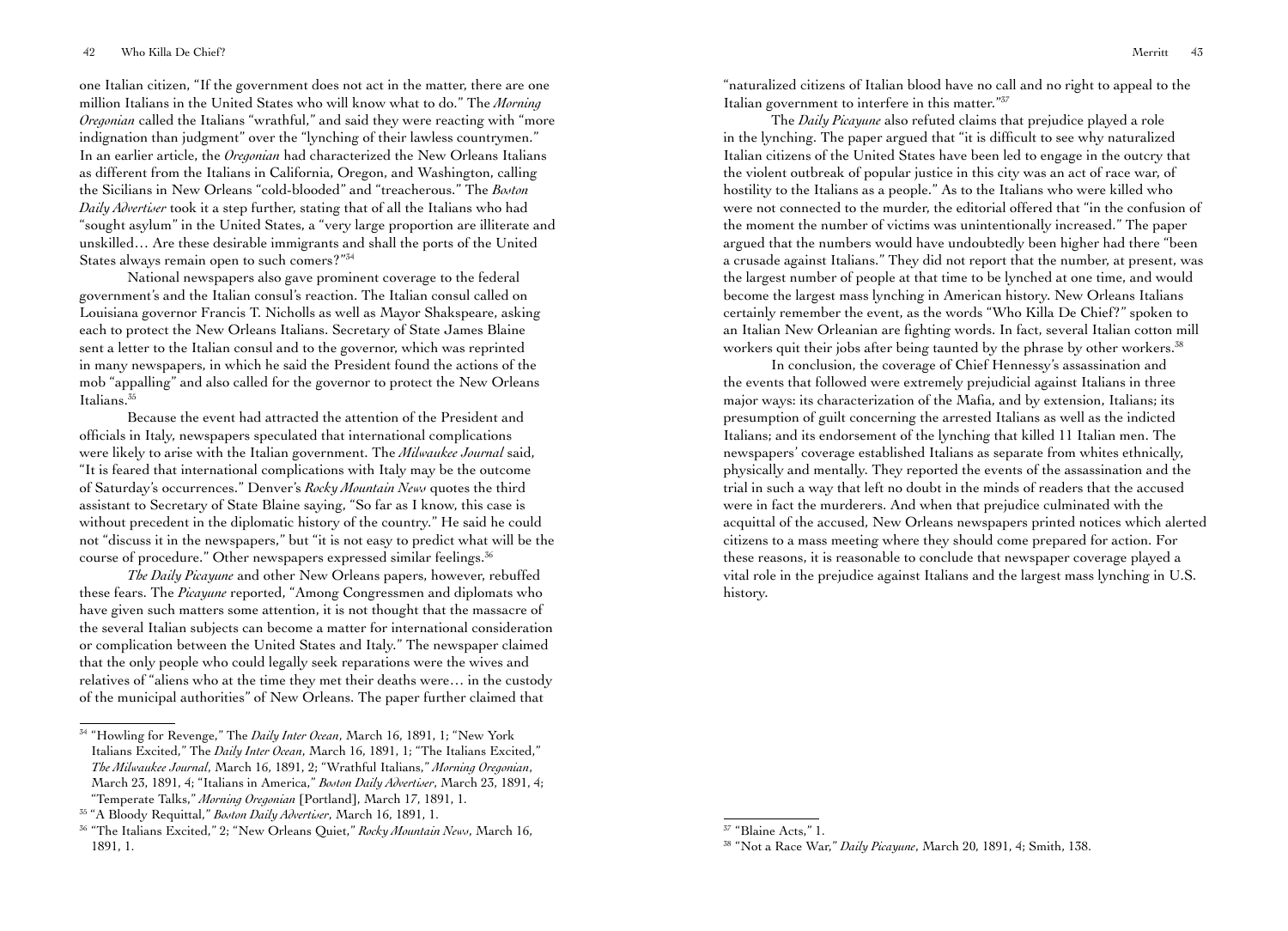#### **Works Citied**

#### Primary Sources

 "A Bloody Requittal," *Boston Daily Advertiser* [Boston], March 16, 1891, 1. "A Chief of Police Shot," *The Milwaukee Sentinel* [Milwaukee], October 16, 1890, 1. "A Cold Blooded Deed," *The Galveston Daily News* [Galveston], October 17, 1890, 1. "A Dago Den," *The Daily Inter Ocean* [Chicago], March 20, 1882, 5. "Assassinated," *The Daily Picayune* [New Orleans], October 16, 1890, 1. "Assassination of the Chief of Police," *The Daily Picayune* [New Orleans], October 16, 1890, 4. "Assassins Identified," *Daily Inter Ocean* [Chicago], March 4, 1891, 1. "Avenged," *The Atchison Champion* [Atchison], March 15, 1891, 1; Gambino, 83; Wilson, 22. "Blaine Acts," *The Daily Picayune* [New Orleans], March 16, 1891, 1. "Blood of Italians," *The St. Paul Daily News* [St. Paul], October 18, 1890, 1. "Chief Hennessy Avenged," *New York Times* [New York City], March 15, 1891, 1. "Chief Hennessy Avenged," *The New York Times* [New York City], March 15, 1891, 1; "Chief Hennessy's Slayers," *The Daily Inter Ocean* [Chicago], February 17, 1891, 5. "Death to the Mafia," *Bismarck Daily Tribune* [Bismarck], March 15, 1891, 1. "Gotham Gossip," *The Daily Picayune* [New Orleans], October 27, 1888, 6. "Gotham Gossip," *The Daily Picayune* [New Orleans], October 29, 1888, 3. "Howling for Revenge," *Daily Inter Ocean* [Chicago], March 16, 1891, 1. "Italians in America," *Boston Daily Advertiser* [Boston], March 23, 1891, 4. "Killed By Italians," *The Atchison Champion* [Atchison], October 17, 1890, 8. "Local Italians Indignant," *Daily Inter Ocean* [Chicago], March 15, 1891, 1. "Marked for Assassination," *Daily Inter Ocean* [Chicago], August 15, 1890, 12. "New Orleans Quiet," *Rocky Mountain News* [Denver], March 16, 1891, 1. "New York Italians Excited," *Daily Inter Ocean* [Chicago], March 16, 1891, 1. "New York Italians Excited," *Daily Inter Ocean* [Chicago], March 16, 1891, 1. "None Guilty," The *Daily Picayune* [New Orleans], March 14, 1891, 1. "Not a Race War," *Daily Picayune* [New Orleans], March 20, 1891, 4. "Our Mafia," *Daily Evening Bulletin* [Philadelphia], August 5, 1875, 1. "Police Transfers," *The Daily Picayune* [New Orleans], May 31, 1890, 2. "Poor Dave Hennessy," *The Galveston Daily News* [Galveston], October 18, 1890, 2. "Prejudice Against the Italians," *Daily Picayune* [New Orleans], March 12, 1891, 4; "Retribution," *The Daily Picayune* [New Orleans], March 15, 1891, 1. "Self-Constituted Avenger," *Morning Oregonian* [Portland], October 18, 1890, 4. "Shot Down at his Door," *The New York Times* [New York City], October 17, 1890, 1. "Shot on his Doorstep," *The Los Angeles Times* [Los Angeles], October 17, 1890, 4. "Since the Murder of Chief of Police Honnessy," *The Daily Picayune* [New Orleans], Nov. 28, 1890, 7. "Temperate Talks," *Morning Oregonian* [Portland], March 17, 1891, 1. "The Best Citizens of New Orleans," *The Weekly Sentinel and Wisconsin Farm Journal* [Milwaukee], March 19, 1891, 4. "The Hennessy Case on Trial," *The Daily Picayune* [New Orleans], November 30, 1890, 4. "The Italian Trouble," *The Daily Picayune* [New Orleans], September 4, 1889, 8. "The Italians Excited," *The Milwaukee Journal* [Milwaukee], March 16 1891, 2.

"The Italians Excited," *The Milwaukee Journal* [Milwaukee], March 16, 1891, 2. "The Mafia," *News and Observer* [Raleigh], October 26, 1888, 1. "The Modern Italians," *Morning Herald* [Hagerstown], March 14, 1838, 1. "The police chief Hennessy takes hold with a Firm Grip," *The Daily Picayune* [New Orleans], May 18, 1888, 3. "The Prey of the Mob," The *North American* [Philadelphia], March 16, 1891, 1. "The Slain Chieftain," *The Daily Picayune* [New Orleans], October 17 1890, 1. "To Hunt the Assassins," *The New York Times* [New York City], October 18, 1890, 1. "Wrathful Italians," *Morning Oregonian* [Portland], March 23, 1891, 4.

Secondary Sources

- Gambino, Richard. *Vendetta: The True Story of the Largest Lynching in U.S. History*. 2 ed. Buffalo, NY: Guernica Editions Inc., 1998.
- Hartley, Heather M., *Linciati: Lynchings of Italians in America*. 51 minutes. United States: National Film Network, 2004.
- Hunt,Thomas and Martha Sheldon, *Deep Water: Joseph P. Macheca and the Birth of the American Mafia*, illustrated ed. Lincoln, NE: iUniverse, 2007.
- Mangione Jerre, *La Storia: Five Centuries of the Italian American Experience*, 138.
- Smith, Tom, *The Crescent City Lynchings*, Lyons Press Series, Guilford, CT: Globe Pequot, 2007.
- Wilson, Matthew, "A History of Forgetting, and The "Awful Problem" Of "Race": A New Historical Note." *Southern Literary Journal* 41, no. 1 (2008): 20-31.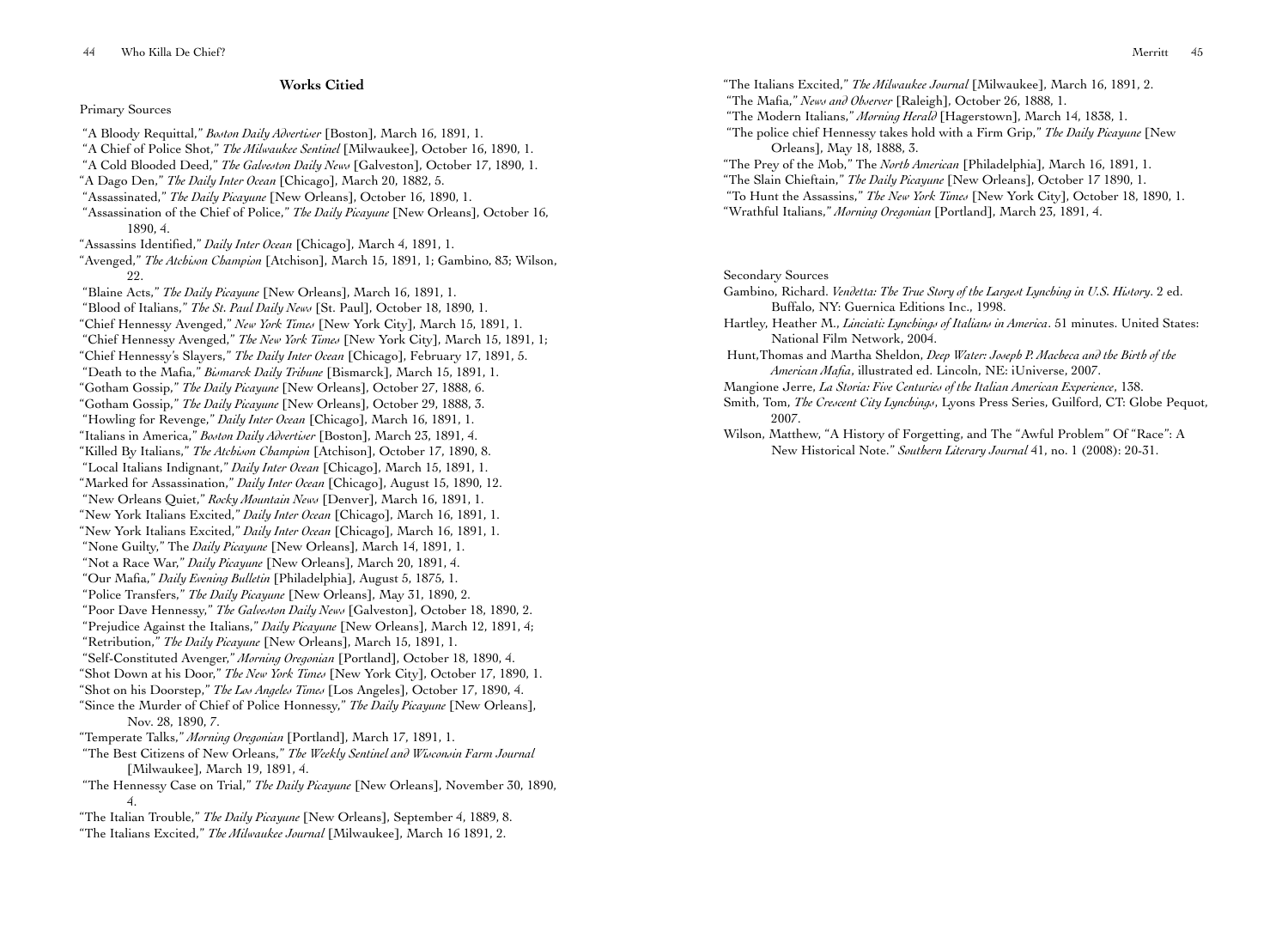# **Talking Was Golden: Actors and the First Talkies in America: 1927-1930**

**by Jin Zhao**

*During 1927-1930, the transitional period from silent to talking movies, movies stars in Hollywood were faced with different fates. Some of them survived the changes and the other unfortunate ones failed. This paper reveals the stories of Mary Pickford, Greta Garbo, John Gilbert, and Charlie Chaplin during this transitional period in the history of American cinema, and discusses the great impact of the innovation of the medium on the careers of the individuals involved as well as on the film industry in general.*

To Al Jolson's audience in New York on the night of October 6, 1927, *The Jazz Singer* was nothing less than a surreal experience. This was the opening night of the production by Warner Brothers. For the first time in their lives, the audience heard the dialogue and music while watching the images on the big screen, laughing, crying, applauding and shouting with the characters in the story as if they were real. As Mordaunt Hall, the chief critic of the *New York Times*, wrote later, "one almost forgot that the real Jolson was sitting in a box listening to his own songs, for it seemed as though in the darkness Mr. Jolson had crept behind the screen and was rendering the songs for his black-andwhite image."1

Warner Brothers was not the only studio that had been experimenting with sound film during the latter half of the 1920s. On January 21, 1927, Fox presented its sound-on-film process in public for the first time, *What Price Glory*, whose silent version had opened the previous November.<sup>2</sup> To catch up with Fox, on February 17, 1927, Paramount, MGM, First National, Universal, and Producer's Distributing Corporation signed an agreement to take a year to study the competing sound systems, then to select jointly a single system that would avoid the disastrous consequences of incompatibility.<sup>3</sup>

Although *The Jazz Singer* is generally regarded as the first sound movie, before it was made, Warner Brothers already had several pioneering Vitaphone films playing in Manhattan in early 1927. These included *Don Juan*, *The Better 'Ole*, and *When a Man Loves*, all successful releases.4 In these films, however, Vitaphone, the technology that was used in early sound films, was only utilized in presenting short musical numbers and in furnishing the musical score

4 Ibid, 117.

accompanying the action of a film. In *The Jazz Singer*, however, as the *New York Times* reported, "Viaphone for the first time actively enters into the unfolding of the story of a motion picture by giving all of its incidental music in addition to the musical score accompanying the action."5 In other words, *The Jazz Singer* first synchronized featured music between dialogue and accompanying, or background, musical score throughout the movie.

In the making of *The Jazz Singer*, due to its higher technical requirement at the time, the process was extremely complex and time consuming, which became a bottleneck. Alan Crosland, director of *The Jazz Singer*, explained to the *New York Times* when he was shooting the film the details of the method by which full Vitaphone vocal numbers could be introduced into the action of a film: "First, all those portions of the reel which do not call for singing will be filmed. Then the reel will be assembled and cut, titles and all."<sup>6</sup> Before filming the singing scenes, they would "have been carefully rehearsed and timed to the second, and in the places in the reel where these are to go, blank film of an equivalent length will be placed."7 After that, several microphones had to be set for all scenes and the orchestra respectively. When all the procedures were ready, the actual "synchronizing" would take place:

> … the projection of the incomplete reel will start with the leader conducting the orchestra in the synchronized score which will be picked up by the first microphone. At the instant where the blank film flashes on the screen indicating the place for the first singing scene the orchestra will stop, and the microphone on the first set will be switched on while the first scene is recorded. As it comes to an end, one of the scenes previously filmed will flash on the orchestra's screen and the orchestra will resume the score. This process will be repeated for the second and third vocal numbers. All three sets must be lighted and ready, the timing must be perfect, and the players must be ready to make quick changes while the orchestra scores intervening scenes.<sup>8</sup>

This complex process rendered *The Jazz Singer* a costly production, with costs totaling \$422,000.9 Yet, the investment turned out to be a worthy one, for the film made Warner Brother a gross of \$2.6 million, strongly indicating that they were on the right track.<sup>10</sup>

However, to Jack Warner, what *The Jazz Singer* cost was not only dollars, but also the life of his brother. Sam Warner, vice president of Warner

<sup>&</sup>lt;sup>1</sup> Mordaunt Hall, "Degrees of Violence in Comedies," New York Times, 16 October 1927, x7.

<sup>2</sup> Scott Eyman, *The Speed of Sound: Hollywood and the Talkie Revolution 1926-1930* (New York: Simon & Schuster, 1997), 112-3.

<sup>3</sup> Ibid, 115.

<sup>5</sup> "Project Jotting," *New York Times*, 18 September 1927, x5.

<sup>6</sup> "How the Vitaphone Enters in," *New York Times*, 28 August 1927, x4.

<sup>7</sup> Ibid.

<sup>8</sup> Ibid.

<sup>9</sup> Eyman, *The Speed of Sound,* 145.

 $10$  Ibid.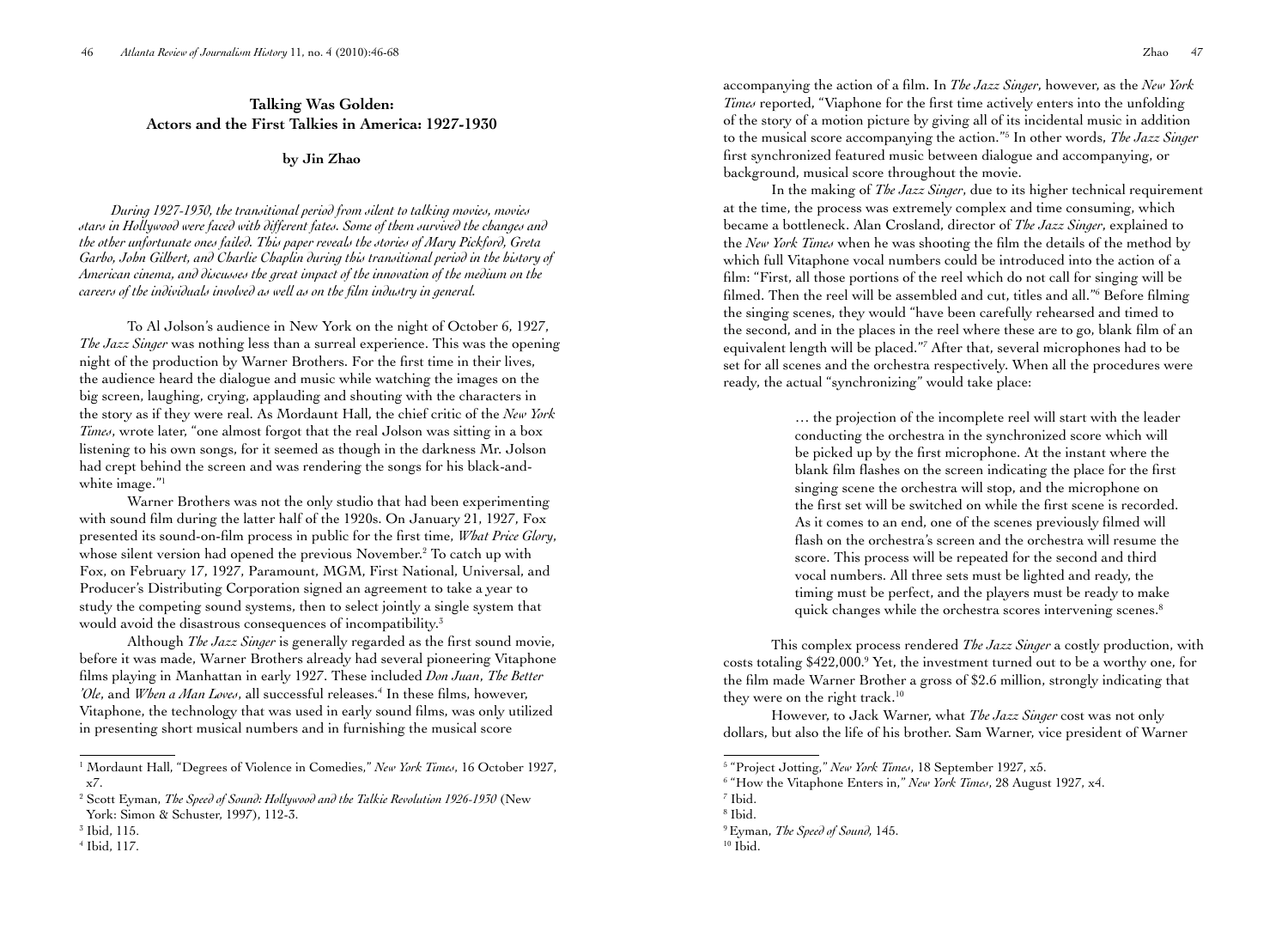Brothers, died on October 5, 1927, one day before *The Jazz Singer*'s premiere in New York. Although the death was reported as "caused by pneumonia, which followed an acute attack of sinus trouble,"11 the grieving brother believed that "there is no doubt that *Jazz Singer* killed him." Although the Jolson's debut was warmly welcome by the viewers, to Jack, because of the death of his brother, it was "empty."12

Jack Warner was not the only one who felt bitter about *The Jazz Singer*. Actor George Jessel might have felt as bitter, although for a different reason. Jessel was the leading actor who starred in Samson Raphaelson's play *Jazz Singer*, from which the screen version was adopted.<sup>13</sup> Originally, Al Jolson, the playwright's favorite actor and singer, was the one who inspired Raphaelson to write the play. The producer of the play, however, cast the then vaudeville headliner George Jessel in the part of the leading character, Jack Robin.<sup>14</sup> When Warner Brothers bought the movie rights, Jessel was to star in the film. During the play's tour in the east and west coast in April 1927, the *New York Times* announced more than once that after his Los Angeles tour, "Mr. Jessel… will appear in two films for Warner Brothers. One of these will be a picture version of *Jazz Singer*."15 The new audio technology was also advertised: "the mammy songs sung by Jessel as well as the synagogue service will be recorded by the new sound-screen device."16 When Jessel was back to New York from the tour, however, he read this announcement on the *New York Times* on May 26:

> Al Jolson is to make his career debut in the film version of the play "The Jazz Singer," in which George Jessel appeared on the stage, Warner Brothers announced yesterday. In "The Jazz Singer" Mr. Jolson will be both seen and heard in several specially selected songs, it is set forth.<sup>17</sup>

Many believed that Jessel was double-crossed. However, Jessel's article in the June issue of *Variety* gave an absurd explanation. He claimed that he wanted a Jewish director to direct the movie, so when Alan Crosland was to direct, Jessel walked.18 Others had different explanations. Jack Warner said that Jessel only accepted checks, but the Warner Brothers offered stock in the company. Jessel did not want the stock, and Jolson took a chance.19 Some also

 $19$  Ibid.

believed that Warner Brothers finally decided to sign Jolson because he was far more famous than Jessel in Broadway. Whatever the real reason was, Jessel would spend the next fifty-four years of his life brooding over this opportunity to fame and glory that he had somehow missed.<sup>20</sup>

Jolson signed his contract on May 26, 1927. He did not disappoint his boss. The film turned out to be a huge success both in box office and criticism. The day after its premiere, Hall praised Jolson's skills of singing and acting in his review in the *New York Times*:

> … few men could have approached the task of singing and acting so well as he does in this photoplay. His "voice with a tear" compelled silence, and possibly all that disappointed the people in the packed theater was the fact that they could not call upon him or his image at least for an encore. They had to content themselves with clapping and whistling after Mr. Jolson's shadow finished a realistic song. It was also the voice of Jolson, with its dramatic sweep, its pathos, and soft slurring tones.<sup>21</sup>

Hall also attributed the success to the Vitaphone that had introduced the songs and dialogue "most adroitly", saying that "in the expression of song the Vitaphone vitalizes the production enormously."<sup>22</sup>

Compared to the praise, the criticism from Hall was minor. Technically, "the dialogue is not so effective, for it does not always catch the nuances of speech or inflections of the voice so that one is not aware of the mechanical features." As to production, "there are quite a few moments when the picture drags," and "there are also times when one would expect the Vitaphoned portions to be either more subdued or stopped as the camera swings to other scenes. The voice is usually just the same whether the image of the singer is close to the camera or quite far away."23

After the premiere of *The Jazz Singer*, *Time* magazine immediately recognized the importance of the movie and attributed its great success to the new sound production:

> It is Mr. Jolson's first picture and as such of great import to the history of the current theatre. In no other way but pictures can his genius be preserved; and in this he is favored with the double preservative of picture and mechanical voice reproduction. The Vitapone permits him to talk and sing his way through the sentimental mazes of the movie adaptation.<sup>24</sup>

<sup>11 &</sup>quot;Sam L. Warner Dies; Was Movie Pioneer," *New York Times*, 6 October 1927, 25.

<sup>12</sup> Eyman, *The Speed of Sound*, 142.

<sup>13</sup> Mordaunt Hall, "In Screen," *New York Times*, 7 October 1927, 24.

<sup>14</sup> Eyman, *The Speed of Sound,* 129-30.

<sup>15 &</sup>quot;*Jazz Singer* Returning," *New York Times*, 6 April 1927, 25.

<sup>16 &</sup>quot;Miscellaneous," *New York Times*, 17 April 1927, x1.

<sup>17 &</sup>quot;Jolson to Start on Film," *New York Times*, 26 May 1927, 23.

<sup>18</sup> Scott Eyman, *The Speed of Sound: Hollywood and the Talkie Revolution 1926-1930*, 134.

<sup>20</sup> Jessel died in 1980.

<sup>21</sup> Hall, "In Screen," *New York Times*, 7 October 1927, 24.

 $22$  Ibid.

 $23$  Ibid.

<sup>&</sup>lt;sup>24</sup> "The New Pictures," *Time*, 17 October 1927, 59.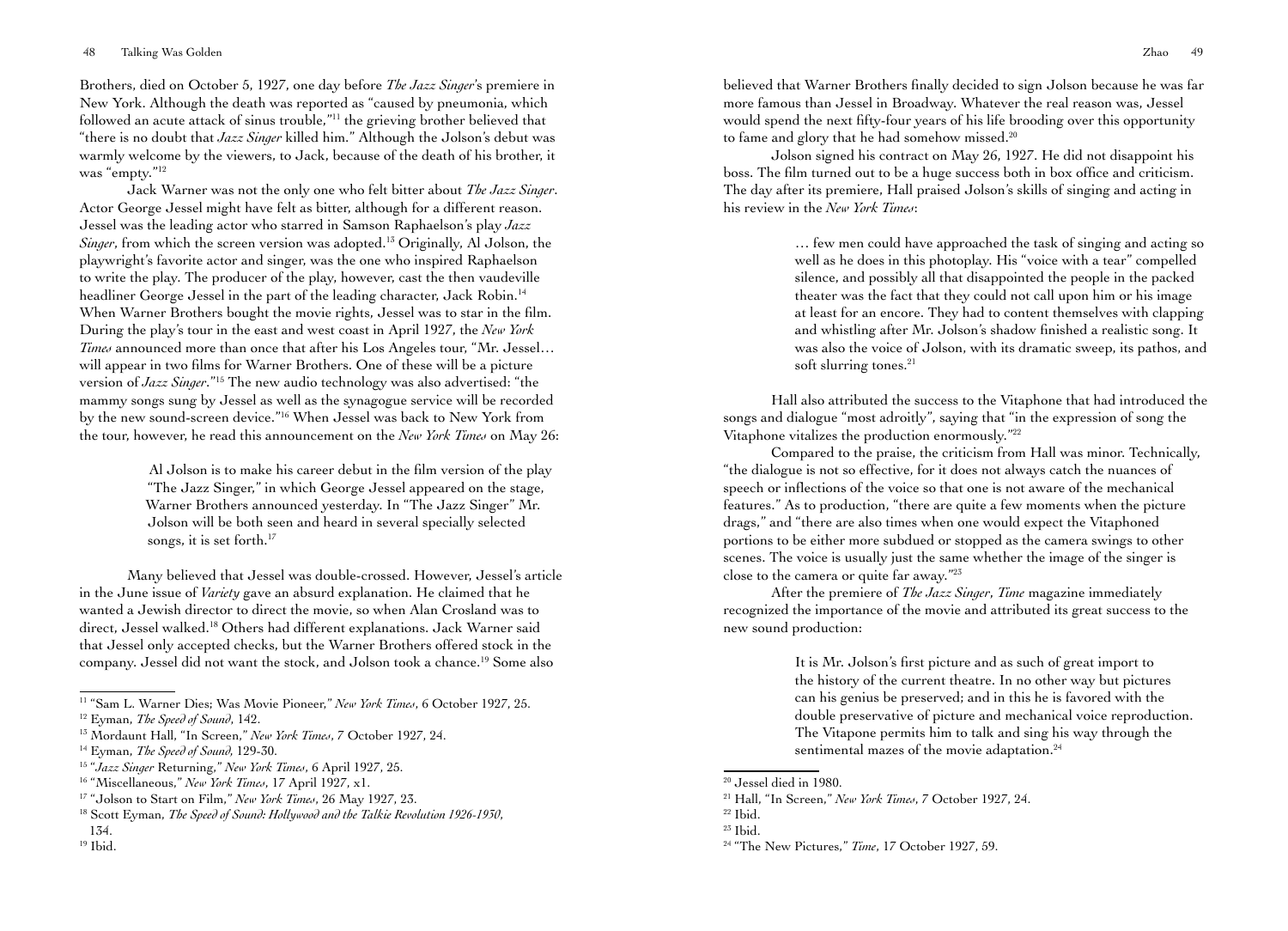*Time* also saw the rising of Al Jolson as a new movie star in a new era of sound movies. As it commented, "[h]e is a good actor; but he is a very great singer of popular songs. In cities where the Vitaphone can be installed and reproduce his voice this picture will eminently repay attendance." However, *Time* also predicted that "[i]t is doubtful if the straight picture version in smaller theatres will carry much interest down the byways where they crave Bebe Daniels<sup>25</sup> but never heard the name of Jolson."<sup>26</sup> The concern was not ungrounded, because by 1927 there were only a few movie theatres in America that were equipped with sound systems for talkies.

Despite of the lack of such theatres, *The Jazz Singer* still marked a new chapter of the film industry, and the birth of the talking film would change many aspects of films and the entertainment industry. For one thing, the structure of movies would never be the same:

> Many of the devices now used in the treatment of a motion-picture story… were evolved to make up for the deficiency. Now that the deficiency has been supplied, it is no wonder that the structure seems about to tumble down.<sup>27</sup>

The requirement of synchronized sound in a movie also complicated the whole movie-making process. Comedies, for instance, would never be as easy to make as before. In the old days, as the father of the American comedy screen Mack Sennett explained, "we would get an idea for a 'beach' story, or a 'park' story, scratch a few words of the plot on a piece of paper, go to the chosen location, and make up our comedy as we went along."28 Now, the procedure would be impossible with talking pictures:

> A staff of writers is regularly employed at the Mack Sennett Studios. Their sole business is to write comedy stories. After a plot is finally selected, dialogue must be written. This is far from a simple task, for the dialogue must be "measured" so that there is not too much nor too little for the footage desired in the finished picture, because of the difficulty in cutting a modern talking picture.<sup>29</sup>

Accordingly, the vocabulary used by cinematographers also changed. They would say less "close-up," "fade-in," "long shots," "continuity," "back-

 $29$  Ibid.

lighting" and dissolve", and instead, more new terms like "cine-motors," "synchronizing vibrators," "sound projectors," "monitoring loud-speakers" and "radiotrones."30

Talking movies also posed a threat to other entertainment businesses, namely theatres, because with sound, "shadows" were almost as realistic as real actors and actress on the stage. Very much concerned, New York theatrical producers began to discuss the formation of film corporations to make talkies.<sup>31</sup>

However, it was film professionals that were faced with the greatest challenge that talking films brought about. As the *New York Times* reported:

> Hollywood is panicky. Nobody seems to know what is going to happen, and everybody, it seems, is more or less perturbed. Directors, scenarists and title writers are trying to adjust themselves to new conditions; for although relatively few vocalized pictures have been made so far, the producing companies are announcing plans for their production on a large scale.<sup>32</sup>

Actors and actresses, of course, were among those who were faced with the biggest challenge in their careers. Many movie actors and actresses took voice classes to prepare themselves for talkies, and "voice culture" became the most popular exercise in Hollywood. According to the *New York Times*, "vocal instructors have sprung up like flowers in the sun shine, or weeds in the rain, as the case may be."33

No one really knew if these classes worked. Nevertheless, the careers of the movie actors and actresses in Hollywood were about to diverge. Some of them, with talent and personality, and maybe a little bit of luck, made the transition from silent to sound film. To some others, unfortunately, the advent of sound to the moving picture was nothing but a catastrophe.

Among those who made the transition was the Canadian born American "sweetheart" Mary Pickford.34 When she was a little girl, Mary Pickford appeared on stage including Broadway. She began her career in one-reelers in 1909, and by the 1910's, she had become one of the premiere stars in films. Among her early features from 1913 were *In the Bishop's Carriage*, *Cinderella*, *A Good Little Devil* and *Rags*. Other popular films of hers include *Poor Little Rich Girl*, *Suds*, *Stella Maris*, *Tess of the Storm Country* (two versions), *Little Lord Fauntleroy* (a dual role), *Daddy Long Legs*, *Rebecca of Sunny brook Farm* and *Sparrows*. 35 Her

 $25$  Movie star from the 1910s to 1950s.

<sup>26 &</sup>quot;The New Picture," *Time*, 17 October 1927, 59.

<sup>27</sup> James O. Spearing, "Now the Movies Go Back to Their School Days," *New York Times Magazine*, 19 August 1928, 12.

<sup>28 &</sup>quot;Sound and Comedies," *New York Times*, 30 March 1930, x6.

<sup>30</sup> John C. Flinn, "Talking Shadows Talk," *New York Times*, 2 September 1928, x5.

<sup>31 &</sup>quot;Talkie Concern Discussed," *New York Times*, 18 April 1929, 32.

<sup>32</sup> Spearing, "Movies Go back."

<sup>33</sup> Ibid.

<sup>34</sup> Roy Liebman, *From Silents to Sound: A Biographical Encyclopedia of Performers Who Made the Transition to Talking Pictures* (Jefferson, NC: McFarlan & Company, 1998), 235.

<sup>35</sup> Ibid.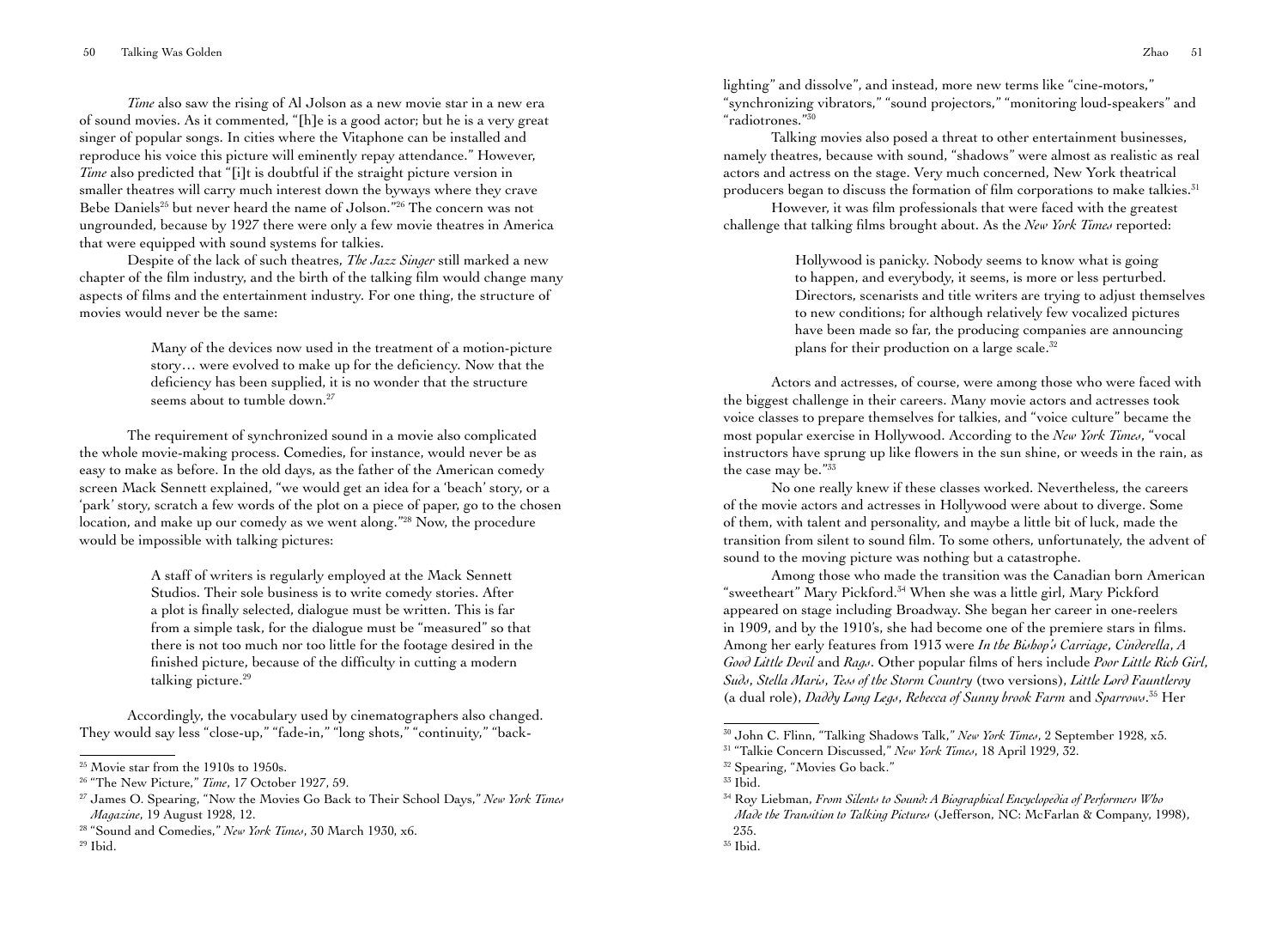success was reported in *Time* magazine in 1929:

From \$40 per week in one-reel Biograph features, she advanced, first under Griffith, then with other companies, to \$2,000 a week in 1915, when she was called the highest salaried woman in the world. Now, married to Douglas Fairbanks, she makes over \$1,000,000 per annum and makes special trips to Washington about her income tax.<sup>36</sup>

Pickford's marriage to Douglas Fairbanks, Sr., who starred in a number of unforgettable movies including *Stella Dallas* and *Jump for Glory*, made her even more of a cultural icon. They were dubbed the King and Queen of Hollywood<sup>37</sup>. In April of 1919, Pickford founded the United Artists Corporation with Douglas Fairbanks, Charles Chaplin, D. W. Griffith and William S. Hart, and established herself as a distributor as well as a producer.<sup>38</sup>

Warner Brother's 1927 production, *The Jazz Singer,* "sounded the silent movies' death knell."39 Even top actress Pickford had to adapt to this unstoppable new trend in the movie industry. In 1927, Pickford shot her last silent *My Best Girl*, a major success, co-starring her second-husband-to-be, Buddy Rogers.40 The film was a perfect closure to her silent career, and two years later, Pickford set out to work on her first sound film, *Coquette*.

The film, adapted from the play *Coquette* produced by Jed Harris in 1927, starred Helen Hayes<sup>41</sup> whose performance "set a high standard of vocal expression in reading the lines," according to *Time*. <sup>42</sup> The film was directed by Sam Taylor, who also directed *My Best Girl* and Pickford's second talkie *The Taming of the Shrew*, and co-starred John Mack Brown as Michael.<sup>43</sup>

Although vocal performing was not new to Pickford, because she started her performance on stage at as early as four years old and her 1913 play *A Good Little Devil* was a hit, she did not make it easy to be in her first talkie. According to the *New York Times*, every member of the cast was required to take a number of tests of both voice and photography before being chosen by her. Before the film was placed in production at the Pickford studios in Hollywood, the crew rehearsed for three weeks.<sup>44</sup> In addition to acting in a talkie, which few people had tried and succeeded, Pickford's age was another challenge to her. She was

known to be 36 and generally believed to be 39 at that time, but the girl in the film was only 18 years old.45 This age different would put a great amount of pressure on her even as the "American Sweetheart."

In spite of all the concerns, *Coquette* turned out to be a success. On April 12, 1929, *Coquette* had its premiere at New York's Rialto. The beginning of the show itself was dramatic, as described in *Variety*: "Feature got a terrible opening night break when a fuse blew. After a two-minute start it had to be shut off for a second beginning. And even then the amplification didn't sound right."46 After the premiere on April 12, 1929 at New York's Rialto, *Coquette*, or more precisely, Pickford, received mixed but mostly positive criticism.

*Variety*'s review was mixed with praise and criticism. According the review, "Miss Pickford gives an excellent performance of the little southern flirt who throws her home into a turmoil which ends in tragedy," and "Miss Pickford is an ideal screen *Coquette* both playing and looking the role for full screen worth."47

The film was criticized in the review, nevertheless, of being "just strong enough to arouse femme witnesses to the verge of tears," but "without the pathos strength to make the emotions spill over." *Variety* also criticized the leading actor, Johnny Mack Brown, as lacking maturity, power and unction.48 Pickford's performance was also criticized for lacking "the depth and understanding which Helen Hayes gave the role on the stage," but the critic immediately attributed this defect to the direction and "a limitation in story for this medium," meaning that the story was censored.<sup>49</sup>

In spite of these drawbacks, *Variety* still gave Pickford tremendous personal praise and admiration. Her screen career was said to stand "without parallel, in any way, in every way. For longevity, for stardom, for cleanliness and for the promotion of the American film industry." Interestingly, *Variety* gave more merit to her performance in silent films than her first talking film. Her status in silent films was said to compare to that of Al Jolson in talkies: "What Jolson did for the talkers, Miss Pickford did for the pioneer silents."50

The review in *Time* shared the similar view with *Variety*, which criticized the movie but praised Mary Pickford for her performance. "Her script was hurt when its sex morality was cut over for film use and a windy, incredible courtroom scene introduced. Her cast is bad and her director no genius."51 Nevertheless, despite that Pickford had not performed vocally before on the screen, "as though to prove to the world which has called her 'America's Sweetheart' that her talent does not share the tawdriness of the phrase, she

<sup>36 &</sup>quot;The New Picture," *Time*, Apr. 22, 1929, ##.

<sup>37</sup> Liebman, *From Silents to Sound,* 235.

<sup>38</sup> "Mary Pickford Breaks Silence after 14 Years," *New York Times*, 6 January 1929, x5.

<sup>39</sup> Eileen Whitfield, *Pickford: the Woman Who Made Hollywood*, Lexington, KY:

University Press of Kentucky, 1997.

<sup>40</sup> Liebman, *From Silents to Sound,* 235.

<sup>41 &</sup>quot;And so She Became a Star," *New York Times*, 4 December 1927, x4.

<sup>42 &</sup>quot;The New Pictures," *Time*, 22 April, 62.

<sup>43 &</sup>quot;Mary Pickford Breaks Silence".

 $44$  Ibid.

<sup>45 &</sup>quot;The New Picture," *Time*, 22 April 1929, 62.

<sup>46 &</sup>quot;*Coquette*," *Variety*, 10 April 1929, 25.

 $47$  Ibid.

<sup>48</sup> Ibid.

 $49$  Ibid.

 $50$  Ibid.

<sup>51 &</sup>quot;The New Picture," *Time*, Apr. 22, 1929, 62.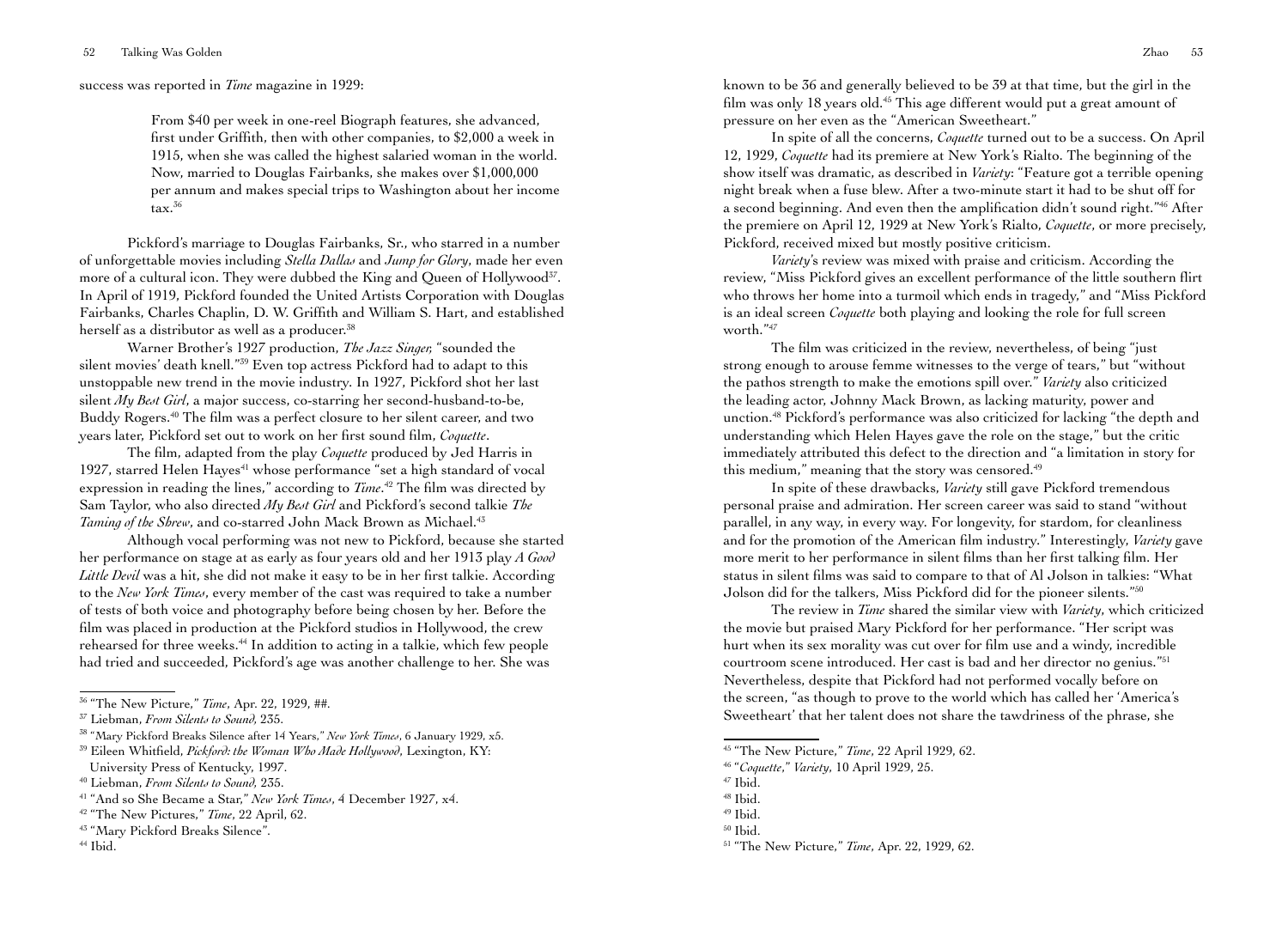turns her difficulties to assets, brings vividly to life the southern small town coquette who liked one fellow too well to suit her father."52

Hall from the *New York Times* criticized the direction, but was generous on Pickford's performance, saying that "Miss Pickford saves the picture by her earnest efforts in the role of Norma Beasant."53 However, he did indicate that Pickford "looks a trifle too mature and too wise for the part of a young impetuous girl."54 He also pointed out that the court scene at the end of the film made the film's narrative "hopelessly unconvincing."<sup>55</sup>

*Harrison's Reports* viewed the movie as too gloomy. The review of the film found "the plot has been constructed well" and "the recording of the sound has been done pretty well," but "the picture is not an entertainment" because "it is too morbid." The critic did not appreciate picture's dark theme and its tragic ending, and (s)he was devastated when "the father of the heroine shoots and kills the hero, whom his daughter loved with all her heart." The review also found it unpleasant to see "the gentle daughter of a gentle Southerner be put into a position where she refuses to go to the aid of her father, who was on trial for his life, saying that she did not care if he hanged." The feeling after seeing the film was described in the review "as if one had attended ten funerals on the same day." For all the negative feelings (s)he had about the film, however, the critic highly praised Pickford's performance, saying that she "does the best dramatic acting in her career," and her performance "is truly a marvelous piece of work."56

The box office revenues of *Coquette* were a huge success: a total gross of \$1.4 million.<sup>57</sup> Even better for Mary Pickford, the movie won her an Academy Award for best female actor for 1929.<sup>58</sup>

Shortly after *Coquette*, Pickford acted in her second talkie, "William Shakespeare's broiling farce,"59 as Hall put it, *The Taming of the Shrew* (1929). Sam Taylor directed the film and Pickford's husband Douglas Fairbanks costarred with her in this film.<sup>60</sup> This was the first time the husband and wife appeared together on the screen. When asked why he and his wife planned to make a cinema of any classic "as frankly boisterous as *The Taming of the Shrew*" in an interview with *Time*, Fairbanks said, "So much has been written about the

- <sup>57</sup> Whitfield, *Pickford: the Woman Who Made Hollywood*, 262.
- 58 "Awarded," *Time*, 21 April 1930, 57.

60 "*The Taming of the Shrew* (1929)." July 20, 2005. The Internet Movie Database, July 20, 2005, <<http://www.imdb.com/title/tt0020479/>>.

romance and marriage of Mary Pickford and myself, and so much of it has been oversweet, that to have filmed a romantic love story would have been, to say the least, bad taste."61

Critics received the move with generosity and light-hearted warmth. Hall on the next day after the premiere in New York, $62$  wrote that "[i]t is a film that makes for a thoroughly happy evening or afternoon." He recommended the film to viewers seeking a laugh and some fun:

> … if it be that one desires merriment to help the digestion, one cannot do better than he himself with his company to look at and listen to these voluble shadows, who mix it up occasionally in a way that is like modern slapstickers.<sup>63</sup>

Similar commentary could be found in *Time*:

They have created no pedantic replica of Elizabethan comedy, but a vivid, hilarious farce. They have paid Shakespeare the double compliment of using hardly a word that he did not write and of brightening his meaning with new pieces of pantomime that are exactly Elizabethan because they are slapstick.<sup>64</sup>

*Variety* recognized the movie's box office success, with a little bit of sarcasm: "Of course, Bill will never know what the talkers have done to and maybe for him. This is apt to make the Bard more popular than he has been of late at \$2, up. Which gives the Pickford-Fairbanks combo the edge, without royalty."65

Unlike *Variety*, *Harrison's Report* did not intend to make fun of the movie. Instead, it gave the movie pure complement: "Picture-goers will, no doubt, enjoy this comedy immensely… The sound production is fairly good. It should take well everywhere."66

Critics praised Pickford's performance in the film. Hall wrote that "Miss Pickford is delightful in her fits of fury and also in those moments when she hankers after food and trembles at Petruchio's wrath."67 *Variety* commented that "Fairbanks and Pickford, slapstick artists, give it another bang. They go to it

 $52$  Ibid.

<sup>53</sup> Mordaunt Hall, "The Screen," *New York Times*, 6 April 1929, 14.

<sup>54</sup> Ibid.

<sup>55</sup> Mordaunt Hall, "Errors Made in Screen Court Trials," *New York Times*, 1 September 1929, x4.

<sup>56 &</sup>quot;Coquette," *Harrison's Reports and Film Reviews 1929-1931, Vol. 4*, edit. by D. Richard Baer (Hollywood, CA: Hollywood Film Archive), 13 April 1929, 59.

<sup>59</sup> Mordaunt Hall, "The Screen," *New York Times*, 30 November 1929, 26.

<sup>61 &</sup>quot;Variations," *Time*, Jun. 17, 1929, 64.

<sup>62</sup> The world's premiere of the film was in London.

<sup>63</sup> Hall, "The Screen," *New York Times*, 30 November 1929, 26.

<sup>64 &</sup>quot;The New Pictures," *Time*, 9 December 1929, 60.

<sup>65 &</sup>quot;*Taming of the Shrew*," *Variety*, 30 November, 34.

<sup>66 &</sup>quot;The Taming of the Shrew", *Harrison's Reports and Film Reviews 1929-1931, Vol. 4, edit. by D. Richard Baer (Hollywood, CA: Hollywood Film Archive)*, 7 December 1929, 195.

<sup>67</sup> Hall, "The Screen," *New York Times*, 30 November 1929, 26.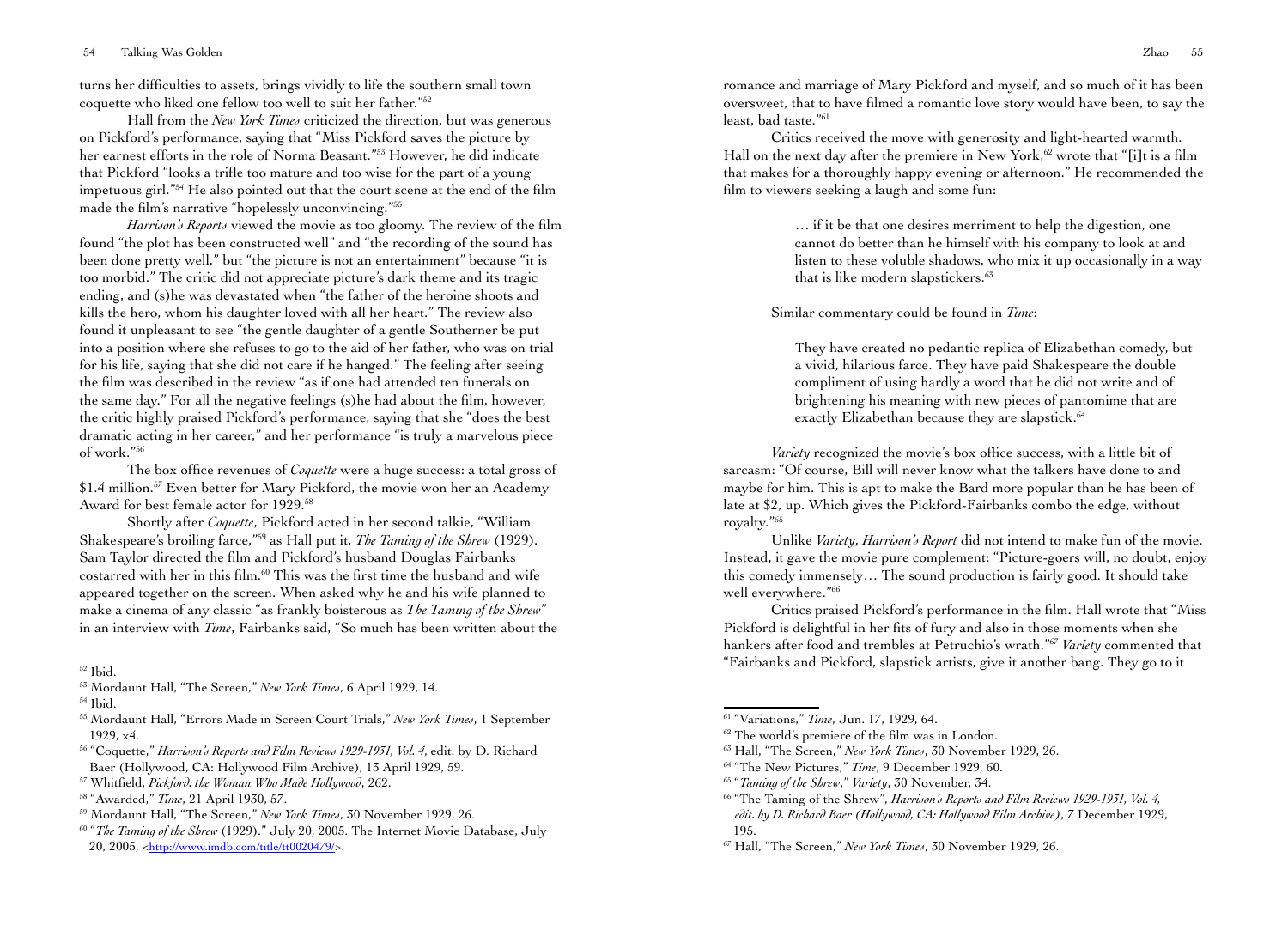knockabout. And Miss Pickford takes the pratfalls. Two and each good."68

After the first two talkies, Mary Pickford made the transition to sound films. She continued her career into the 1940s. Among other films, the ones that are best known are *Kiki* (1931) and *Secrets* (1933), the latter of which is now considered the best sound film that Pickford made even though the public did not respond and it was a box office disappointment.<sup>69</sup> However, partly because of her incomparable success and popularity in the times of silents, and partly because of aging, Pickford's career in the era of talkies was declining despite all the achievements she made. She had had her time, and the new era was for a new star to shine. Her name was Greta Garbo.

Greta Garbo's journey to her stardom was not long, for she could not hide her dazzling charm. Born in Stockholm, Sweden, Garbo made her first brief film appearance in the Swedish comedy *Peter the Tramp* in 1922. But it was her first major role in *The Atonement of Gosta Berling* that caught the eye of Metro-Goldwyn-Mayer General Manager chief Louis B. Mayer, who offered her and her mentor, director Mauritz Stiller, a contract. Garbo came to America in 1925 and a year later, she made her first American debut, *The Torrent*. This would be the last time that she was not top-billed.70

Before she talked on the screen, Garbo was already among the leading ladies in Hollywood. Her most famous silents include *Flesh and the Devil* (1927), *Love*, *A Woman of Affairs*, *The Mysterious Lady*, and the last silent *The Kiss* (1929).71 In 1928, before Garbo's first appearance in a sound movie, independent theatre owners voted on box office appeal of cinema stars, and Garbo ranked the twelfth of the women, while Clara Bow ranked the best, and Mary Pickford the sixth.<sup>72</sup>

In 1930, Garbo would be on her way to becoming the mysterious goddess on the big screen when her first talkie *Anna Christie* was shown and became an instant success in cinema. *Anna Christie* was directed by Clarence Brown, with Greta Garbo, Charles Bickford, George F. Marion, and Marie Dressler.<sup>73</sup> The screen version was adopted from the play by Eugene O'Neill, the latter ran in the Vanderbilt Theatre, New York, from November 2, 1921, to April 15, 192274. The play was produced by Arthur Hopkins with Pauline Lord and George F. Marion in the leading roles.75

Garbo's talking project had been in the spotlight long before she started making *Anna Christie*. On July 28, 1929, Hall interviewed Garbo at the MGM studio and revealed that "Miss Garbo is not opposed to talking pictures, for one day last week she said that she was looking forward to her next production, which is to be a dialogue pictorial version of *Anna Christie*."<sup>76</sup> Later, another of Hall's interviews with Garbo was printed in The *New York Times* on March 24, 1929. When asked about talking films, Garbo said, "If they want me to talk I'll talk. I'd love to act in a talking picture when they are better, but the ones I have seen are awful. It's not fun to look at a shadow and somewhere out of the theatre a voice if coming."77

MGM was also dubious about her ability before the microphone. This mystery was given a glimpse when *Variety* announced on October 22, 1929, that "Garbo Talks O. K.," claiming that "doubt dispelled when she clicked with her first scene, running continuous nine minutes and using 850 feet of film."78 On January 26, 1930, the *New York Times* writer Donald Henderson Clarke wrote a feature story on Garbo's new sound production, announcing that "search for a suitable vehicle for Greta Garbo to make her first appearance in an all-talking film was ended with the seclection of Eugene O'Neill's stage play, 'Anna Christie.'"79 According to Clarke, Garbo was the only one who did not show anxiety over her official introduction to the microphones at MGM.80 He described her composure and excellent performance of very first scene at the set in his article:

> While the sets… were being built, Miss Garbo was learning her lines. And when the day came for Miss Garbo to walk in and speak the lines for the microphones she didn't rehearse a sentence, or even a syllable, to discover how she and the synchronized apparatus got along together. She merely walked into the saloon set, through a door marked "Family Entrances," sat down at a table and said to Lee Phelps, who plays Larry, the waither:

"Gimme a whisky-ginger ale on the side."

Then as Phelps turned to go, according to direction from Clarence Brown, she adopted what was indicated in the script as a "winning smile" and added:

"And don't be stingy, Baby."81

In his article, Clarke also revealed that *Anne Christie* was considered

78 "Garbo Talks O. K.," *Variety*, 23 October 1929, 7.

<sup>68 &</sup>quot;*Taming of the Shrew*," *Variety*, 30 November, 34.

<sup>69</sup> Liebman, *From Silents to Sound,* 236-7.

 $70$  Ibid.

 $71$  Ibid.

<sup>72 &</sup>quot;*Variations*," *Time*, 28 January 1928, 64.

<sup>73</sup> Mordaunt Hall, "The Screen," *New York Times*, 15 March 1930, 25.

<sup>74</sup> Donald Henderson Clarke, "Greta Garbo Talks," *New York Times*, 26 January 1930, x6.  $75$  Ibid.

<sup>76</sup> Mordaunt Hall, "On the West Coast," *New York Times*, 28 July 1929, x5.

<sup>77</sup> *The Norton Book of Interviews: an Anthology from 1859 to the Present Day*, edited by Christopher Silvester (New York: W. W. Norton & Company, 1996), 262.

<sup>79</sup> Clarke, "Greta Garbo Talks."

<sup>80</sup> Ibid.

 $81$  Ibid.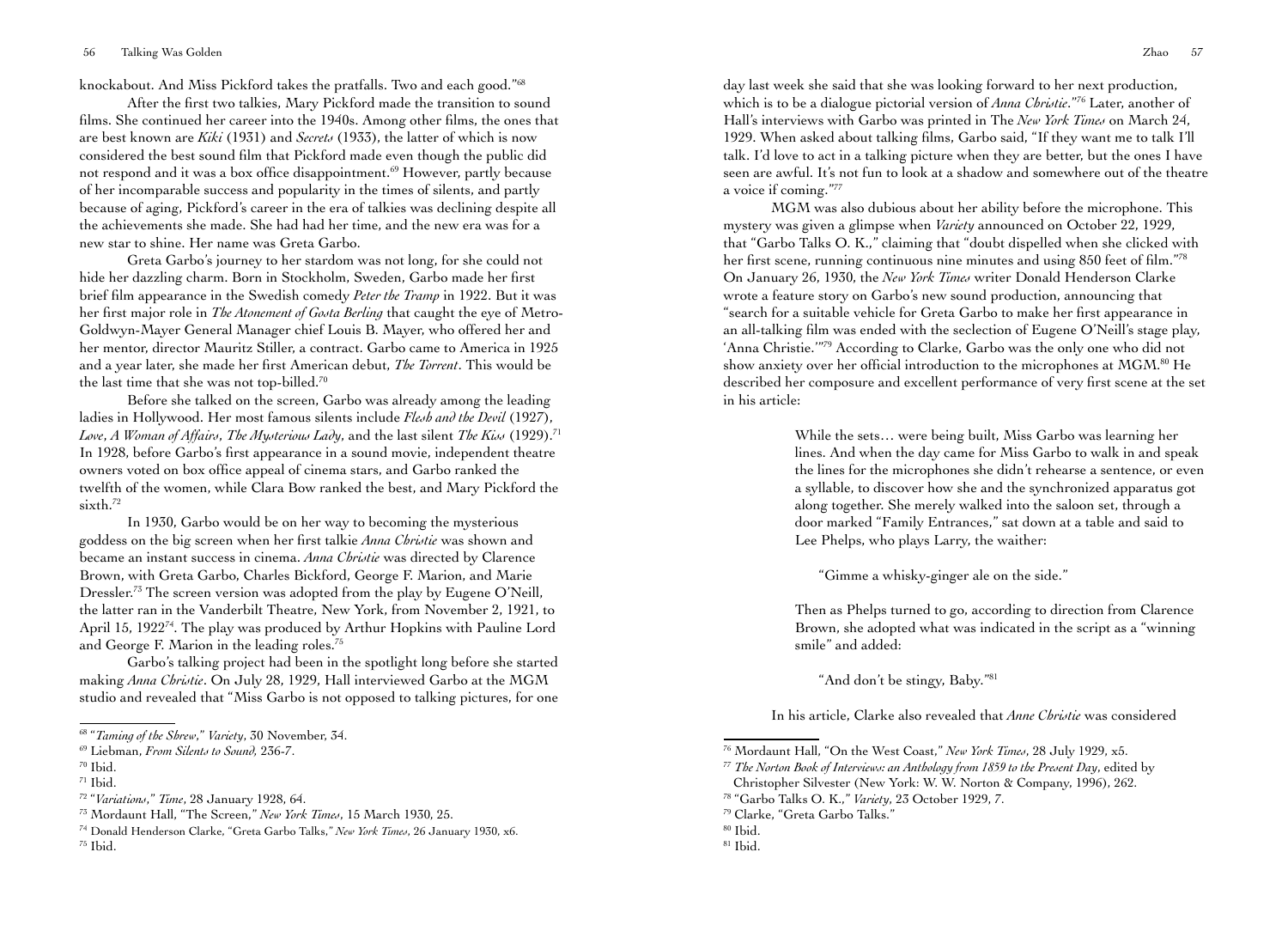58 Talking Was Golden Zhao 59

as an ideal vehicle for Garbo to make her transition, because "in it her slight Swedish accent would be entirely in keeping with the character she was called upon to portray."82

The new movie had been in the spotlight long before it was released. It was so much talked about as the premiere in New York was coming that on March 9, one week before the film's premiere, another article about Garbo's voice was printed in the *New York Times*. This time, the headline was simply "Greta Garbo's Voice." The article covered detailed stories at the set, and further increased the suspension of Garbo's first talking picture.<sup>83</sup> One week later on March 14, while looking at Garbo's beautiful face on the screen, New York audience at the Capital Theatre heard this very first sexy hunky spoken line of the mysterious Miss Garbo.<sup>84</sup>

The movie was undoubtedly a huge success. As Hall wrote in his review in the *New York Times* the next day of the premiere, "the immensely popular Greta Garbo is even more interesting through being heard than she was in her mute portrayals."85 *Variety*'s review praised the movie as being "great artistically and tremendous commercially," and "in all departments a wow picture." 86

Understandably, Garbo's voice was also the focus of all the reviews. Hall described Garbo's voice with tremendous admiration in his review:

> Miss Garbo's voice from the screen is deep toned, somewhat deeper than when one hears her in real life. The low enunciation of her initial lines, with a packed theater waiting expectantly to hear her first utterance, came somewhat as a surprise yesterday afternoon in the Capitol, for her delivery is almost masculine. And although the low-toned voice is not what is expected from the alluring actress, one becomes accustomed to it, for it is a voice undeniably suited to the unfortunate Anna.<sup>87</sup>

*Variety*, like the *New York Times*, affirmed Garbo's ability in front of the mike:

> "Garbo talks" is, beyond quarrel, an event of major box office significance. La Garbo's accent is nicely edged with a Norse "yeh," but once the ear gets the pitch it's okay and the spectator is under the spell of her performance. She can read lines, but she is not less glamorous thereby.88

The love of Garbo and her voice was also shared by *Harrison's Reports*, in which a critic wrote that "Miss Garbo, whose mother tongue is not English, and who has not been very many years in America, speaks her lines with surprising clearness and with imperceptible foreign accent."89 It even predicted that "if Miss Garbo should continue taking English lessons she will in a very short time be able to speak English flawlessly and without any accent whatever,"90 although the necessity of getting rid of her accent was doubtable in the first place, because Garbo's Swedish accent only seemed to add more attraction to her low sexy voice.

Talking films did not hurt Garbo's career. In a sense, she became even more of a cinema goddess in the times of talkies. After *Anna Christie*, she made another fourteen movies, including *Inspiration* (1931), *Queen Christina* (1933), *Anna Karenina* (1935), and *Camille* (1936). Always wanting to be left alone, however, Garbo retired young, after she shot her last film *Two-Faced Woman*  $(1941).^{91}$ 

Although many established movie stars such as Mary Pickford made the transition from silents to sound, and some other stars such as Greta Gabo became even more dazzling in Hollywood after their appearance in talkies, others were not as lucky as them. John Gilbert, unfortunately, was one of those who did not make a successful transition to talkies.

Before the talkies, John Gilbert was "the fabled great lover of the 1920s." He was considered the only real rival to the more exotic Italian born Rudolph Valentino<sup>92</sup>. Starting from 1915, he acted in about seventy silent films for Triangle and Fox, including *The White Circle*, *While Paris Sleeps*, *Romance Ranch*, *Man, Woman and Sin*, *Heart o' the Hills*, *Bardelys the Magnificent* and *The Show*. In 1924, Gilbert went to MGM for *His Hour* and there he reached superstardom, particularly after *The Marry Widow* with Mae Murray and *The Big Parade*, both in 1925. His popularity was further scaled after he co-starred

<sup>83 &</sup>quot;Greta Garbo's Voice," *New York Times*, 9 March 1930. p. x6.

<sup>84</sup> Clarke, "Greta Garbo Talks."

<sup>85</sup> Mordaunt Hall, "The Screen" *New York Times*, 15 March, 1930, 25.

<sup>86 &</sup>quot;*Anna Christie*," *Variety*, 19 March 1930, 34.

<sup>87</sup> Mordaunt Hall, "In Screen," *New York Times*, 15 March 1930, 25.

<sup>88 &</sup>quot;*Anna Christie*," Variety.

<sup>89 &</sup>quot;*Anna Christie*," *Harrison Reports*, 22 March 1930, 46.

 $90$  Ibid.

<sup>&</sup>lt;sup>91</sup> Barry Paris, *Garbo: a Biography* (New York: Alfred A. Knopt), 567-573.

<sup>&</sup>lt;sup>92</sup> Valentino immigrated to the United States in 1913 and worked for a time as a gardener, a dishwasher, and later as a dancer in vaudeville. In 1918 he went to Hollywood, where he played small parts in films until he was given the role of Julio in *The Four Horsemen of the Apocalypse* (1921). He immediately became a star, his popularity being managed by skillful Hollywood press agents. Valentino's films, which were usually romantic dramas, include *The Sheik* (1921), *Blood and Sand* (1922), *The Eagle* (1925), and *The Son of the Sheik* (1926). Valentino's sudden death from a ruptured ulcer at age 31 caused worldwide hysteria, several suicides, and riots at his lying in state, which attracted a crowd that stretched for 11 blocks. Each year after his death a mysterious "Woman in Black," sometimes several "Women in Black," appeared at his tomb.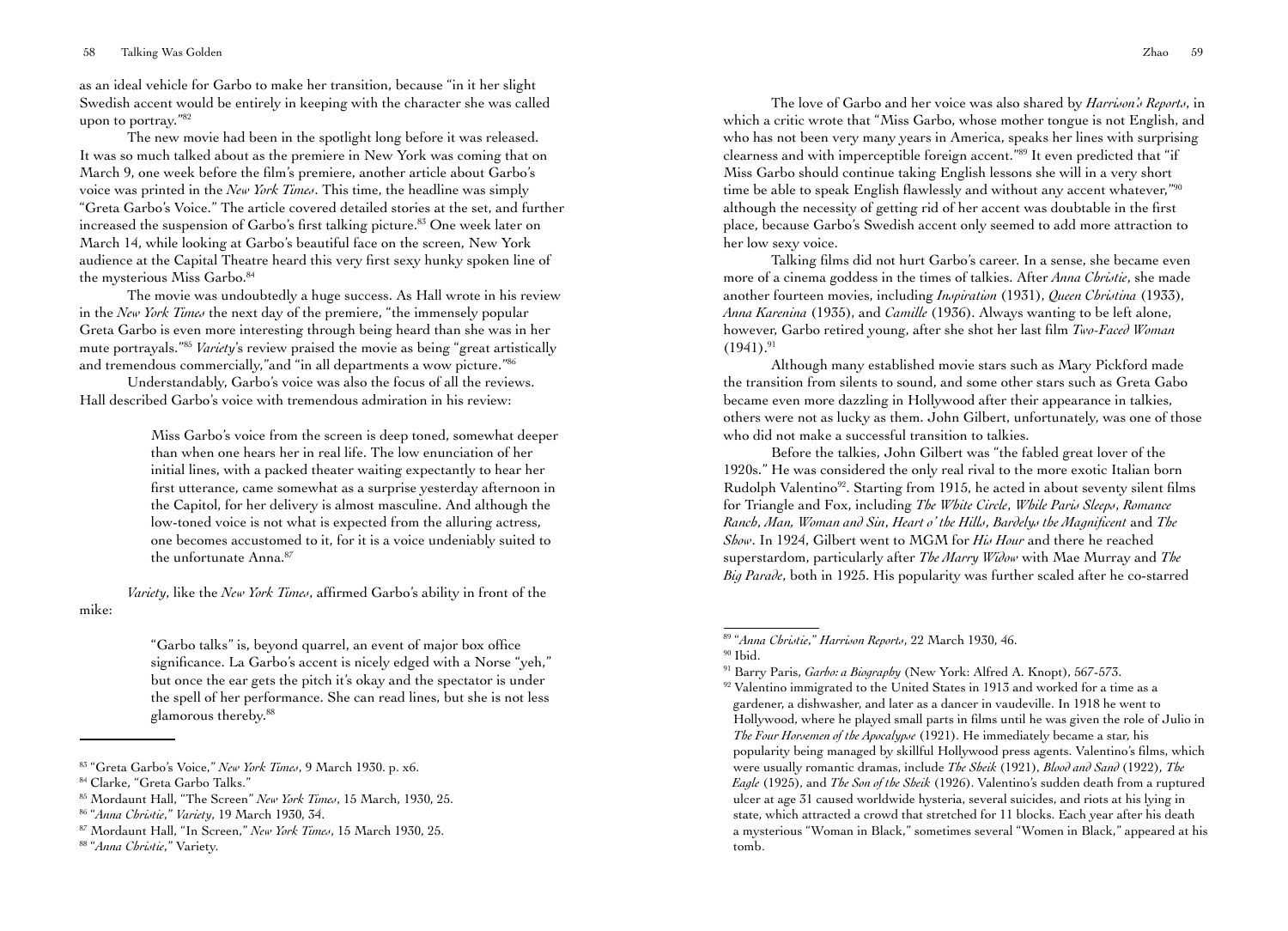with Greta Garbo in *Flesh and the Devil*, *Love* and *A Woman of Affairs*. 93 He was considered among a limited number of leading men co-starring with Garbo comparable to her superstardom status. In 1928, he was voted by independent theatre owners as the third best box office appeal of men.<sup>94</sup>

If it were not for talkies, John Gilbert might have been able to continue enjoying the pinnacle of his career for a longer time. The first two talkies Gilbert made, *His Glorious Night* (1929) and *Redemption* (1930), were total failures.

*His Glorious Night* was generally considered Gilbert's first talking movie, but in fact, *Redemption* was made before it in 1929, but was released one year later in 1930.95 *His Glorious Night* was adapted from Fereno Molnar's play *Olympia*, a love story between a princess and a captain. Lionel Barrymore directed the movie, and Catherine Dale Owen, formerly of the New York stage, co-starred with Gilbert.<sup>96</sup> The movie premiered at the Capitol in New York on October 4, 1929.

In an interview with the *New York Times*, Gilbert still showed great interest in talking pictures. It was reported that "He likes talking pictures. Once he argued for three hours with Charles Chaplin on talking picture, at which time Mr. Chaplin told Mr. Gilbert that he (Gilbert) would lose his charm with sound. Mr. Gilbert couldn't see that."97

However, the fact that he was approached by the publicity men with clippings of his part in *His Glorious Night* in Europe convinced Gilbert that "Those press notices were like a slap in the face." He told the reporter that he "had really enjoyed doing the role of Kovacs in the Molnar play *Olympia*," and "looked forward to seeing it well received."98

Sadly, *His Glorious Night* was not "well received" like Gilbert had expected. Immediately after its premiere, *His Glorious Night* and Gilbert received relentless criticism. Among them, the critic of *Variety* was the fiercest one, who ridiculing that "A few more talker productions like this and John Gilbert will be able to change places with Harry Langdon."99 Gilbert's acting was unreal and laughable:

> His prowess at love making, which has held the stenos breathless, takes on a comedy aspect in "His Glorious Night" that gets the gum chewers tittering at first and then laughing outright at the very false ring of the couple of dozen "I love you" phrases designed to climax,

ante and post, the thrill in the Gilbert lines.<sup>100</sup>

In addition, the critic believed that his character was pretentious and unnatural:

> Captain Krovaes for Gilbert means chiefly wearing a wardrobe of uniforms. Always on parade and aware of the attention of women young and old at the continental resort, Gilbert presents a voice passable when it does not have to work into a crescendo. The love lines, about pulsating blood, hearts and dandelions read far better than they sound from under the dainty Gilbertian mustach [sic].<sup>101</sup>

*Harrison's Reports*, which was usually mild in criticism, also gibed at the movie, claiming that "the most interesting part of this picture is the opening, where a horse race is shown." As to the remainder, "The characters talk unceasingly, tiring one. The action is slow and not over-interesting, except to such cultured picture goers as admire high comedy."<sup>102</sup> The review did give some credit to the sound production, but "the actors talk in a theatrical tone of voice," and "spectators laughed in two or three places… because of this defect."103

Hall would be the most lenient critic to this film. In fact, he even called this film a "success," complimenting Barrymore's "intelligent direction" and Gilbert and Dale's "competent performance."104 However, he did say that Gilbert's performance "would benefit by the suggestion of a little more wit."<sup>105</sup>

One year later, *Redemption* was released. The movie was adapted from Leo Tolstol's play *The Living Corpse*, and was directed by Fred Niblo. It was made one year ago before *His Glorious Night*, and premiered at Capital in New York on May 2, 1930.<sup>106</sup> Sadly, it had the same fate as the first one.

The criticism was disastrous. "Mr. Gilbert is called upon to act anything but as a regular human being," according to *Harrison's Report.*107 The critic did not blame the poor quality on the voice of John Gilbert. Rather, (s)he believed that "the fault lies, not in the voice of Mr. Gilbert, which is not bad, but in the poor quality of the screen story. The most melodius [*sic*] voice could not have made it more interesting."108

Similarly, *Variety* was ruthless: "Dull, sluggish, agonizing. Hardly a

105 Ibid.

<sup>93</sup> Roy Liebman, *From Silents to Sound,* 123.

<sup>94 &</sup>quot;Variations," *Time*, 28 January 1928, 64.

<sup>95 &</sup>quot;Project Jottings," *New York Times*, 15 May 1929, x5. "Project Jottings," *New York Times*, 29 May 1929, x5.

<sup>96 &</sup>quot;The New Films," *New York Times*, 6 October 1929, x8.

<sup>97 &</sup>quot;The Gilberts at Home," *New York Times*, 20 October 1929, x8.

<sup>98</sup> Ibid.

<sup>99 &</sup>quot;*His Glorious Night*," *Variety*, 9 October 1929, 41. Harry Langdon was a comedian.

 $100$  Ibid.

<sup>&</sup>lt;sup>101</sup> Ibid.

<sup>102 &</sup>quot;*His Glorious Night*," *Harrison's Reports*, 12 October 1929, 163.

<sup>103</sup> Ibid.

<sup>104</sup> Mordaunt Hall, "The Screen," *New York Times*, 5 October 1929, 22.

<sup>106 &</sup>quot;Screen Notes," *New York Times*, 2 May 1930, 19.

<sup>107 &</sup>quot;*Redemption*," *Harrison's Reports*, 10 May 1930, 74.

<sup>108</sup> Ibid.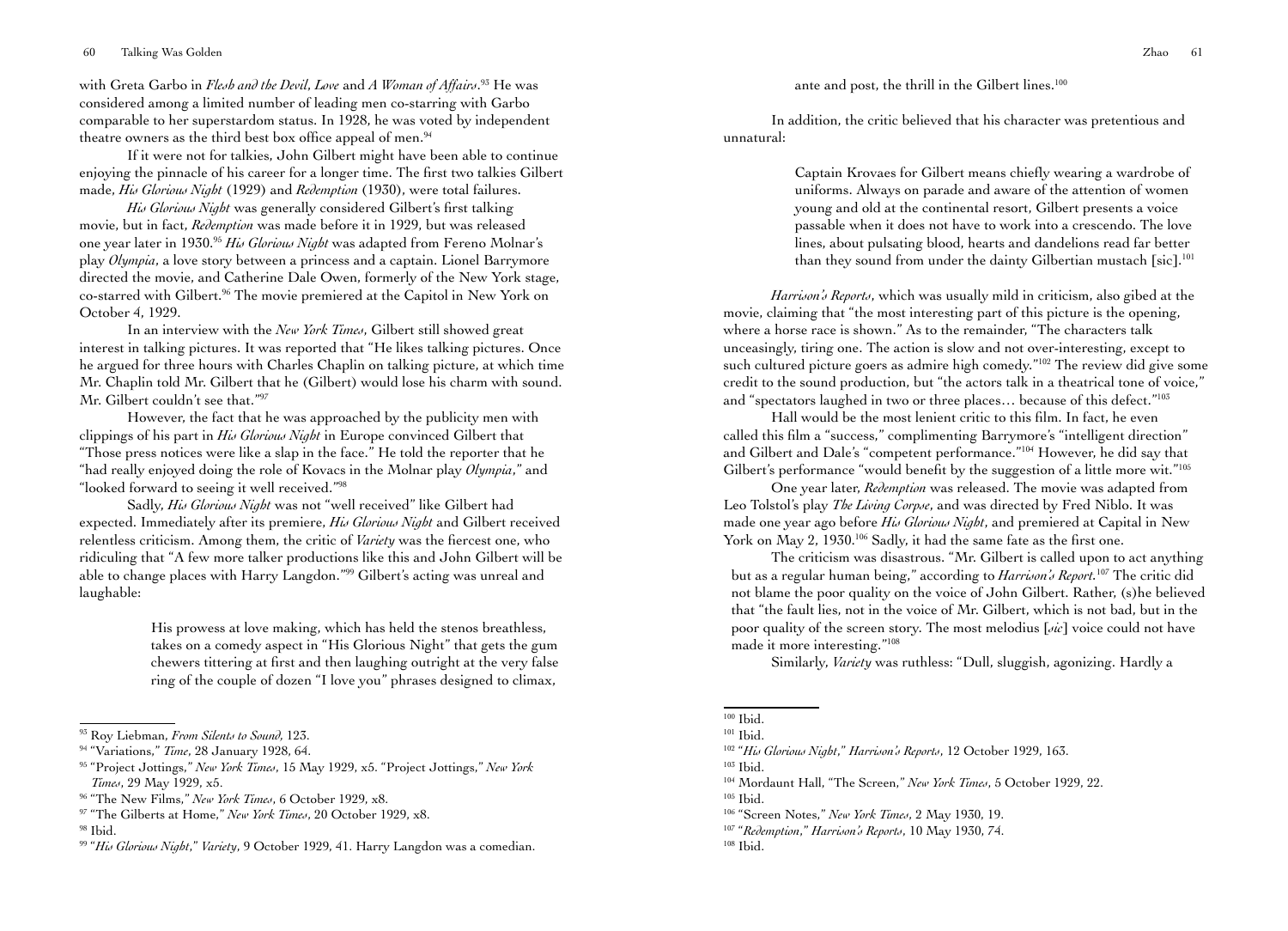redeeming aspect."109 The critic was pretty insightful by saying that,

Indeed it may fairly be advanced as a trade angle that the more first runs this film plays the greater the injury will be done to the very thing which is its one selling point, namely, Gilbert's star rating. Wisdom would indicate a quiet forgetfulness so far as important spots are concerned.<sup>110</sup>

Indeed, as *Variety* observed, "Gilbert will be the chief sufferer and Fred Niblo will not go unharmed in reputation."111

Hall from the *New York Times* was not as lenient as he was with *His Glorious Night*. He commented that "It is hardly a successful venture, for much of the time Mr. Gilbert and the other players are given to declaiming their lines."112 He also pointed out that "the characters are seldom real, and added to this coincidences occur in a surprising fashion."113 As to Gilbert, Hall commented that "Mr. Gilbert's cheerfulness is not natural and his habit of smiling and laughing strikes me as though he did so to conceal his own nervousness."<sup>114</sup>

After these two talkies, Gilbert's popularity declined dramatically. Although he made more talkies afterwards, among them *Queen Christina* (1934) with Greta Garbo and *The Captain Hates the Sea* (1934), that were received well, his career never re-bounced back to that in the silent era.

Most film makers, actors and actresses embraced talking films in the late 1920s, but many were skeptical. As Major Albert Warner wrote, "[t]he silent film is too firm of foundation, too staunchly embedded in the esteem of patrons, to be even remotely disturbed by the first tremors and upheaval swept up by the popularity of the new medium."115

Many still believed that films were charming because of silence, just as Arturo S. Mom from the *New York Times*:

> … the animated shadows, transformed by the subtle art of the camera men into beings of illusion and mystery, were marvelous precisely because of their silence, the profound silence of their language, that allowed and almost compelled the imagination to clothe them with a fantastic vitality of vague, emotional and poetic beauty, a dreamy beauty of shifting, extra-worldly and spectral quality.116

To Mom and many others, talkies would spoil the charm of films:

Speech breaks, with a blow, the fantasy and the suggestive beauty of the beings of the shadow because it suddenly hurls them into reality, because it materializes them, and in so doing reduces them to their ordinary real proportions.<sup>117</sup>

This view was shared by Charlie Chaplin, the greatest of all pantomimists. He was one of those who felt that sound will kill the artistic values of the screen, that talking pictures would develop into little more than photographed plays. In his own words, "the silence of a love scene is far more stirring than to hear the players say 'I love you.'"118

Chaplin was one of the most influential persons in Hollywood in the 1920s. He started his stage performance at the Coliseum Theatre in London at the tender age of nine in 1908.119 Years later he came to the United States as a comedian, and acted in his first movie *Making a Living* in 1914.120 In 1919, he co-founded the United Artists with several prestigious film makers. By 1927, he was the most famous comedian in the country.

Chaplin's aversion to talking movies was proverbial. When talking films began to gain popularity and film makers flocked to make sound movies, "he is virtually the last of the believers in the silent screen," as the *New York Times* reported.121 According to Mom from *New York Times*, "Mr. Chaplin was the only person in Hollywood…, who gave me a categorical and sincere opinion about talking pictures. Mr. Chaplin…, laughed boisterously at this new form of the cinematograph."122

Unlike many other artists at the time who were more enthusiastic about making the transition to talking movies, Chaplin continued to make silent movies after the introduction of synchronized sound to films by *The Jazz Singer*  in 1927. Between 1927 and 1940, he only made three movies, *The Circus* (1928), *City Lights* (1931), and *Modern Times* (1936), all silent.123

*The Circus* made in 1928 was a success, although it was not considered as a masterpiece like *The Gold Rush* (1925) was. Hall made an analogy of Chaplin's movie and whisky in the *New York Times* on the next day of the premiere of *The Circus*. He wrote that "Chaplin's pictures bring to mind the Scotsman who said that all whisky was good but that some brands were better than others,"

<sup>109 &</sup>quot;*Redemption*," *Variety*, 7 October 1930, 39.

<sup>&</sup>lt;sup>110</sup> Ibid.

 $111$  Ibid.

<sup>112</sup> Mordaunt Hall, "The Screen," *New York Times*, 3 May 1930, 23.

<sup>113</sup> Ibid.

<sup>114</sup> Ibid.

<sup>115</sup> Major Albert Warner, "Sound vs. Silence," *New York Times*, 10 February 1929, 8.

<sup>116</sup> Arturo S. Mom, "Charm of Silent Screen," *New York Times*, 24 March 1929, x8.

<sup>117</sup> Ibid.

<sup>118</sup> Mordaunt Hall, "Hollywood and Sound," *New York Times*, 22 July 1928, x3.

<sup>119</sup> John McCabe, *Charlie Chaplin* (Garden City, NY: Doubleday & Company, 1978), 30. 120 Ibid, 261.

<sup>121 &</sup>quot;A Chat with Chaplin," *New York Times*, 14 July 1929, x4.

<sup>122</sup> Mom, "Charm of Silent Screen".

<sup>123</sup> John McCabe, *Charlie Chaplin* (Garden City, NY: Doubleday & Company, 1978), 275-276.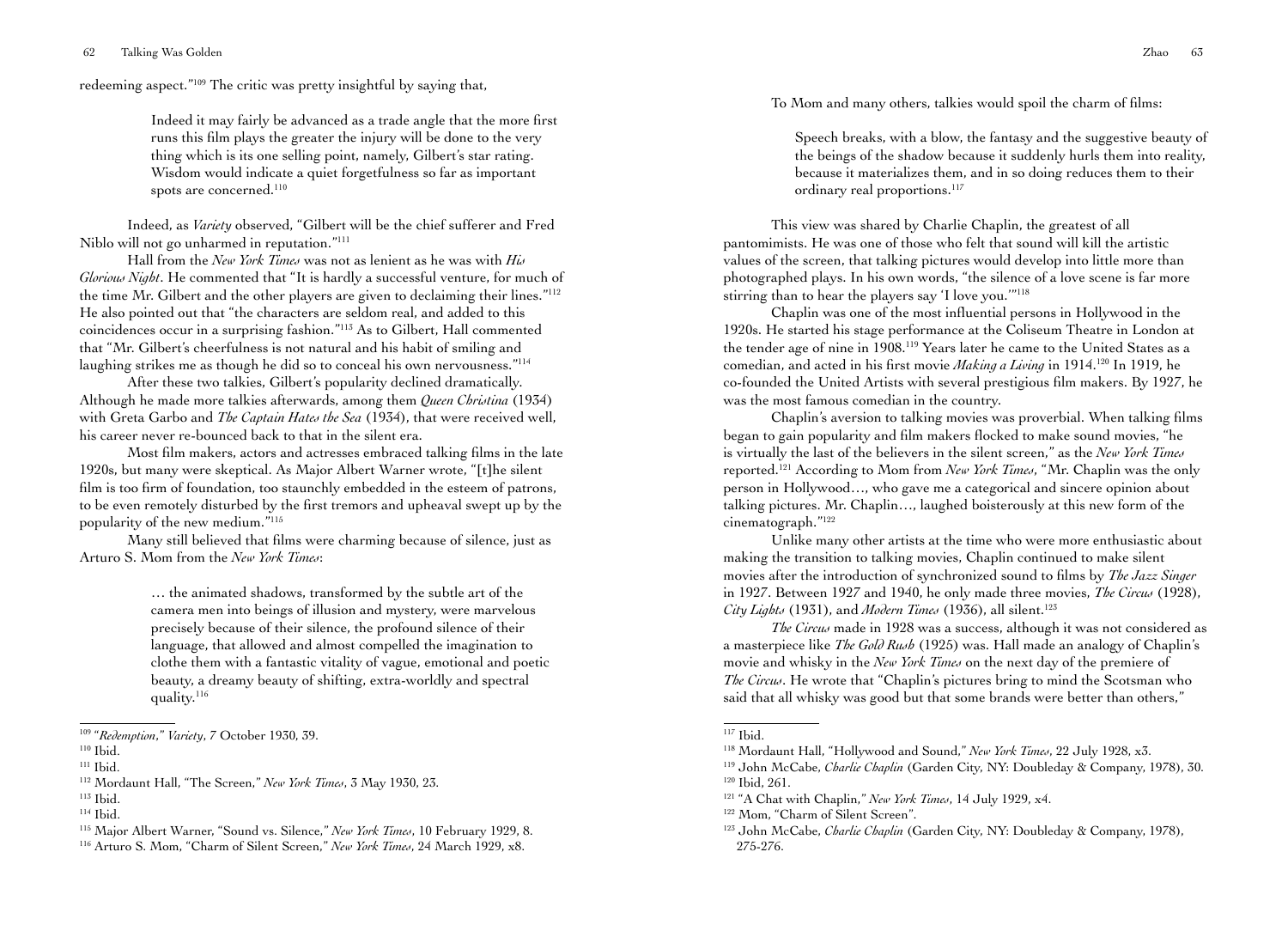alluding to the idea that *The Circus* was not as good a *The Gold Rush*, but still a decent one.124 He highly praised Chaplin's performance in the movie:

> When in *The Circus* he looks hungry it is so infectious that he makes you want a piece of his roll. When he is only a farce, and you are sad with him. When he is in danger, you hope for his rescue. He makes you forget his queer mustache, his absurd clothes and his waggle, by his clever pantomime. A movement here gives you a paragraph, and another action, flashed without the need of a title, informs you of a portent or a hope. It is done so glibly that there is never the slightest doubt as to the meaning Chaplin wishes to convey.125

*The Circus* topped Hall's list of the best ten movies of 1928. Hall commented that while it was "not as charming a piece of work as his *Gold Rush*, it was a feature which once again revealed Chaplin's skill and appealing artistry."126 Interestingly, all ten movies on the list were silents, of which some were synchronized with sound effects. However, Hall insisted that "those… synchronized with sound effects cannot be said to have gained anything by the new device,"127 revealing the critic's reserved attitude towards the new vogue of talking movies.

After *The Circus*, Chaplin set out to work on his next silent film, *City Lights*, in which he still rejected too much sound effects and talking at all. In this new movie, he remained adamant in his attitude towards sound.128 According to a report in the *New York Times* shortly after he started making the movie,

> The only concessions he will make to sound in his *City Lights* will be to have an incidental song, the patter of dancing feet, now and again the tones of a trombone or a cornet that are seen in the picture and the inevitable synchronized music score. He is, however, strongly averse to sound effects, as they are. He won't have in his film any applause or even the sound of a closing door.<sup>129</sup>

His aversion to talking films came from his lack of confidence in the quality of talking films at that time, according to the same source:

> … he considered that the producers at the present time do not know where to end their pendant for sound. There has been so much sobbing on the screen that people do not want to hear it. It is noise

128 "In Chaplin's Studio," *New York Times*, 12 January 1930, x5.

# and never stirring!<sup>130</sup>

In fact, although Chaplin insisted on making silent movies during the 1920's and 1930's, his voice was not as big a mystery as that of Garbo's before she spoke her first line in *Anna Christie*. On March 29, 1928, as one of the events in the celebration of the tenth anniversary of the founding of the United Arts, Chaplin spoke on five radio stations across the country. Along with him were two other founders of the United Artists, Douglas Fairbanks and David Wark Griffith.<sup>131</sup> This was not even his first appearance on the radio. According to Alfred J. McCosker, director of WOR, a radio station that Chaplin had been on, Chaplin said "that he was sure he had lost nine pounds during the broadcast and would sign a statement to that effect."<sup>132</sup> This reaction to the microphone was typical of most movie people, according to Mr. McCosker.<sup>133</sup> Very possibly, being uncomfortable with the microphone could be another reason why Chaplin waited years before he made his first talkie.

About Chaplin's rejection to talking movies, people held different views. Most of them showed respect to his adamant belief in silent movies as an art. Quoting an Austrian composer Oscar Straus, who had been an acquaintance of his, "He was right not to make talking pictures. He is the great silent comedian."134 Others like Mom, who was sure that "on the day his character pronounces four words on the screen it will die for half the world, and perhaps for the whole world,"135 had even stronger feelings about Chaplin's silent films.

However, there were people who thought that Chaplin would miss great opportunities to advance his art of film-making if he did not embrace the new medium. Alexander Moissi, a German actor, was one of these people. When commenting on silents and talkies, he complimented Chaplin's genius in comedy:

> Any one who has ever seen Chaplin know that one can speak to the poor, "uneducated" persons in the cheaper seats, to the Chinese coolie and to the American hobo, in a silent language that warms the heart through the gift of artistic humanness. The opportunity was there, the possibility of making the connection between the artist and man in the mass was there – but the silent films, aside from a very few exceptions, didn't know how to take advantage of it.136

Meanwhile, he questioned Chaplin's stubbornness in silents and

<sup>124</sup> Mordaunt Hall, "The Screen," *New York Times*, 9 January 1928, 20.

<sup>125</sup> Hall, "The Screen," *New York Times*, 9 January 1928, 20.

<sup>126</sup> Mordaunt Hall, "Annual Film Survey," *New York Times*, 3 October 1929, x7. 127 Ibid.

<sup>129 &</sup>quot;A Chat with Chaplin," *New York Times*, 14 July 1929, x4.

<sup>130</sup> Ibid.

<sup>131 &</sup>quot;Decade of United Arts," *New York Times*, 15 April 1928, x5. "Movie Stars on Radio in National Hook-up," *New York Times*, 18 March 1928, xx17.

<sup>132 &</sup>quot;Radio Frightens Most Initiates," *New York Times*, 25 November 1928, xx22. 133 Ibid.

<sup>134 &</sup>quot;Oscar Straus – and Hollywood," *New York Times*, 23 November 1930, x7.

<sup>135</sup> Mom, "Charm of Silent Screen."

<sup>136 &</sup>quot;Moissi on Dialogue Film," *New York Times*, 25 August 1929, x6.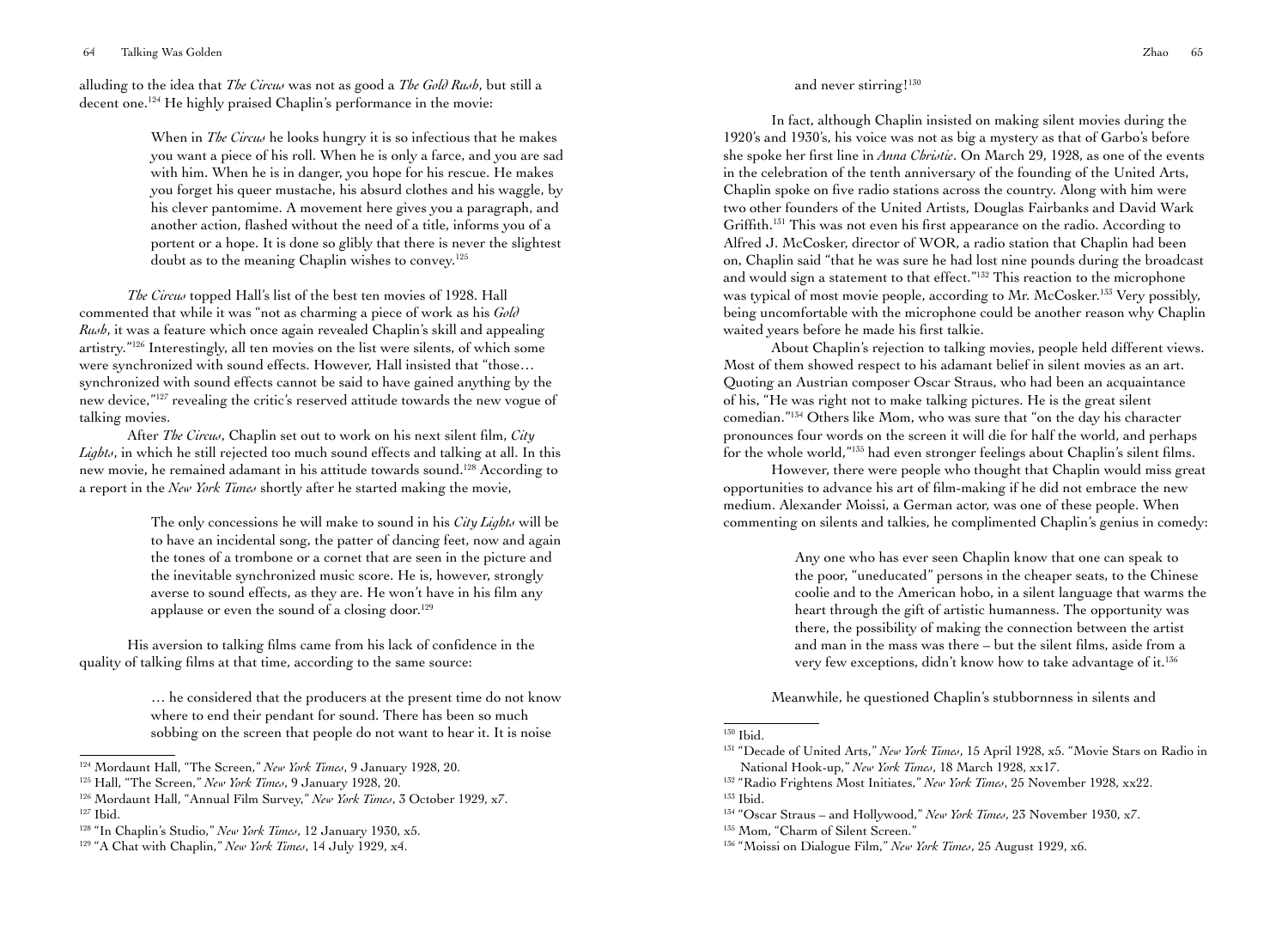predicted the value that sound movies would bring to the art of film-making:

And now, will the sound film only make its appeal to all kinds of sensation-lovers, to the hysterical and sentimental, to the convulsive and the unsatisfied, to the sensualist and the joker? Or will it talk to mankind in a human way?137

Eleven years later, Chaplin answered Moissi's question with action in favor of the latter option. In 1940, Chaplin made his first sound film *The Great Dictator*, in which he, as the great dictator, gave a long speech. This scene was specially designed by Chaplin to show the dictator's blood-thirst craziness. Ironically, however, it was considered a flaw in the movie. The best scene, not surprisingly for the greatest pantomimist of all time, was the dictator playing with a globe to the music, which revealed his ambition of conquering the world.

The utilization of sound technology in films changed the outlook of the film industry, as well as actors and actresses' careers in the late 1920s and the early 1930s. What was required in a good actor or actress was never the same. Some of those who embraced the new trend made the transition, like Mary Pickford and Greta Garbo, and some, such as John Gilbert did not. Some, like Charlie Chaplin, were conservative about the new medium at first and then was forced to accept it. No matter what these players' individual choices were, this force of the evolvement in the film industry was irresistible. Unlike what was portrayed in an old cartoon of the late 1890s, which showed a terrified horse running from an automobile, with a farmer, straining at the lines, shouting: "Whoa! Doggone you! The goldern [*sic*] thing ain't goin' to exterminate you yet!"138 the golden talking film was bound to exterminate the silence.

137 Ibid.

<sup>138</sup> Spearing, "Movies Go back."

#### **Works Cited**

Primary Sources "A Chat with Chaplin," *New York Times*, 14 July 1929, x4. "And So She Became A Star," *New York Times*, 4 December 1927, x4. "*Anna Christie*," *Harrison's Reports and Film Reviews 1929-1931, Vol. 4*, edit. by D. Richard Baer (Hollywood, CA: Hollywood Film Archive), 23 March 1930, 46. "*Anna Christie*," *Variety*, 19 March 1930, 34. "Awarded," *Time*, 21 April 1930, 57. Clarke, Donald Henderson, "Greta Garbo Talks," *New York Times*, 26 January 1930, x6. "*Coquette*," *Variety*, 10 April 1929, 25. "*Coquette*," *Harrison's Reports and Film Reviews 1929-1931, Vol. 4*, edit. by D. Richard Baer (Hollywood, CA: Hollywood Film Archive), 13 April 1929, 59. "Decade of United Arts," *New York Times*, 15 April 1928, x5. Flinn, John C., "Talking Shadows Talk," *New York Times*, 2 September 1928, x5. "Garbo Talks O. K.," *Variety*, 23 October 1929, 7. "Glimpses of Chaplin's Comedy," *New York Times*, 11 August 1929, x3. "Greta Garbo's Voice," *New York Times*, 9 March 1930, x6. Hall, Mordaunt, "Annual Film Survey," *New York Times*, 3 October 1929, x7. ---- "Degrees of Violence in Comedies," *New York Times*, 16 October 1927. ---- "Errors Made in Screen Court Trials," *New York Times*, 1 September 1929, x4. ---- "Hollywood and Sound," *New York Times*, 22 July 1928, x3. ---- "The Screen," *New York Times*, 7 October 1927, 24. ---- "The Screen," *New York Times*, 9 January 1928, 20. ---- "The Screen," *New York Times*, 6 April 1929, 14. ---- "The Screen," *New York Times*, 5 October 1929, 22. ---- "The Screen," *New York Times*, 15 March 1930, 25. ---- "The Screen," *New York Times*, 3 May 1930, 23. "*His Glorious Night*," *Harrison's Reports and Film Reviews 1929-1931, Vol. 4*, edit. by D. Richard Baer (Hollywood, CA: Hollywood Film Archive), 12 October 1929, 163. "*His Glorious Night*," *Variety*, 9 October 1929, 41. "How the Vitaphone Enters in," *New York Times*, 28 August, 1927, x4. "In Chaplin's Studio," *New York Times*, 12 January 1930, x5. "*Jazz Singer* Returning," *New York Times*, 7 October 1927, 25. "Jolson to Start on Film," *New York Times*, 26 May 1927, 23. "Mary Pickford Breaks Silence after 14 Years," *New York Times*, 6 January 1929, x5. "Miscellaneous," *New York Times*, 6 April 1927, x1. "Moissi on Dialogue Film," *New York Times*, 25 August 1929, x6. Mom, Arturo S,. "Charm of Silent Screen," *New York Times*, 24 March 1929, x8. "Movie Stars on Radio in National Hook-up," *New York Times*, 18 March 1928, xx17. "Oscar Straus – and Hollywood," *New York Times*, 23 November 1930, x7. "Project Jotting," *New York Times*, 18 September 1927, x7. "Project Jottings," *New York Times*, 15 May 1929, x5. "Project Jottings," *New York Times*, 29 May 1929, x5. "Radio Frightens Most Initiates," *New York Times*, 25 November 1928, xx22. "*Redemption*," *Harrison's Reports and Film Reviews 1929-1931, Vol. 4*, edit. by D. Richard Baer (Hollywood, CA: Hollywood Film Archive), 10 May 1930, 74. "*Redemption*," *Variety*, 7 October 1930, 39.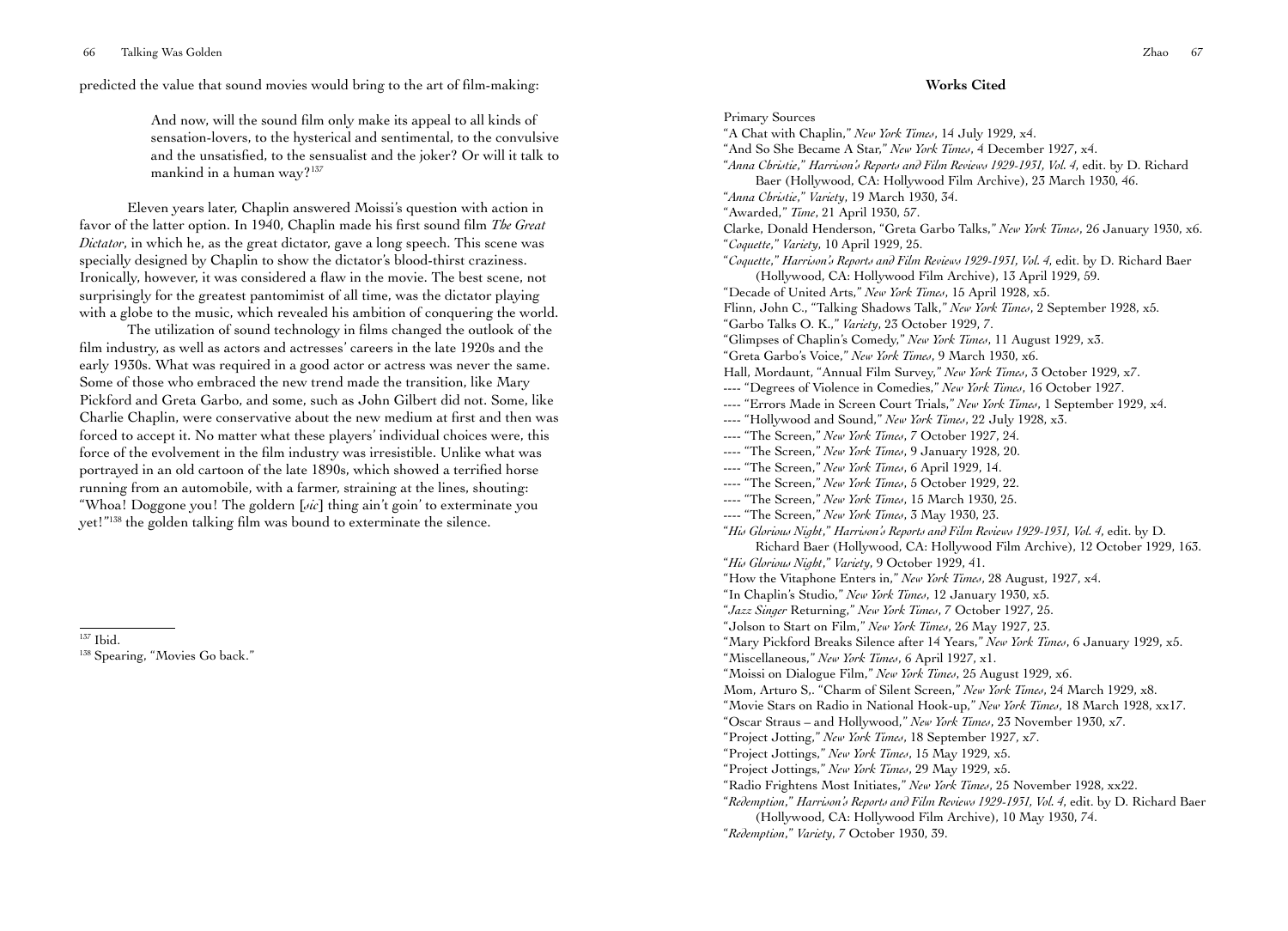"Sam L. Warner Dies; Was Movie Pioneer," *New York Times*, 6 October, 1927, 25. "Screen Notes," *New York Times*, 2 May 1930, 19. "Sound and Comedies," *New York Times*, 30 March 1930, x6. Spearing, James O., "Now the Movies Go back to Their School Days," *New York Times Magazine*, 19 August 1928, 12. "Talkie Concern Discussed," *New York Times*, 18 April 1929, 32. "The Gilberts at Home," *New York Times*, 20 October 1929, x8. "The New Films," *New York Times*, 6 October 1929, x8. "The New Pictures," *Time*, 17 October 1927, 59. "The New Pictures," *Time*, 22 April 1929, 62. "The New Pictures," *Time*, 9 December 1929, 60. "*The Taming of the Shrew*", *Harrison's Reports and Film Reviews 1929-1931, Vol. 4*, edit. by D. Richard Baer (Hollywood, CA: Hollywood Film Archive)*,* 7 December 1929, 195. "*Taming of the Shrew*," *New York Times*, 8 December 1929, x5. "*Taming of the Shrew*," *Variety*, 30 November, 34. "Variation," *Time*, 28 January 1928, 64.

Secondary Sources

- Eyman, Scott, *The Speed of Sound: Hollywood and the Talkie Revolution 1926-1930* (New York: Simon & Schuster, 1997).
- Liebman, Roy, *From Silent to Sound: A Biographical Encyclopedia of Performers Who Made the Transition to Talking Pictures* (Jefferson, NC: McFarlan & Company, 1998).
- McCabe, John, *Charlie Chaplin* (Garden City, NY: Doubleday & Company, 1978)

Paris, Barry, *Garbo: a Biography* (New York: Alfred A. Knopt), 567-573.

*The Norton Book of Interviews: an Anthology from 1859 to the Present Day*, edited by Christopher Silvester (New York: W. W. Norton & Company, 1996).

"*The Taming of the Shrew* (1929)". 20 July 2005. The Internet Movie Database. 20 July 2005. <<http://www.imdb.com/title/tt0020479/>>.

Warner, Major Albert, "Sound vs. Silence," *New York Times*, 10 February 1929, 8.

Whitfield, Eileen, *Pickford: the Woman Who Made Hollywood* (Lexington, KY: University Press of Kentucky, 1997).

# **Code Orange: How the Internet, cell phones and new technologies helped shape the Ukrainian Revolution of 2004**

#### **Matthew J. Duffy**

*This paper examines the impact of websites, blogs, cell phones, and new technologies on Ukraine's Orange Revolution of 2004. Using a variety of primary sources including blogs, Ukrainian newspaper articles, and interviews with participants, the author documents the impact of non-traditional media on the 12 days of protests following the fraudulent election results in November 2004. Particular attention is paid to how protesters and other Ukrainians spread the word and took advantage of new communication tools. The interaction of a global audience with English-language bloggers taking part in the revolution appears unprecedented. The event is viewed through various theoretical lenses including McLuhan's "global village" and Appurdarai's concept of the "mediascape." The author concludes that while new media played a robust role in the events, the effect of traditionally media (notably Kiev's Channel 5) should not be understated.* 

#### **Introduction**

A variety of factors influenced the people of Ukraine to reject the elections of November 2004 and manifest what would be called the "Orange Revolution." Determined leaders, an authoritarian-weary electorate, and a high-tech communication system all worked to circumvent the government control on information and force new elections. Many observers saw the 2004 Ukraine election as a demonstration of how communication could be used to combat authoritarian rule. "Communications technologies," one U.S. columnist wrote, "…have finally begun to affect an historic shift in the relationship between governments and the governed. The governed are starting to win."1 The Orange Revolution may represent a shift in the familiar paradigm that state control of media can protect powerful incumbents indefinitely. Ukraine's authoritarian regime controlled most of the media and backed incumbent Prime Minister Victor Yanukovych. But, the opposition – led by Victor Yuschenko and symbolized by his party's bright orange campaign color – still managed to prevail.

Technology played a major role in the events that led to a new election. Internet newspapers, smart cell phones, e-mail, blogs, RSS feeds, and communication satellites all disseminated information and helped organize protests. In the new-media environment, the autocratic Ukrainian government

<sup>&</sup>lt;sup>1</sup> Daniel Henninger, "Here's one use of U.S. power Jacques can't stop," December 17, 2004, 3, http://www.opinionjournal.com/columnists/dhenninger/?id=110006042.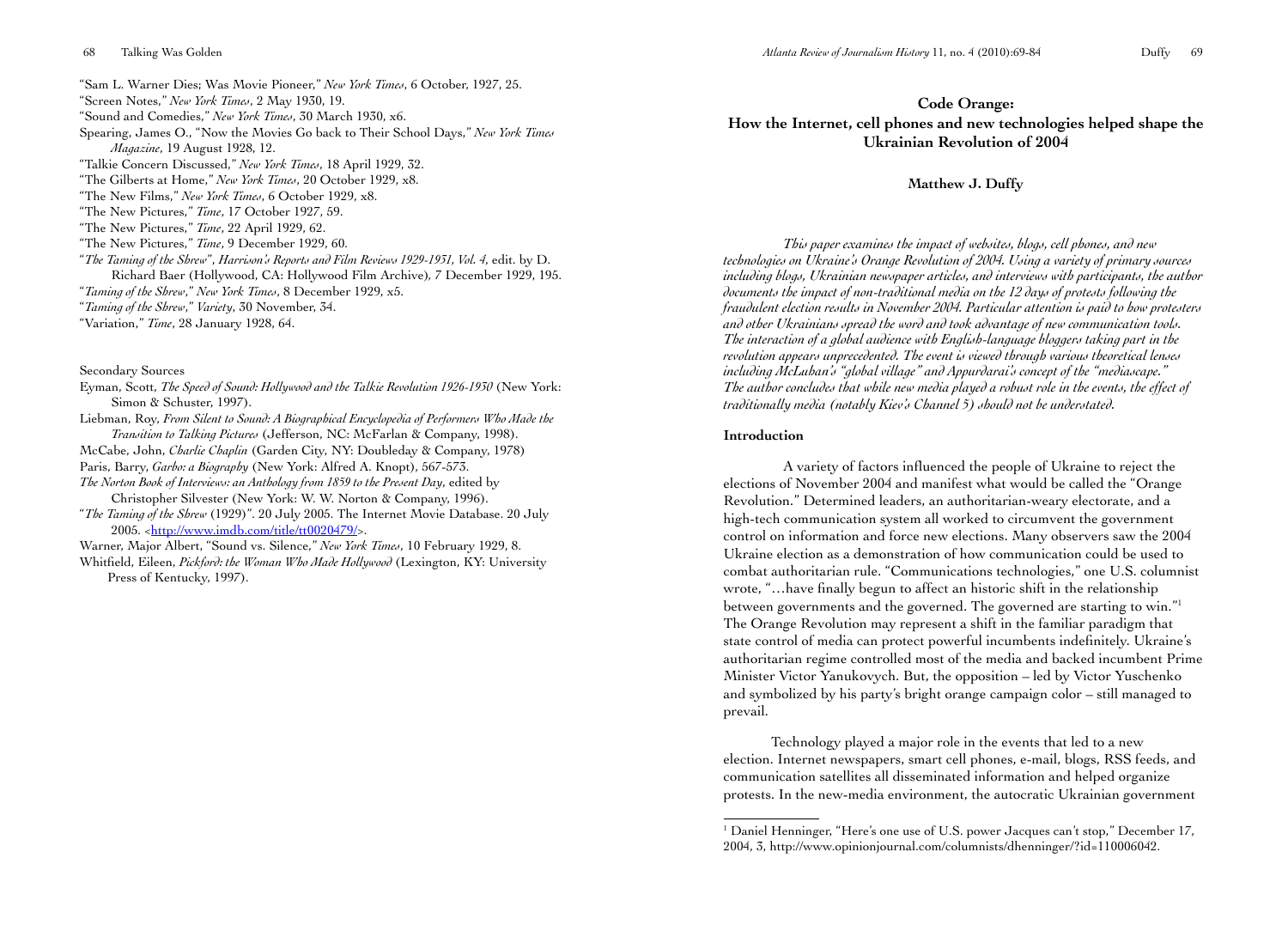#### 70 Code Orange Duffy 71

found it difficult to control the media flow. Because of technology, the world participated in the events the Orange Revolution in an unprecedented fashion. Mainstream news outlets linked to blogs written by active participants in the protests. With the click of a button, people from around the world could even donate money to the protesters.

This paper will document the events that led to the Orange Revolution including the use of new media and new technologies. The paper is grounded in a variety of primary and secondary sources including interviews with a Ukrainian journalist and an Orange Revolution blogger, a review of the local *Kiev Post* and international news sources, and archives from blogs. The hypothesis is that new media and new technologies including websites and cell phones played an essential role in the demand for new elections. The paper will explore the flow of information into and out of the country and its effects. The author will argue that protesters and global audiences interacted within a mediascape, as defined by theorist Arjun Appurdarai. This interaction appears to support McLuhan's optimistic prediction that the advances in technology would create a "global village" for the benefit of humankind. The paper may shed light on the way in which new media is changing the communications paradigm and may prove useful for future attempts to circumvent statecontrolled media messages.

#### **Ukrainian media landscape**

In the 1990s, Ukrainian journalism enjoyed great freedom after the fall of the Soviet Union. Ukrainians launched many private newspapers and television channels. Young news anchors appeared on many Ukrainian broadcasts, perhaps reflecting the inability of old-guard journalists to embrace their newfound freedom. By 1994, the honeymoon for reporters started to end. President Leonid Kravchuk attempted to shut down a television station that had supported his electoral rival, Leonid Kuchma. The move may have helped Kuchma look like a victim of censorship and convinced journalists to side with him. In the election of 1994, Kuchma beat Kravchuk, but his presidency was marked for its attempt to control the press as well.

In 2000, a Ukrainian journalist who had been fired from a privatelyowned news station because of his aggressive reporting of official corruption started an online newspaper. Journalist Heorhiy Gongadze launched *Ukrainska Pravda*<sup>2</sup> and immediately began criticizing the government. Later that year, Gongadze's body was found, decayed and decapitated, in a shallow grave about 75 miles from Kiev. The murder of their fellow journalist proved a turning point for some reporters. They insisted on covering the case without influence from state control or their superiors' desire to self-censor.

Evidence was later presented that showed Kuchma was involved in the journalist's death. A bodyguard had taped Kuchma in his presidential office

indicating that he was irritated with the reporter and "asked that his middlemen get rid of him."3 Protests and a "Ukraine without Kuchma" campaign emerged. But, "in early 2001, the opposition campaigns came to naught owing to disunity and weakness. Apathy and mistrust returned to Ukrainian society."4 Despite evidence that a sitting president was involved in the murder of a journalist, Ukrainians couldn't rally the will to oust Kuchma. The heavily controlled media system that rarely criticized the authoritarian government likely influenced the apathetic public. The media landscape may have contributed to the public's apathy.

In the early 2000s, the incumbent administration enjoyed the support of most television broadcasters. Five of the six major television stations were either directly owned by the state, by the government's political party, or by financial or political groups that depended on the incumbent administration.<sup>5</sup> National outlets, particularly Inter TV and Studio 1+1, controlled the lion's share of advertising and audience.<sup>6</sup> Yanukovych was often presented as a "prime minister in tune with and responsive to voter concerns."7 One observer estimates that 80 percent of television time was devoted giving the incumbent Prime Minister a positive image.8 Two smaller stations, Channel 5 and TRK Ukrainia, appeared in 2002, but they had small audiences.<sup>9</sup>

In 2002, Kuchma's administration began intensifying its interference with broadcasters, a practice for which his administration would gain infamy. After airing critical reports about the administration, the president's office began calling news station to complain. Broadcasters grew nervous and downplayed their news coverage of the government to avoid the wrath of Kuchma and his aides. Journalists and owners self-censored reports they felt would offend the president. Although the government wasn't officially prosecuting newspapers or broadcast outlets, the effects of their intimidation managed to keep unfavorable news out the press.<sup>10</sup>

When a Kuchma ally, Victor Yushchenko, was elected as prime minister in 2002, this relatively subtle censorship became even more overt. The

8 Kuzio, "From Kuchma to Yushchenko."

<sup>2</sup> "Ukrainian Truth"

<sup>3</sup> Olena Prytula, "The Ukrainian Media Rebellion," in *Revolution in Orange: The Origins of Ukraine's Democratic Breakthrough*, ed. Anders Åslund and Michael McFaul (Carnegie Endowment, 2006), 105.

<sup>4</sup> Ibid., 106.

<sup>5</sup> Ibid.

<sup>6</sup> "Country profile: Ukraine," *BBC*, February 15, 2008, http://news.bbc.co.uk/2/hi/ europe/country\_profiles/1102303.stm.

<sup>7</sup> Taras Kuzio, "From Kuchma to Yushchenko: Ukraine's 2004 Presidential Elections and the Orange Revolution," *Problems of Post-Communism* 52, no. 2 (April 2005): 9.

<sup>&</sup>lt;sup>9</sup> Prytula, "Revolution in Orange."

<sup>10</sup> Olena Prytula, "The Ukrainian Media Rebellion," in *Revolution in Orange: The Origins of Ukraine's Democratic Breakthrough*, ed. Anders Åslund and Michael McFaul (Carnegie Endowment, 2006), 216.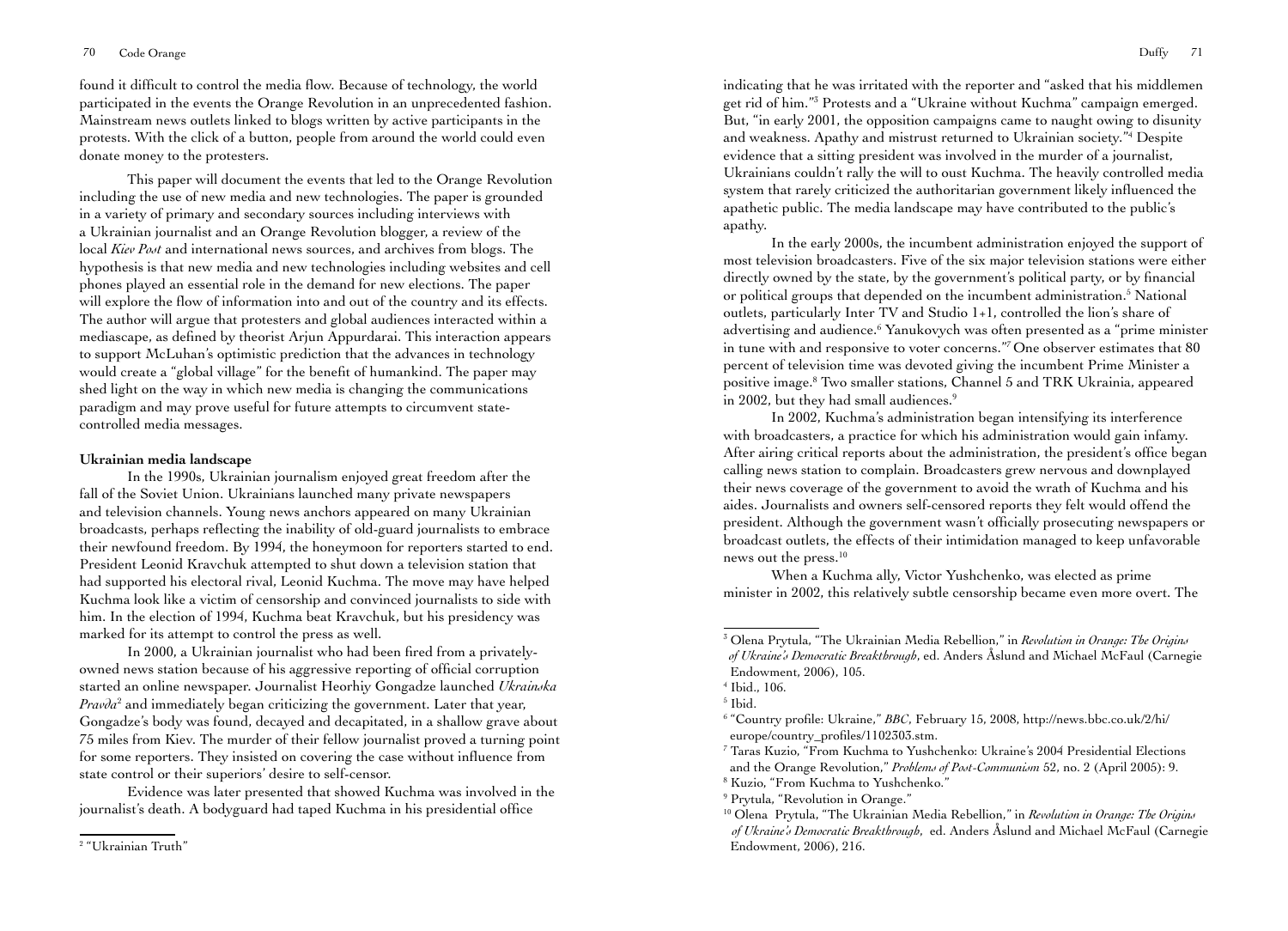government dictated *tymnyky* [themes] that would provide journalists with an outline of what they expected in the news coverage. The president's office sent these instructions to both state-controlled and private media outlets. Because of the *tymnyky*, many opposition events would receive no coverage and often news programs would vary little in content. In 2003, the system was exposed through parliamentary hearings and a resolution described future *tymnyky* as a form of political censorship. Despite the action, the government still held sway with most broadcast outlets and some newspapers.<sup>11</sup>

Only Channel 5 presented a different point of view. Its broadcasts reached only about 30 percent of the Ukrainian population<sup>12</sup> when it debuted in 2002, but it gained popularity for its differing coverage. The channel would air live political talk shows and refused to air image-boosting events staged by the government. The station was owned by Petro Poroshenko, a deputy in the parliament and a member of Yushchenko's Our Ukraine Party. The owners of the station publicly signed an agreement with Channel 5's journalists that promised no interference with the news-gathering process. Poroshenko, a multimillionaire businessman, served as one of the opposition's largest financial backers.13 The station quickly gained acclaim for its objective – or at least not pro-government – point of view. $14$ 

The print media in Ukraine tended to be highly partisan. Many papers openly sided with the government, only covering negative news about the opposition. Other papers remained independent or represented the opposition viewpoint. As Prytyla put it, one had to read several newspapers "to find out what was really happening in the country.<sup>"15</sup>

Several online news outlets existed in the early part of the millennium, but only 3 to 4 percent of the population could access the Internet. However, many of the articles from websites were printed and shared. Regional papers outside of Kiev also printed articles from online news sites. As with television and print, Internet news sites presented views from government and opposition viewpoints, but the latter received much more traffic.<sup>16</sup>

Given the severely limited, but somewhat existent, press freedom in the country, categorizing Ukraine's media system proves difficult. Due to the heavyhanded tactics practiced by the government, one couldn't call Ukraine a free democracy. But, a purely authoritarian media system fails to accurately describe the county as well. The increasingly maligned Four Theories of the Press model (i.e., Communist, Authoritarian, Libertarian and Social Responsibility) doesn't

seem to hold a category for the Ukrainian system.<sup>17</sup> Ukrainian scholar Paul D'Anieri dealt with the overall classification of the country in the pre-Orange Revolution era by noting that observers characterized Ukraine as a "delegative democracy" or as "competitive authoritarianism."18 Perhaps a new category of press freedom – "competitive authoritarianism" – would best describe pre-Orange Revolution Ukraine.19 Barring the invention of a new term, Merrill and Lowenstein's model could also prove useful. The communication scholars argued that that all media systems simply fall somewhere between libertarian and authoritarian. Early 2000s Ukraine would sit near the authoritarian end of the scale, but not at the far end of the spectrum.

## **Disputed election**

In the run-up to the 2004 election, President Leonid Kuchma's administration kept a tight control of the media, both public and private. Ten days before the election, the government attempted to shutter Channel 5, the one station that would air opposition positions. The station chose to fight back. They pre-empted their normal programming and made a dramatic live announcement about the attempts to close down the station by freezing the assets of its owner. "The attempt to try to close the channel 10 days before the election is an attempt to deprive viewers of an objective view about what is happening in Ukraine," the anchor warned viewers.<sup>20</sup> The station remained on the air, but authorities did limit Channel 5's reach by closing down various regional broadcasts. Other government tactics to squash press freedom included taking independent Radio Liberty off the FM dial, prosecuting a cable company that carried Channel 5, and refusing to allow a regional opposition newspaper to be printed.<sup>21</sup>

On the day of the elections, November 21, 2004, exit polls conducted by foreign observers showed that Yushchenko was leading by a relatively large margin. But at the end of the night, the head of the Central Electoral Commission announced that incumbent Yanukovych led Yushchenko by three percent. "Almost immediately," Oksana Tsisyk wrote in *Kiev Post*, "buses and cars from across [Ukraine] began heading to Kiev to join in demonstrations that began in Maidan Nezalezhnosti [Independence Square.]"<sup>22</sup>

The next day, protesters arrived from pro-Yushchenko parts of the

<sup>&</sup>lt;sup>11</sup> Prytula, "Revolution in Orange."

<sup>&</sup>lt;sup>12</sup> Via its broadcast signal in Kiev and sporadic cable access throughout the country.

<sup>&</sup>lt;sup>13</sup> "Ukraine: TV Channel Finds Itself Under Hostile Fire In Fight For Country's Presidency," News, *RadioFreeEurope*, October 22, 2004, http://www.rferl.org/ featuresarticle/2004/10/790dcfb1-4279-4c90-9145-357970930849.html.

<sup>&</sup>lt;sup>14</sup> Prytula, "Revolution in Orange."

<sup>15</sup> Ibid., 108.

<sup>&</sup>lt;sup>16</sup> Prytula, "Revolution in Orange."

<sup>17</sup> Fred Seaton Siebert et al., *Four Theories of the Press: The Authoritarian, Libertarian, Social* (University of IllinoisPress, 1963)

<sup>&</sup>lt;sup>18</sup> D'Anieri, Understanding Ukrainian Politics, 4

<sup>&</sup>lt;sup>19</sup> D'Anieri, Understanding Ukrainian Politics, 4

<sup>&</sup>lt;sup>20</sup> "Ukraine: TV Channel Finds Itself Under Hostile Fire In Fight For Country's Presidency," 5.

<sup>&</sup>lt;sup>21</sup> Prytula, "Revolution in Orange."

<sup>&</sup>lt;sup>22</sup> Oksana Tsisyk, "Regional cities reject Central Election Commission rulings," Kyiv

*Post*, November 25, 2004, para. 3, http://www.kyivpost.com/nation/21892/.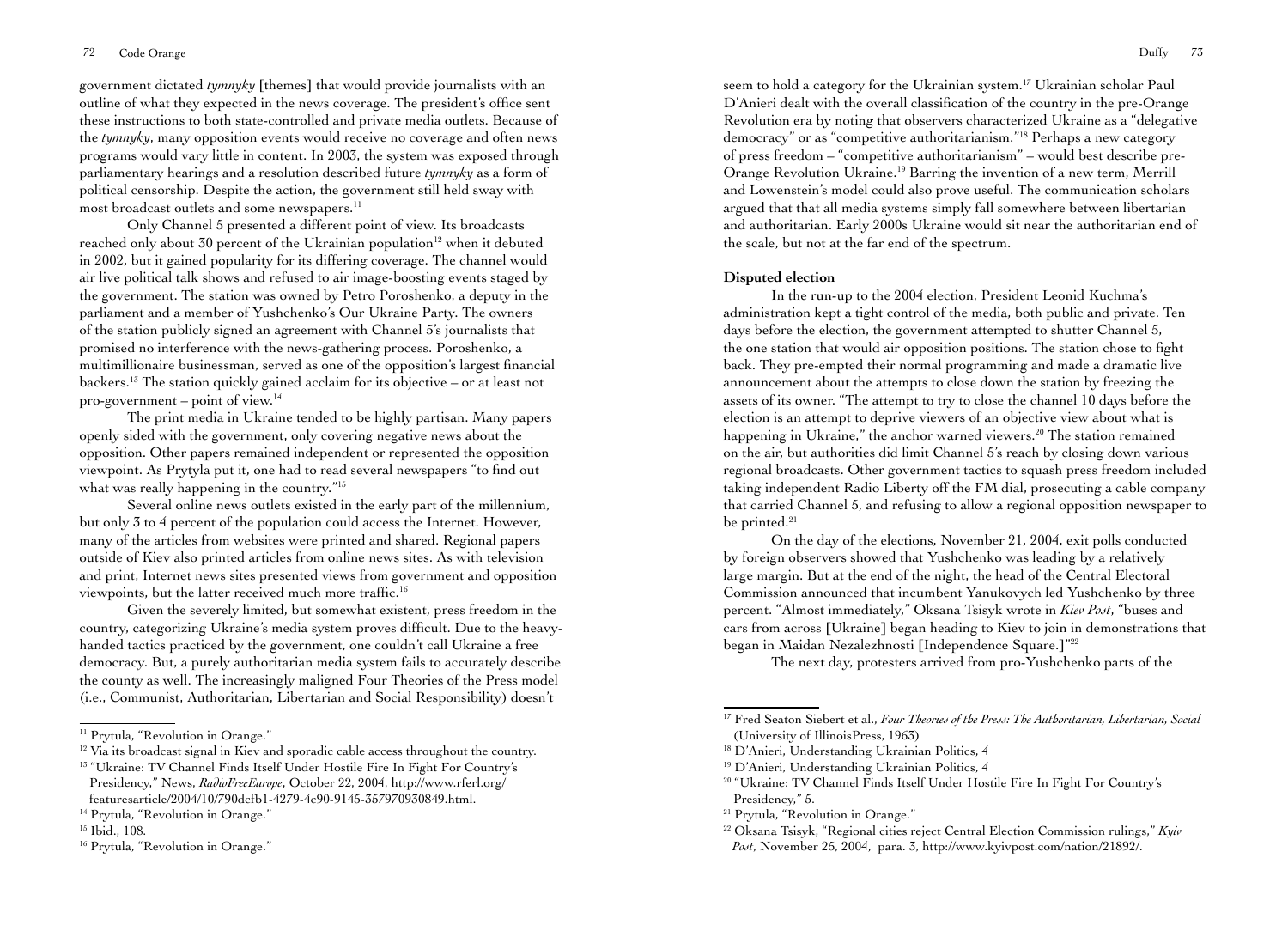#### 74 Code Orange Duffy 75

country23 and helped create a tent city on the square. Protests erupted in other parts of the country, including roughly 200,000 Yuschenko supporters who gathered outside the Regional State Administration in Lviv, a large city 50 miles from the border of Poland in the west. The Lviv City Council declared Yushchenko as the legitimate president. Other city councils followed Lviv's move and protests sprang up in other cities as well as Kiev. Many businesses and universities declared general strikes and threw their support behind Yushchenko. Intimidating Yanukovich supporters described as "blackjacketed men" poured into Kiev. The *Kiev Post* implied that the men were likely government sponsored and they were shipped in from cities in the eastern part of Ukraine, which tended to side more with Yanukovich and Russia.24

International reaction helped shape events too. Russia welcomed the results of the election and publicly congratulated Yanukovich on his "victory." Meanwhile, the United States and Europe refused to recognize the election results because of the widespread claims of fraud and intimidation. 25

Despite freezing temperatures and heavy, late-November snowfall, protesters refused to leave the Maidin. Featuring a ubiquitous bright orange glow, the tent city soon claimed a population of 200,000, with its own ad hoc self-government. Unarmed guards secured the perimeter, a medical center helped care for the sick and cooks provided food.<sup>26</sup> In a sign of support, the mayor of Kiev granted the protesters access to the bottom floor of City Hall.<sup>27</sup> Older residents brought food and supplies to help the mostly young protestors. According to the *Kiev Post*, support for the "protestors has grown since the first day of civil disobedience."28 After 12 days of protests, the Supreme Court invalidated the government's election results and called for a new election.<sup>29</sup> A month later, Yushchenko was declared the winner. "For 14 years," Yushchenko declared after winning, "we were independent, and now we are a free nation."<sup>30</sup> The Orange Revolution was complete.

- 24 Oksana Tsisyk, "Regional cities reject Central Election Commission rulings," *Kyiv Post*, November 25, 2004, http://www.kyivpost.com/nation/21892/.
- 25 Kuzio, "From Kuchma to Yushchenko."
- 26 Dima Kozmin, "Too much love," *Kyiv Post* , December 2, 2004, http://www.kyivpost. com/nation/21975/.
- 27 Roman Olearchyk, "Kyiv mayor opens doors to demonstrators," *Kyiv Post*, November 26, 2006, http://www.kyivpost.com/top/21918/.
- 28 Kozmin, "Too much love," 10.
- <sup>29</sup> "Supreme Court rules election void; revote by Dec. 26," December 3, 2004, http:// www.kyivpost.com/top/21991/.
- 30 "An orange victory; Ukraine's presidential election," *The Economist*, January 1, 2005, sec. EUROPE, 2, http://www.lexisnexis.com/us/lnacademic/frame.do?tokenKey=rsh- 20.695559.5835095448&target=results\_listview\_resultsNav&reloadEntirePage=true& rand=1206899115128&returnToKey=20\_T3386267761&parent=docview.

#### **Blogs and Channel 5 provide non-government perspective**

Two English-language blogs from Kiev, *La Sabot Post-Moderne* and *Neeka's Backlog*, sent out a steady stream of reports on events as they were unfolding. Relatively obscure before the events of late 2004, the blogs found a much wider audience after other bloggers and mainstream news sources began linking to them.

John Bush, an American in Ukraine helping build a church, published *La Sabot Post-Moderne*. 31 The blog detailed life in the tent city and events in central Kiev during the revolution. His blog gained fame for its eyewitness, ground-level accounts of the revolution including an impressive of array of pictures that captured the spirit of the events. In an interview for this paper, Bush said that he mostly blogged using Internet cafes that were located around the square. At times, he would use a cell phone to call in reports to his wife<sup>32</sup> who stayed at their home in Kiev during the revolution. She would then update the blog from their home computer.<sup>33</sup> Although never detailed fully on the blog for fear of government retribution, Bush also worked with PORA,<sup>34</sup> the official protest movement. He often acted as their foreign press liaison and helped with organizational tasks as well. 35

Veronica Khokhlova, an Ukrainian journalist with training in the United States,<sup>36</sup> published *Neeka's Backlog*. The blog detailed her view of the revolution while living in Kiev.<sup>37</sup> Her site also featured a wide assortment of photos from the protest center at Maidan Nezalezhnosti. She would return to her home in Kiev throughout the revolution (she once noted that she felt guilty for being warm and indoors), so her posts add more insight into the media accounts on television and on the Web. *The New York Times* published her op/ed piece in the middle of the protests.38

Both blogs stressed that Channel 5 was a primary source for information during much of the Orange Revolution. La Sabot referred to Channel 5 as "the good guys" and reported the channel was "on all the time in the organizational

<sup>&</sup>lt;sup>23</sup> Although an overly simplistic explanation, the western part of Ukraine generally aligns with Yushchenko and the West; the eastern part of the country tends to support Yanukovych and ties to Russia.

<sup>&</sup>lt;sup>31</sup> Bush explained the blog title on his site: "French workers tossed their sabots [shoes] into the machinery of those great symbols of modernity – the factory. Whence the word "sabotage." We at Le Sabot Post-Moderne do our humble best to toss clogs into the grinding maw of postmodernity."

<sup>&</sup>lt;sup>32</sup> Observations posted on her blog, Tulipgirl, also gained fame during the revolution.

<sup>33</sup> John Bush, "Le Sabot Post-Moderne," *Le Sabot Post-Moderne*, http://www. postmodernclog.com/.

<sup>34</sup> Ukrainian for "It's Time."

<sup>35</sup> John Bush, "Personal Interview," email, March 17, 2008.

<sup>36</sup> She earned a M.A. in journalism from the University of Iowa.

<sup>37</sup> Veronica Khokhlova, "Neeka's Backlog: November 2004," http://vkhokhl.blogspot. com/2004\_11\_01\_archive.html.

<sup>38</sup> Veronica Khokhlova, "New Kids on the Bloc," *The New York Times*, November 26, 2004, sec. Opinion, http://www.nytimes.com/2004/11/26/opinion/26khokhlova.html?\_ r=1&oref=slogin.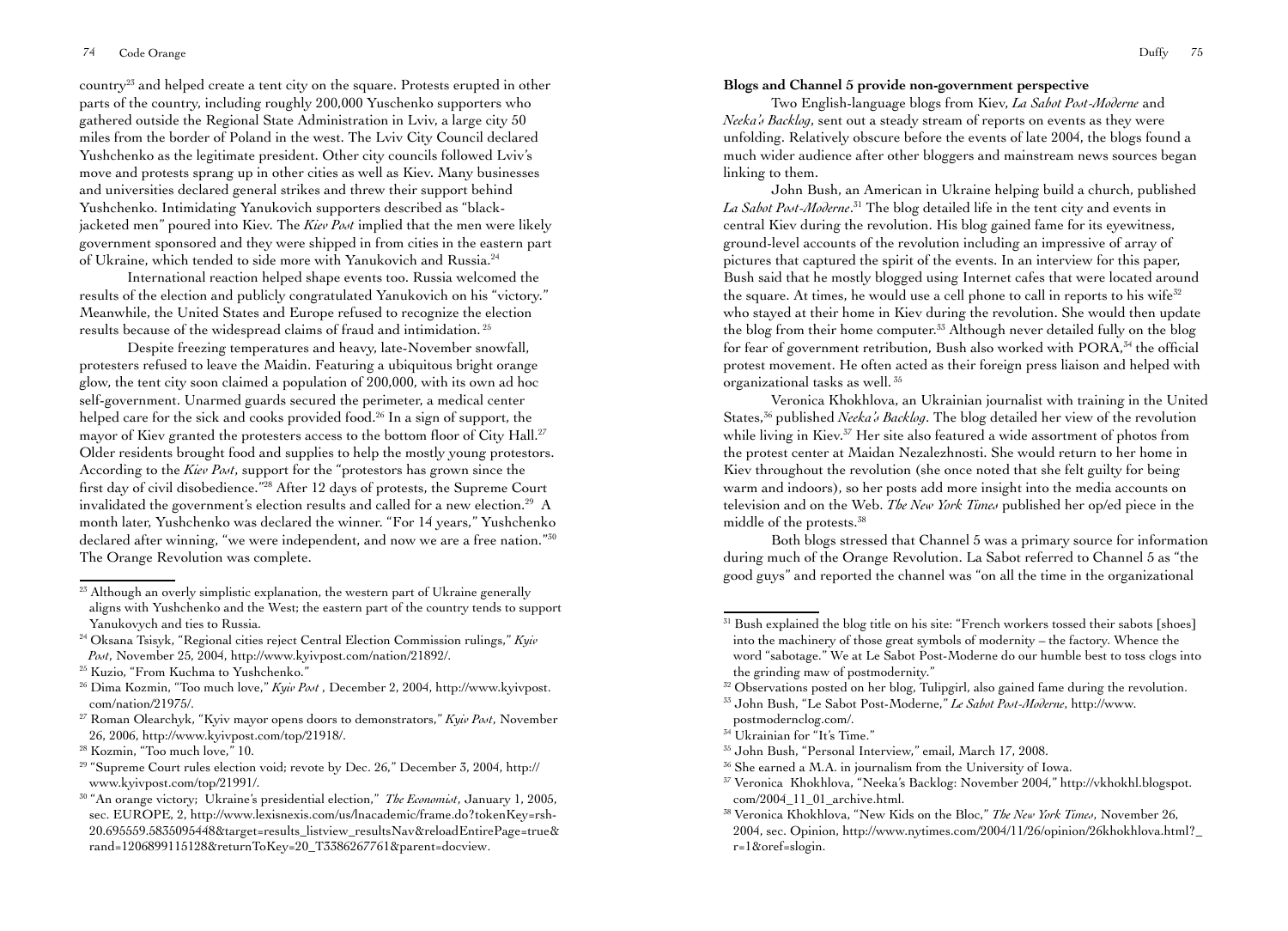office."39 The day after the elections, Neeka's Backlog reported in stilted English that "some 40,000 people at the Independence Square – Channel 5 is showing it live. (I'm on my way there...)."40

While the other stations ignored the mounting protests, Channel 5 showed live pictures. The station featured marathon coverage featuring interviews, spot news and "without comment" feeds of the live events on a giant stage on the Maidan square. The first week after the elections focused on electoral violations and the next week on the actions of protesters. "Lately the television is switched to Channel 5 from morning till night," a Kiev student told the *Kiev Post*. "Whoever is at home watches it constantly."<sup>41</sup>

In an interview, Khokhlova said that the station served as more than just a news station. "They weren't just a source of information, but also a huge source of inspiration," she said.<sup>42</sup> With all the other government-allied channels neglecting to cover the events, Channel 5 came to symbolize the pro-Yushchenko movement. The coverage stood in stark contrast to the other channels, but that would change before the end of the revolution.

## **Mainstream outlets change their coverage**

The sign language interpreter for the state-controlled channel First National was one of the first mainstream journalists to take a stand. Natalya Dmitruk first signed the official results of the November 2004 election. Then the 47-year-old mother of two signed the following message: "Do not trust the results that you see on the screen. Do not trust the results, because they are lies. Yushchenko is your president."43 She pulled up her sleeve and allowed viewers to glimpse an orange ribbon that symbolized Yushchenko's campaign. Dmitruk closed with the following: "Maybe I'll see you tomorrow."44 She would say later that she was sure she'd be fired. The interpreter didn't lose her job but instead found herself honored several months later in Washington, D.C., as one of the heroes who helped provoke the Orange Revolution.<sup>45</sup> Other media outlets began to follow Dmitruk's lead.

After days of protests, the journalists and management of privately held channel 1+1 announced that they would start reporting the news without bias. "Since inception in 1995, 1+1 has been a popular channel that became

<sup>39</sup> Veronica Khokhlova, "Neeka's Backlog: November 2004," http://vkhokhl.blogspot. com/2004\_11\_01\_archive.html.

notorious for its biased news coverage a few years ago," the *Kiev Post* reported.46 Khokhlova said that 1+1 and the other media "changed their approach five minutes before the victory. When it was all too clear which side was winning."47 She said that the other television channels had "very little" to do with helping the revolution succeed.<sup>48</sup>

Bloggers accused the television stations outside Kiev of being biased for the government, spreading anti-Yuschchenko propaganda. *Neeka's Backlog* said that television stations in Odessa (in eastern Ukraine, closer to Russia) had claimed that pro-Yushchenko protesters were "zombies funded by the United States." Khokhova wrote that her mother "said that perhaps it's time for the wonderful Kiev crowd to get on the trains and go to Odessa and Kharkiv, to show them we aren't zombies."49 *La Sabot* stated that an "independent" Russian television channel told viewers that Yushchenko's scarred face was the cause of a bad reaction to Botox injections used commonly to eliminate wrinkles.<sup>50</sup> The cause of Yushchenko's blemished face was widely recognized as a botched attempt at poisoning. The traditional media systems were entrenched with a pro-government, anti-Yushchenko slant.

#### **Technologies help spread news**

Participants also received news from other sources on the Internet. Bush said he checked a few English-language Ukrainian websites that were offering regular updates. "They tipped me to events I'd missed," he said. "And also let me know when something important was upcoming."51 *Neeka's Backlog* cited the Web-only news outlet *Ukrainska Pravda* one of her sources of for reliable information.52 Through email, blogs and websites, Ukrainians exchanged funny messages, jokes, and even protest songs. Prytula noted that "websites that provided free access to revolutionary songs and jokes about the governmentbacked candidate became extremely popular."53 A previously obscure hip-hop band saw their song, "Razom Nas Bahato" ["Together We Are Many"], turn into the unofficial anthem of the revolution. The song circulated on radio and in digital format, downloaded onto music players. "I can't say it adds much to advancement of rap, but it has heart," one blogger noted.<sup>54</sup>

Cell phone technology also played a role in the events, both with voice

 $40$  Ibid.

<sup>41</sup> Anna Kozmina, "Channel 5 sees an orange-colored protest spike," *2004, December 2*, 4, http://www.kyivpost.com/nation/21974/.

<sup>42</sup> Veronica Khokhlova, "Personal Interview," March 28, 2008.

 $43$  These quotes represent one version of her statement. Several media accounts differ on her exact phrases, but all descriptions share the same meaning.

<sup>44</sup>

<sup>45</sup> Davies, "I risked jail to expose my country's crooked election on National TV."

<sup>46</sup> Vlad Lavrov, "1+1 playing it straight," December 2004, 2, http://www.kyivpost.com/ business/general/21982/.

<sup>47</sup> Khokhlova, "Personal Interview."

<sup>48</sup> Ibid.

<sup>49</sup> Khokhlova, "Neeka's Backlog: November 2004."

<sup>50</sup> Bush, "Le Sabot Post-Moderne."

<sup>51</sup> Bush, "Personal Interview."

<sup>52</sup> Khokhlova, "Neeka's Backlog: November 2004."

<sup>53</sup> Prytula, "Revolution in Orange," 121.

<sup>54 &</sup>quot;Orange Ukraine," *Razom Nas Bahato*, 1, http://orangeukraine.squarespace.com/ journal/2004/11/29/razom-nas-bahato.html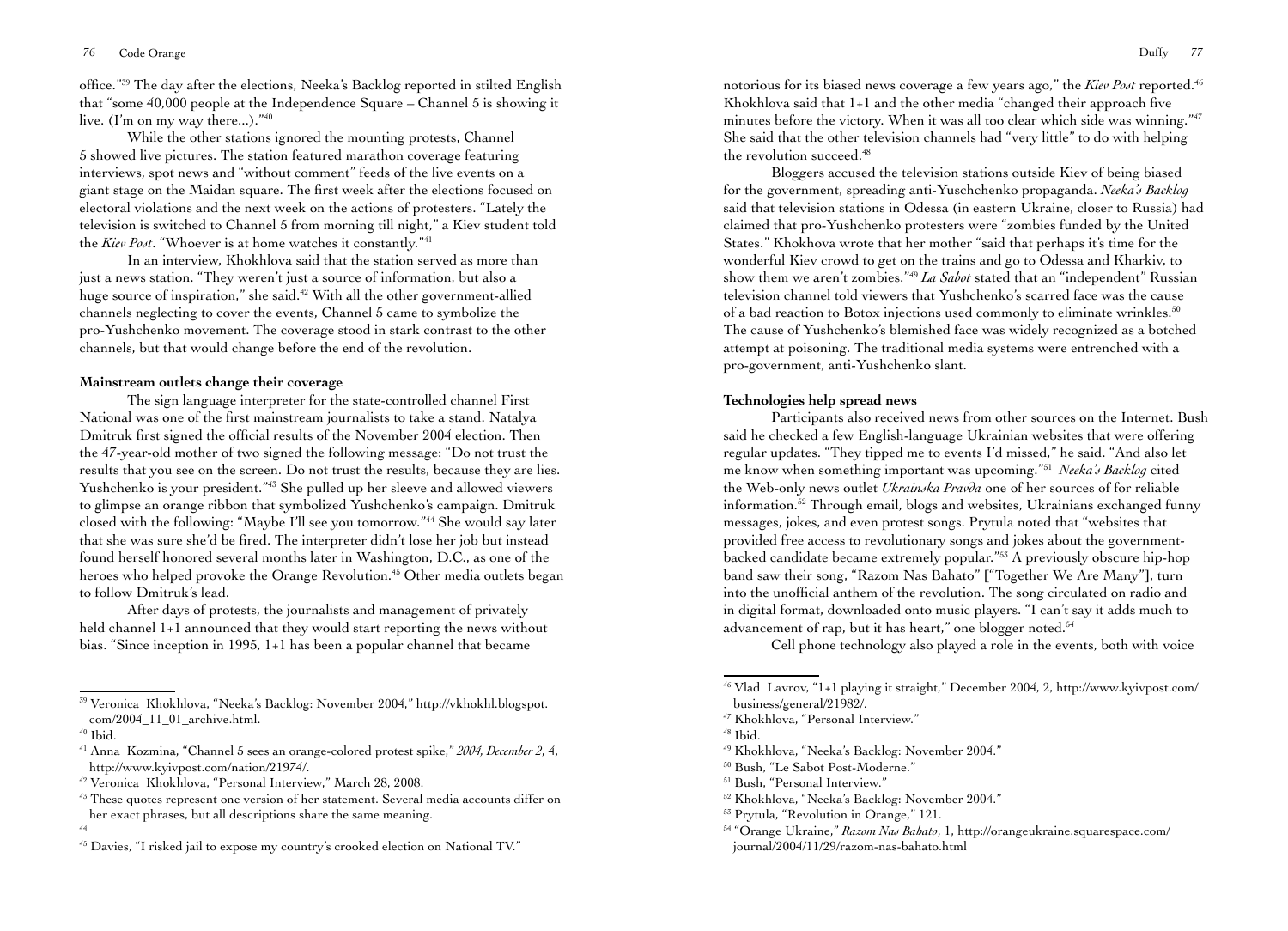calls and with text messaging. Khokhlova called texting "a crucial medium to communicate the news."55 She said that oftentimes cellular phones wouldn't work in the middle of the square because of all the demand on the network. But, protesters could walk a few blocks away to use their service.

The news received from text messaging wasn't always reliable. Khohhlova's husband was in St. Petersburg, Russia, during the revolution. He would read unverified information about dangerous developments and attempt to warn Khokhlova via text messages: "[He would hear of] crowds of thugs moving towards Maidan or troops on their way to Kiev – info that he kept running into on forums and news sites. He was worried for me and he was trying to help … because when I was out in the street [and] I could not access the web for the latest news." The reports never turned out to be true. Khokhlova said she never worried for her safety since there were "about a hundred thousand non-thugs out here." She said that even when "people were getting false or exaggerated info about some alarming developments, it wasn't likely to send them to hide at home." 56 Cell phones and text messages appear to have given Ukrainians a "safety net," a feeling that they were not alone. Twenty years earlier, the protesters on the Square would have been all alone, isolated from the greater world. But with text messages coming in from, for example, St. Petersburg, the protesters perhaps felt connected and supported in a unique way. Cell phones also provided the ability to stay easily connected to friends and family while living in the tent city on Maidan.

Inside the tent city, thousands received news from announcements on a center stage, word of mouth, cell phones, and a one-page newspaper printed for protesters.<sup>57</sup> Bush said that the protesters ran their operations from the basement of a nearby building "with a large bank of computers there. This enabled them to coordinate activities around the country, keep provincial activists informed, and also keep up a stream of desktop publishing."58 The use of technology helped the protesters keep the flow of information open. Bush said that the government did try some "old school measures, such as preventing trains from bringing Orange protesters to Kiev." But, the state simply couldn't stop the flow of information.

#### **Connected to the world**

The use of new media and new technologies soon involved the outside world. As the protests continued, Bush's *La Sabot* blog began getting links from mainstream sources such as *The New York Post* and popular bloggers such as Glenn Reynolds and Andrew Sullivan.<sup>59</sup> Global readers offered their comments on the *La Sabot* blog. He responded to the comments by noting their impact:

Thank you all for the encouraging words in the comment section. Keep them coming! I showed them to folks at the organization office today, and it was very encouraging …We know the world is watching. It's one thing to hear [U.S. Secretary of State] Colin Powell or [Italian Prime Minister] Berlusconi make a statement, and quite another to know that millions of individuals around the world are praying and hoping the best for us.<sup>60</sup>

This type of global feedback was unprecedented. Supportive people from all over the world offered words of encouragement to protesters in the middle of an ongoing political revolution. The audience could also offer money – through the PORA website – to help fund the protesters living in the tent city and other efforts. In global struggles of the past, viewers at home could only watch as oppressed citizens fought for freedom. But, audiences could actively communicate and support the protesters of the Orange Revolution.

The global participation in Ukraine's internal politics appears to be further evidence supporting Marshall McLuhan's theoretical construct of the "global village." In 1962, McLuhan already saw technology making the world a smaller place. "The new electronic interdependence," he wrote, "recreates the world in the image of a global village"61 He noted that the electronic age had sealed the "entire human family into a single global tribe."62 Although scholars differ over how optimistic McLuhan saw this electronic world, words such as "tribe" and "village" imply a communal existence in which participants care about each other. Long before the advent of the Internet, McLuhan seemed to argue that electronic advancements could potentially lead to a problem-solving global forum creating a new sense of world community.63

More recently however, theorist Arjun Appadurai dismissed McLuhan saying that he "overestimated the communitarian implications of the new media order."64 Appadurai argued that media create communities without any sense of place. Observing both "fantasies" and "nightmares" predicting electronic equality, Appaduria sees the new media order "requiring theories of rootlessness, alienation, and psychological distance between individuals and

60 Bush, "Le Sabot Post-Moderne."

<sup>55</sup> Khokhlova, "Personal Interview."

<sup>56</sup> Ibid.

<sup>&</sup>lt;sup>57</sup> "Yushchenko, rallying crowd of 200,000, claims victory; asks for international recognition," *Kyiv Post*, November 23, 2004, http://www.kyivpost.com/top/21850/. 58 Bush, "Personal Interview."

<sup>&</sup>lt;sup>59</sup> Who remarked that the "revolution would be blogged."

<sup>61</sup> "The Gutenberg Galaxy: The Making of ... - Google Book Search," 31, http://www. google.com/books?id=y4C644zHCWgC.

<sup>62</sup> Marshall McLuhan, *The Gutenberg galaxy the making of typographic man.* ([Toronto]: University of Toronto Press, 1962), 8.

<sup>63</sup> Marshall McLuhan and Bruce R. Powers, *The Global Village: Transformations in World Life and Media in the 21st Century (Communication and Society* (Oxford University Press, USA, 1992).

<sup>64</sup> Arjun Appadurai, *Modernity at Large: Cultural Dimensions of Globalization* (U of Minnesota Press, 1996), 29.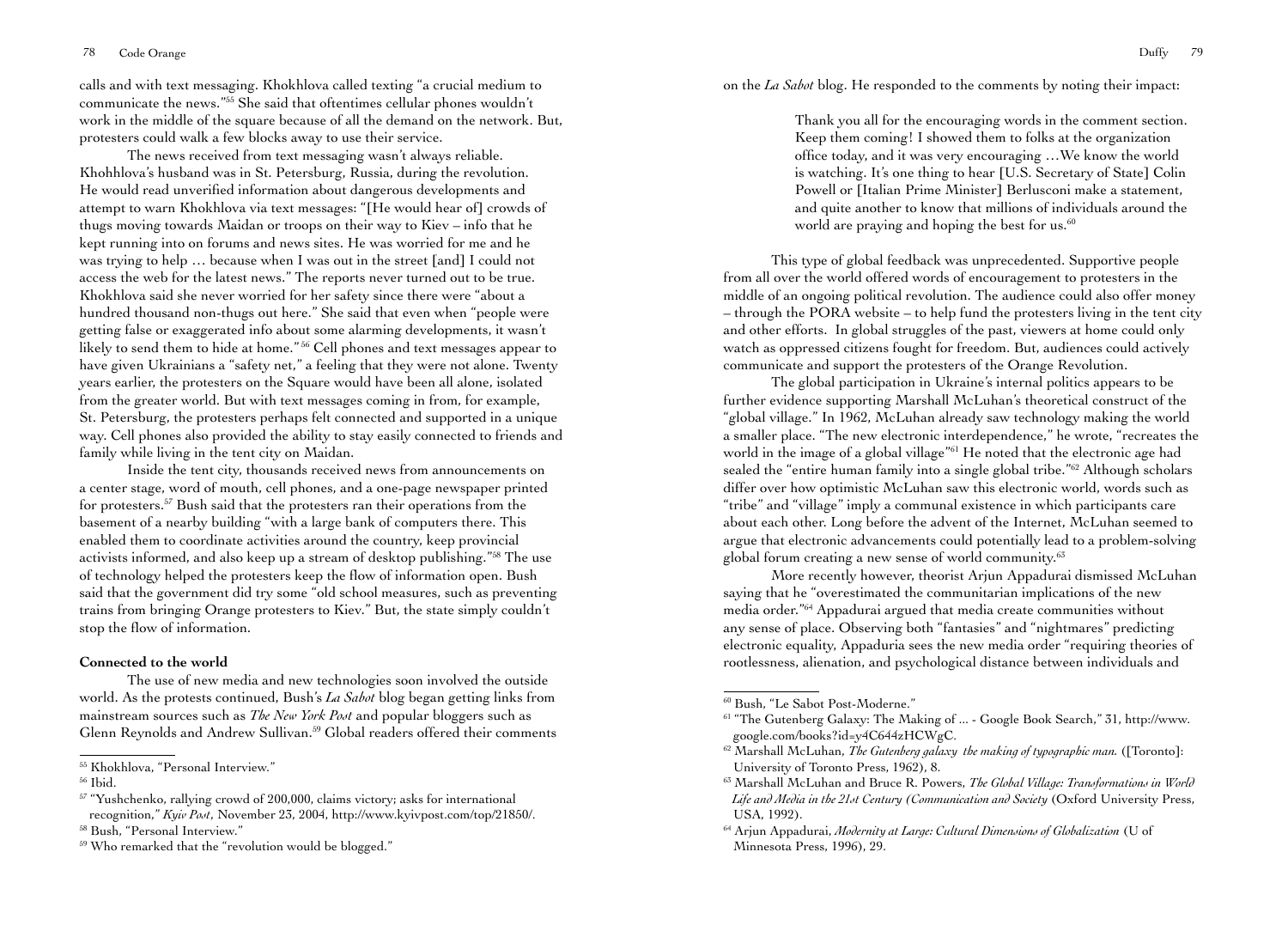80 Code Orange Duffy 81

groups."65 Appadurai and McLuhan offer competing views on how to embrace technological advances. McLuhan sees a "global village" whereas Appadurai sees participants separated by psychological distance.

The followers of the Orange Revolution appear to exist in the more optimistic "global village" camp. The audience indeed created a "sense of place" and cared about the outcome of events, actively supporting the participants. The Internet's ability to communicate over vast distances and across cultural barriers actually did some good in the case of Ukraine. Perhaps the Internet is making people in some parts of the world rootless and alienated, but not in the case of the Orange Revolution. In this case, the "global village" lived up to McLuhan's prediction.

The "global village" created by the interaction between the audience and the Orange protesters appears to be a fruition of one of Appadurai's definitions – the concept of a mediascape. Appadurai proposed the mediascape as part of an elementary framework for exploring "disjunctures" caused by modern communication. He created five categories: ethnoscapes, mediascapes, technoscapes, financescapes and ideascapes. The terms all end with "-scape" to indicate their "fluid, irregular shapes" and lack of "objective given relationships.66 Appadurai writes that mediascapes "refer both to the distribution of the electronic capabilities to produce and disseminate information … which are now available to a growing number of private and public interests through the world, and to the images of the world created by these media."67 The world in which the bloggers and the audience interacted can be best understood as a mediascape, an area where both sides co-existed through a media-created reality. Despite thousands of miles separating them, audiences shared in the revolution in virtual real-time through this mediascape. Before blogs and the interactivity they afford, this mediascape wouldn't have existed.

From within the constructed mediascape, *La Sabot* encouraged readers to contact their public officials to pressure the Ukrainian regime to act with restraint toward the protesters. Bush said that the blog's exposure led to many interviews with foreign media outlets including *The London Independent*, *Radio Free Europen* and *Radio Radicale*. Thousands of viewers read *Neeka's Backlog* and countless others read her op/ed in *The New York Times*. Of course, plenty of oldmedia reporters had converged on Kiev as well, so credit for publicity of the revolution cannot rest with new media and new technology alone. On her blog, Khokhlova mentioned that she worked during the revolution as a translator for some of the press that had arrived in the country. Ukrainian officials reported handing out 1,700 foreign press credentials.<sup>68</sup> At the end of the email interview with Khokhlova, she mentioned that "those crowds of foreign reporters (and

observers) – they were a nice presence."69 Khokhlova's implication is clear – new media and new technologies helped, but the presence from old-school international media outlets cannot be overlooked.

As the plight of the protesters gained more notice, foreign governments did act to pressure Ukraine to hold new elections. Three days after the election, Secretary of State Colin Powell told Ukraine that the United States did not recognize the elections as valid. The European Union followed suit shortly thereafter meaning that the Ukrainian leaders wouldn't be recognized in any Atlantic-European country. Ukrainian scholar Taras Kuzio notes that "in the two days following Powell's statement, Ukrainian officials sitting on the fence began to wholesale defect to the Yushchenko camp. Three days later parliament denounced the results. Powell could very well be written up by future historians as the one of the unlikely heroes of the Orange Revolution."70

The global attention to the plight of the Ukrainians may have helped prevent the government from cracking down on the protesters in a brutal fashion. In interviews with both bloggers, the possibility of such as crackdown was a constant worry among all the protesters. Bush elaborated:

> It was a really scary time for all of us. The military and internal security forces that Kuchma<sup>71</sup> had in his hands were frightening, and we had no way of knowing we'd win in the end. OMON [special forces] troops were in Kiev. Also, *Jane's Defense Weekly* had reported that Putin had flown in shock troops to back Kuchma. Even before the [Orange Revolution] began, *militsiya* types were ubiquitous in Ukraine, in uniforms little changed from Soviet times.<sup>72</sup>

Bush credits new media with "preventing what *could* have happened."73 He noted that Yanukovich and Kuchma were both aligned with Russia. Given President Vladimir Putin's authoritarian leanings, Bush worried that Russia would help quash the protests with military intervention. "Twenty years ago, they could easily have evicted Western journalists, cracked down, and then presented the West with a *fait accompli*," Bush said. "Thanks to new media, this was no longer possible. Handicams, cell phones, [and the] Internet … make even the most determined censorship permeable."74 The ability of many protesters to help create the mediascape in an unfiltered, instantaneous manner helped prohibit the authorities from dealing with the protesters with force. The audience's participation in the mediascape also helped solidify the protester's

<sup>65</sup> Ibid.

<sup>66</sup> Ibid., 33.

<sup>67</sup> Ibid., 35.

<sup>68</sup> "Neeka's Backlog: December 2004," http://vkhokhl.blogspot.com/2004\_12\_01\_ archive.html.

<sup>69</sup> Khokhlova, "Personal Interview."

<sup>70</sup> Taras Kuzio, "Ukraine's Orange Revolution: Causes and Consequences," Academic, *The Ukraine List*, April 28, 2005, 31. file:///C:/Documents%20and%20Settings/ Administrator/Application%20Data/Mozilla/Firefox/Profiles/2fr64xrf.default/zotero/ storage/15082/ukl346\_13.html.

<sup>71</sup> Kuchma was still in office as Ukraine's president.

<sup>72</sup> Bush, "Personal Interview."

<sup>73</sup> Ibid.

<sup>74</sup> Ibid.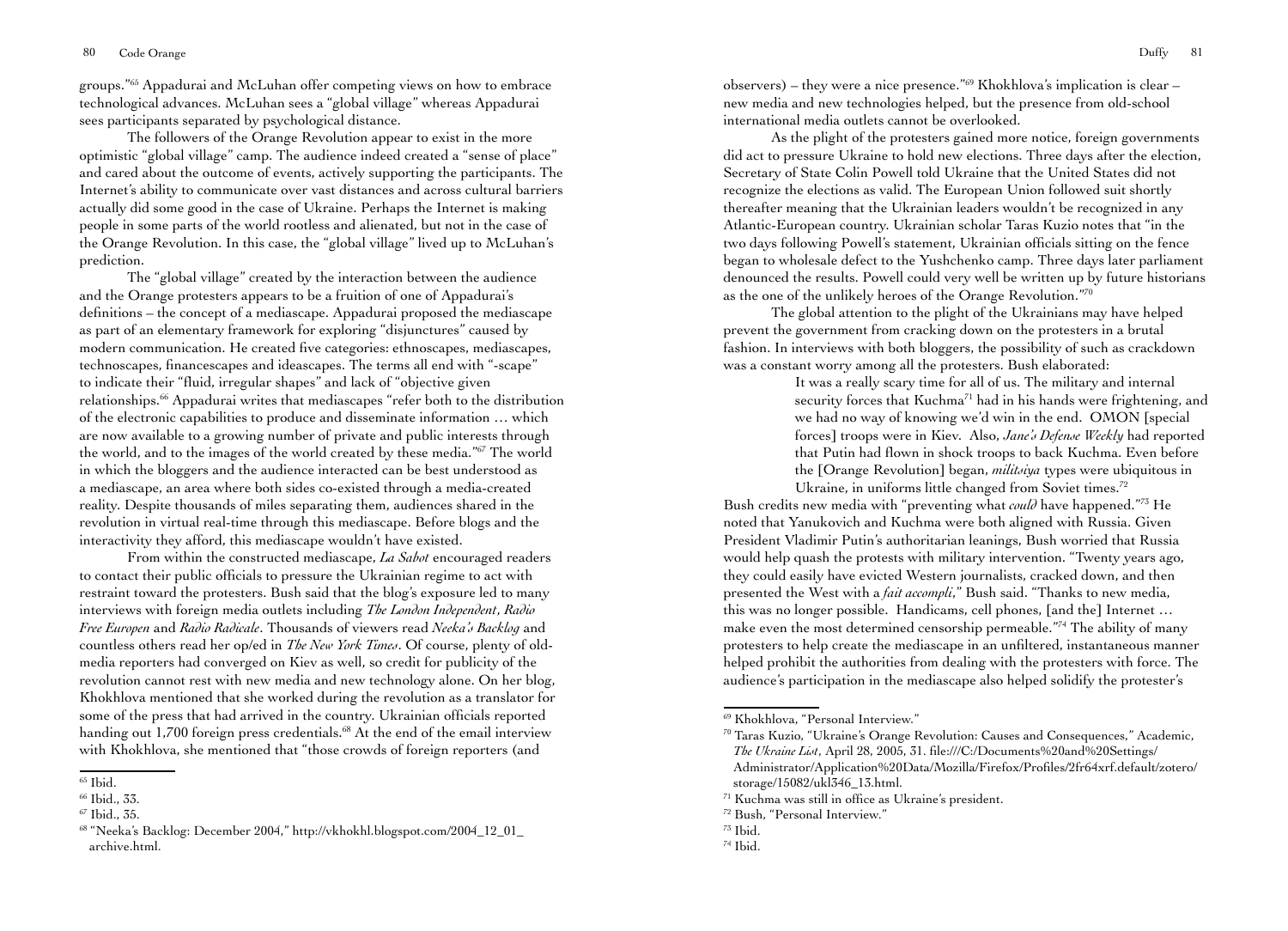#### position.

#### **Conclusion**

The new media and new technologies created a steady, instantaneous media flow out of the country. As sociologist Manuel Castells noted, flows of all types dominate our lives. He stated that society appears to be constructed around flows of capital, organizational interactions, technology, images, sound and symbols.75 Communication theorist Daya Kishan Thussu noted that these flows have grown in "direction, volume and velocity" in our increasingly networked global society.76 Thussu sees the media flows consisting of a dominant flow (usually from the government or corporate world) and a contraflow which resists or creates an alternative to the dominant flow. Thussu's theory sees the United States as the dominant flow and peripheral countries creating a contra-flow.

But, a parallel can be drawn to the situation. The Ukrainian government and its media allies represented the dominant media flow. The attention brought directly to the Ukrainian's plight via Channel 5, online papers, and blogs represent a contra flow. The contra flow of information circulating around and out of the country – that the elections were rigged – differed from the "dominant flow" from the Ukrainian government – that Yanukovich had won. And the flows were operating on a multi-directional basis – both leaving the country in the form of blog postings and returning in the form of comments. The existence of these contra-flows allowed both protesters inside the country and global observers in the mediascape to dismiss the dominant flow of information.

New media and new technologies did indeed play an essential role in the call for new elections in Ukraine. Although old media, mostly in the form of Channel 5, reported on events in Kiev, the new media and other methods of communications actively augmented that limited form of communication. For example, hundreds of thousands of protesters couldn't watch Channel 5 because they were living in tents. They relied upon news from the protest organizers and from their cell phones. Many others throughout the country weren't receiving Channel 5 because of government interference, so they had to rely upon other sources of news.

The other sources of news created a contra-flow of information that successfully withstood the dominant flow. These new flows could not have occurred in an old-media environment. The return flows from outside of the country helped create a shared mediascape that should not be understated. The Internet allowed the worldwide audience to actively encourage and support a political struggle – all from within a constructed reality. The result shows that a "global village" can exist, has a sense of place, and shouldn't be dismissed as optimistic drivel.

#### **Works Cited**

"An orange victory; Ukraine's presidential election." *The Economist*, January 1, 2005. Appadurai, Arjun. *Modernity at Large: Cultural Dimensions of Globalization*. Minneapolis: University of Minnesota Press, 1996. Bush, John. "Le Sabot Post-Moderne." *Le Sabot Post-Moderne*. [http://www.](http://www.postmodernclog.com/) [postmodernclog.com/](http://www.postmodernclog.com/). [Individual blog published by John Bush recounting his experiences while taking part in the protests of the Orange Revolution in Ukraine.] Bush, John. Interview by email, March 17, 2008. Castells, Manuel. *The Rise of the Network Society: The Information Age*. Volume 2. Ames, Iowa. Wiley-Blackwell, 2000. "Country profile: Ukraine." *BBC*, February 15, 2008. http://news.bbc.co.uk/2/hi/europe/ country\_profiles/1102303.stm. Henninger, Daniel. "Here's one use of U.S. power Jacques can't stop," *The Wall Street Journal*, December 17, 2004. Khokhlova, Veronica. "New Kids on the Bloc." *The New York Times*, November 26, 2004. Khokhlova, Veronica. "Neeka's Backlog: November 2004." [http://vkhokhl.blogspot.](http://vkhokhl.blogspot.com/2004_11_01_archive.html) [com/2004\\_11\\_01\\_archive.html](http://vkhokhl.blogspot.com/2004_11_01_archive.html). [Individual blog published by Ukrainianbased reporter Veronica Khokholova. Described her experience as the events surrounding the Orange Revolution unfolded.] Khokhlova, Veronica. "Neeka's Backlog: December 2004." http://vkhokhl.blogspot.com/ 2004\_12\_01\_archive.html. Khokhlova, Veronica. Interview by email. March 28, 2008. Kozmin, Dima. "Too much love." *Kiev Post*, December 2, 2004. http://www.kyivpost. com/nation/21975/. Kozmina, Anna. "Channel 5 sees an orange-colored protest spike." *Kiev Post, December 2, 2004.*  Kuzio, Taras. "From Kuchma to Yushchenko: Ukraine's 2004 Presidential Elections and the Orange Revolution." *Problems of Post-Communism* 52, no. 2 (April 2005): 29- 44. Kuzio, Taras. "Ukraine's Orange Revolution: Causes and Consequences." *The Ukraine List*, April 28, 2005. [http://www.ukrainianstudies.uottawa.ca/](http://www.ukrainianstudies.uottawa.ca/ukraine_list/ukl346_13.html) [ukraine\\_list/ukl346\\_13.html](http://www.ukrainianstudies.uottawa.ca/ukraine_list/ukl346_13.html) [Transcript of speech that Ukrainian scholar Kuzio delivered to University of Ottawa audience.] Lavrov, Vlad . "1+1 playing it straight," *Kiev Post*, December 2004. McLuhan, Marshall. *The Gutenberg galaxy. The making of typographic man.* Toronto: University of Toronto Press, 1962. McLuhan, Marshall, and Bruce R. Powers. *The Global Village: Transformations in World Life and Media in the 21st Century Communication and Society*. New York: Oxford University Press, USA, 1992. Olearchyk, Roman. "Kyiv mayor opens doors to demonstrators." *Kiev Post*, November 26, 2006. Prytula, Olena. "The Ukrainian Media Rebellion." In *Revolution in Orange: The Origins of Ukraine's Democratic Breakthrough*, edited by Anders Åslund and Michael McFaul. Washington, D.C.: Carnegie Endowment, 2006. "Supreme Court rules election void; revote by Dec. 26," *Kiev Post*. December 3, 2004.

<sup>75</sup> Manuel Castells, *The Rise of the Network Society: The Information Age*, 2 (Wiley-Blackwell, 2000).

<sup>76</sup> Daya Thussu, *Media on the Move: Global Flow and Contra-Flow*, 1 (Routledge, 2006), 11.